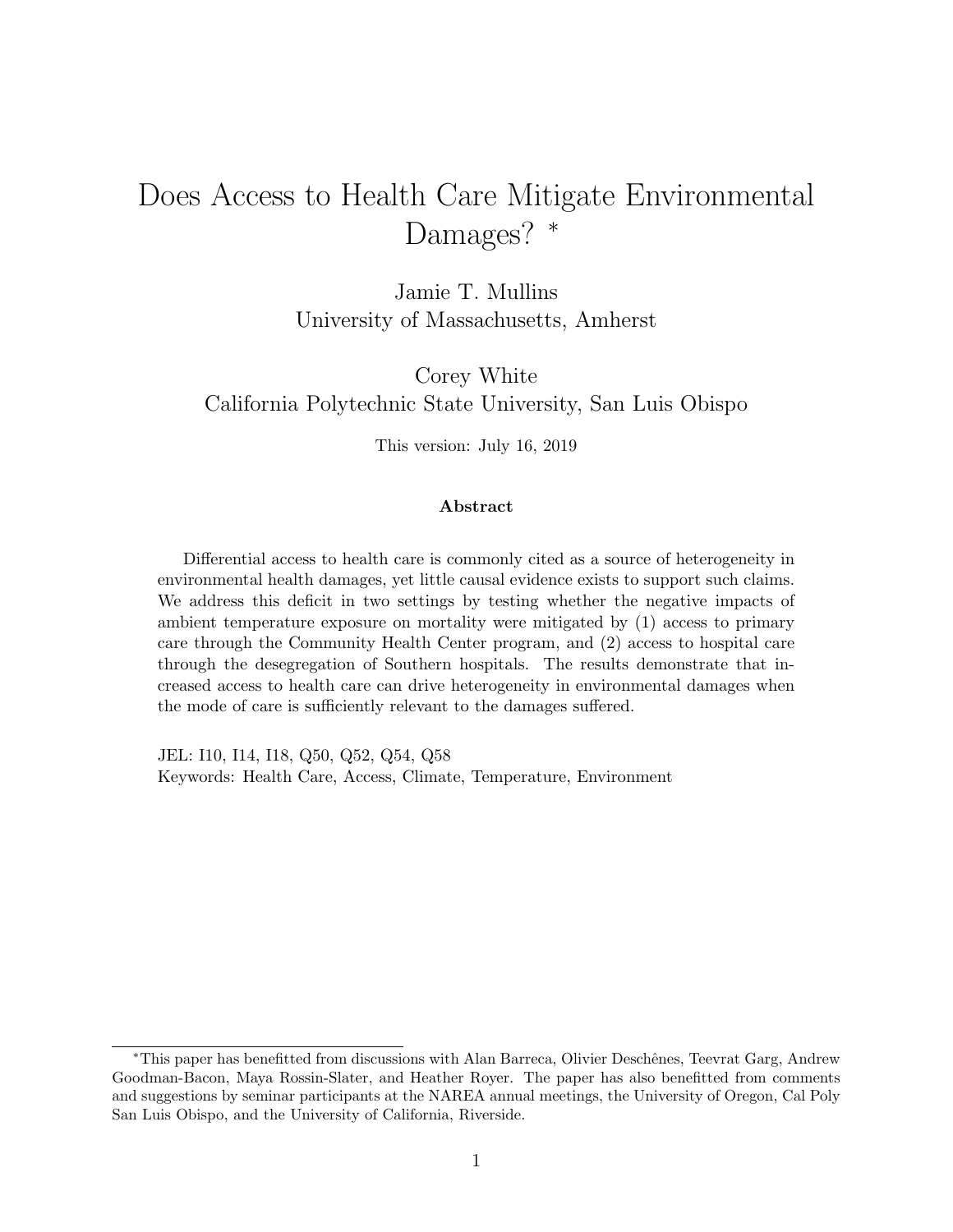## 1 Introduction

The scientific understanding of how the environment affects human health has expanded dramatically over the past century, and in recent decades economists have become increasingly involved in this research. One of the most important contributions of economists has been to draw attention to the endogeneity of exposure to environmental insults. This focus has spawned a plethora of studies that employ exogenous variation in exposure to generate causal estimates of marginal damages (see [Graff Zivin and Neidell](#page-28-0) [\(2013\)](#page-28-0) for a review). At the same time, there has been wide recognition that environmental damages are unevenly distributed across populations (see [Banzhaf et al.](#page-27-0) [\(2019\)](#page-27-0) for a review). Indeed, many of the studies that provide causal estimates of environmental damages document substantial heterogeneity, often showing that disadvantaged populations suffer the greatest damages.<sup>[1](#page-1-0)</sup> While such variation in environmental damages has been well documented in a variety of settings, the drivers of this heterogeneity are rarely well understood.

Understanding the sources of heterogeneity in damages is important for determining optimal environmental policy. First, predicting the benefits of a prospective environmental policy requires understanding how the relevant population is likely to be affected. Second, understanding the drivers of heterogeneity can be informative for allocating the marginal dollar. For example, in the context of climate change, it may be more cost effective to invest in adaptation (e.g., investing in health care) rather than mitigation (e.g., investing in low carbon technology).

In a recent review, [Hsiang et al.](#page-29-0) [\(2019\)](#page-29-0) discuss the importance of precisely identifying the sources of heterogeneity in environmental damages, but also the difficulty in doing so. While causally estimating average marginal damages requires exogenous variation in environmental exposure, causally identifying heterogeneity in marginal damages requires exogenous variation in environmental exposure and in the source of heterogeneity.

There are many potential sources of heterogeneity in environmental health damages, and it has often been posited that differential access to health care is one important driver. We use a causal framework to test this hypothesis in two settings. First, we test whether access to Community Health Centers (hereafter, "CHCs") moderates the relationship between extreme temperatures and general mortality rates in the United States. CHCs increased access to primary care services for low-income individuals in the communities they served. Second, we

<span id="page-1-0"></span><sup>&</sup>lt;sup>1</sup>For example: [Chay and Greenstone](#page-28-1) [\(2003\)](#page-28-1) and [Currie and Walker](#page-28-2) [\(2011\)](#page-28-2) each find larger health effects of air pollution among African Americans versus whites. [Arceo et al.](#page-27-1) [\(2016\)](#page-27-1) find that the effects of carbon monoxide on infant mortality are an order of magnitude larger in Mexico versus the US. Using sub-national data from 41 countries, [Carleton et al.](#page-27-2) [\(2018\)](#page-27-2) find that the effects of high temperatures on mortality are consistently larger for poorer populations.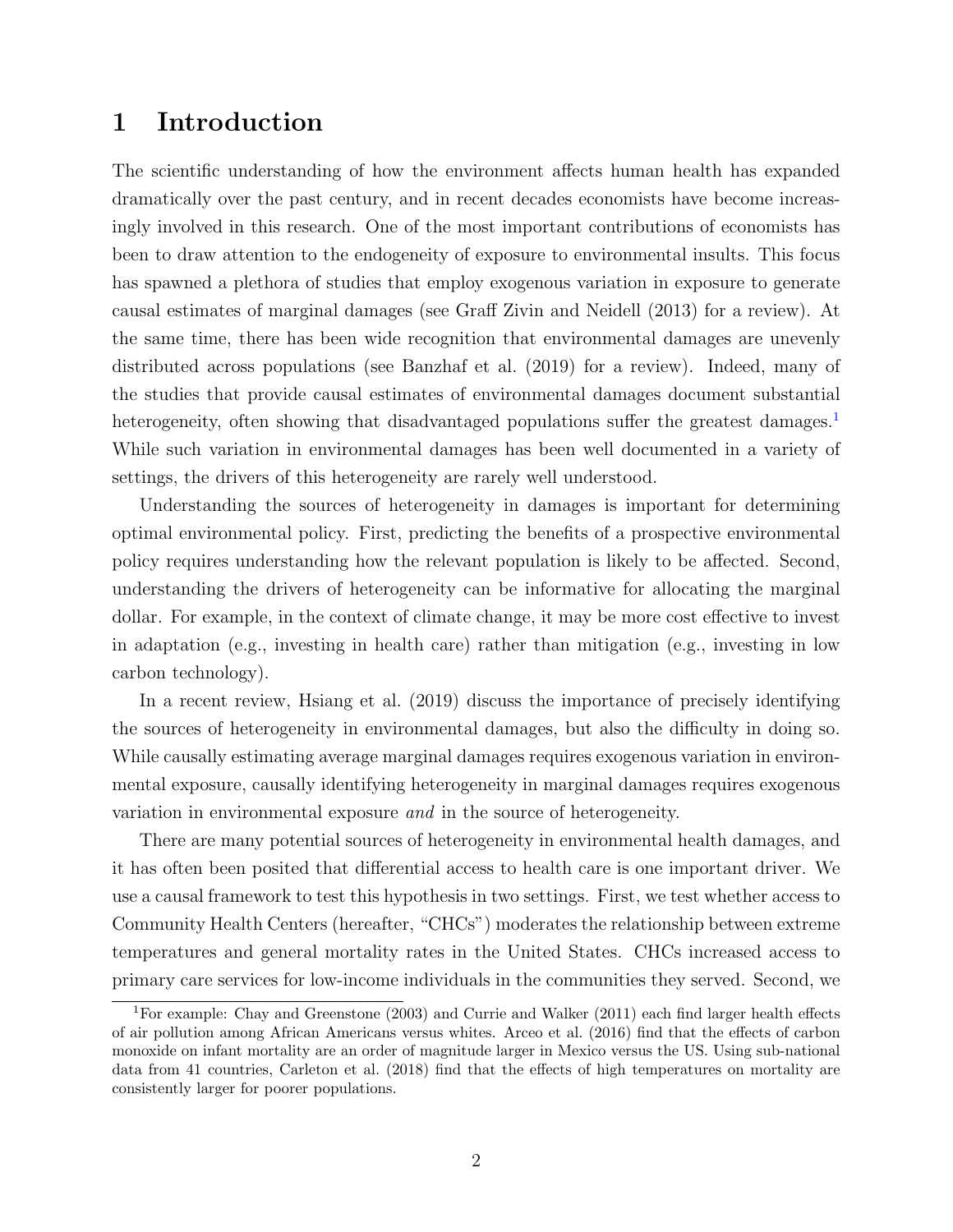test whether the desegregation of hospitals in the Southern US moderates the relationship between extreme temperatures and non-white post-neonatal (ages 1-12 months) mortality rates in the American South. For non-white populations in the South, hospital desegregation dramatically improved access to hospital services.

The direct mortality effects of these two changes in access to health care have been analyzed rigorously in prior studies. [Bailey and Goodman-Bacon](#page-27-3) [\(2015\)](#page-27-3) study the establishment of CHCs across counties in the period 1965-1974. [Bailey and Goodman-Bacon](#page-27-3) [\(2015\)](#page-27-3) find that CHCs reduce mortality rates in the years after initial establishment, that these ameliorative effects grow over time, and that the reductions in general mortality rates are driven primarily by older adults and cardiovascular causes of death. [Almond et al.](#page-27-4) [\(2006\)](#page-27-4) study the impacts of Southern hospital desegregation on non-white post-neonatal mortality. The authors focus on post-neonatal mortality because of the enormous pre-desegregation race gap in this outcome, and because many potentially fatal conditions for this group could be resolved with hospital-based treatments available at the time.<sup>[2](#page-2-0)</sup> [Almond et al.](#page-27-4)  $(2006)$  find that hospital desegregation led to extremely large decreases in non-white post-neonatal mortality, primarily due to treatable causes such as diarrhea and pneumonia. In two separate analyses, we unite the approaches of [Bailey and Goodman-Bacon](#page-27-3) [\(2015\)](#page-27-3) and [Almond et al.](#page-27-4) [\(2006\)](#page-27-4) with the panel-fixed effects methodology that has been widely used to causally identify impacts of temperature on a variety of outcomes including mortality (e.g., Deschênes [and Greenstone,](#page-28-3) [2011;](#page-28-3) [Dell et al.,](#page-28-4) [2014\)](#page-28-4).

We chose these two settings explicitly because they both satisfy a long list of requirements that are necessary for causally identifying the role of access to health care in environmental damages. First, there must exist exogenous variation in both the environmental shock and access to health care. Second, these sources of variation must overlap such that effects of the environmental shock can be estimated before and after the change in access, and for populations that did and did not experience the change. Third, both the environmental shock and the measure of access must plausibly affect the same outcome (e.g., the same causes of death) and the same population (e.g., the same age groups). Fourth, the direct effects of both the environmental shock and the measure of access should exhibit very high statistical power, which is necessary for identifying interaction effects of plausible magnitude.

<span id="page-2-0"></span><sup>&</sup>lt;sup>2</sup>Note that [Almond et al.](#page-27-4) [\(2006\)](#page-27-4) was accepted for publication at the American Economic Review; ultimately, it was never published for reasons unrelated to the quality of the analysis.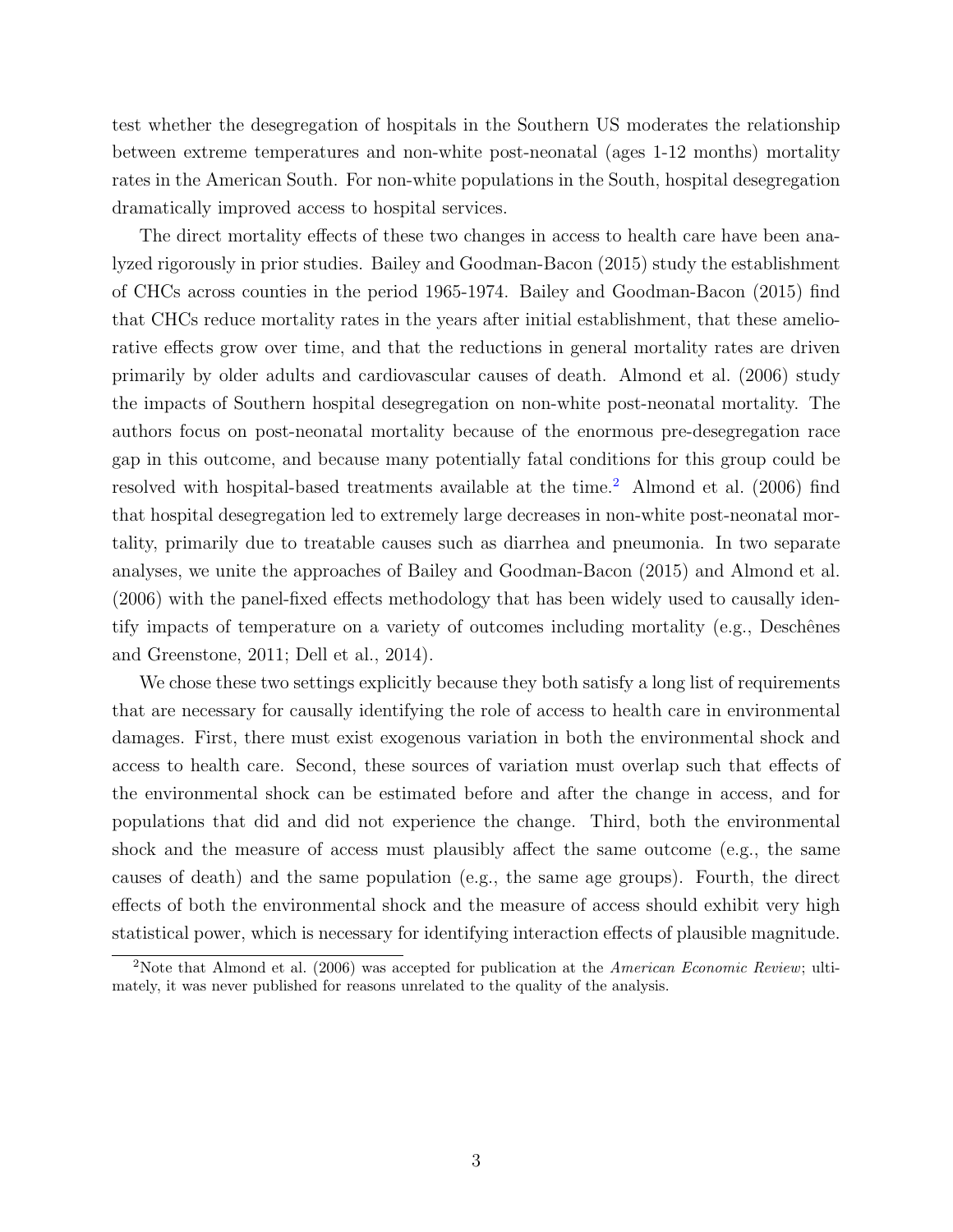All of these requirements are satisfied in the two settings we analyze.<sup>[3](#page-3-0)</sup>

Our paper is presented in two parts: Part 1 covers our analysis of CHC access and Part 2 contains our analysis of Southern hospital desegregation. The two parts have parallel structures. In each, we begin with a "replication" model that reproduces findings from prior research on the mortality effects of both the relevant change in health care access and temperature exposures in a single regression. We then construct models to estimate the interaction between access to health care and temperature. Conceptually, our approach in each part is to estimate a difference-in-differences (henceforth, "DiD") model for the effect of changing access to health care on the temperature-mortality relationship. To this end, our models allow for time-invariant differences in the temperature-mortality relationship across treatment groups (analogous to including a treatment group indicator or group fixed effects in a standard DiD), and group-invariant differences in the temperature-mortality relationship over time (analogous to the post-treatment indicator or time fixed effects in a standard DiD).<sup>[4](#page-3-1)</sup> Together our analyses allow us to consider how two dimensions of improved access to health care (primary care and hospital services) mitigate the relationship between extreme temperatures (both heat and cold) and mortality.

In Part 1 of this paper, our replication model confirms that the improved access to primary care services provided by CHCs reduced the general age-adjusted mortality rate  $(AMR),$ <sup>[5](#page-3-2)</sup> while both cold and hot temperature shocks increase the AMR. Our interaction model indicates that the presence of a CHC in a county mitigates the relationship between hot temperatures and mortality by approximately 15%. We find no statistically significant evidence that the primary care services provided via CHC access affect the cold-mortality relationship, though the confidence intervals cannot rule out meaningful mitigation effects.

In Part 2, our replication model confirms that desegregation led to large reductions in the non-white post-neonatal mortality rate (PNMR). The same model also shows that while both cold and hot temperature shocks increase the PNMR, the estimated mortality effects

<span id="page-3-0"></span><sup>3</sup>We have also considered utilizing other sources of variation in both environmental exposure and access to health care, but found that one or more of these requirements were not satisfied. We considered utilizing the Clean Air Act of 1970, yet much of the variation in air quality occurred at a single point in time; as such, there is a lack of overlap between the variation in air quality and potential changes in access to health care. We also considered the implementation of Medicare, yet [Finkelstein and McKnight](#page-28-5) [\(2008\)](#page-28-5) find no evidence that Medicare affected mortality, so it is unlikely that it significantly affected temperature-related mortality. Finally, we considered the approach used in [Goodman-Bacon](#page-28-6) [\(2018b\)](#page-28-6) to identify the effects of Medicaid implementation on non-white child mortality; in this case we collected the necessary data and conducted an analysis, yet we found that the interaction effects were too imprecise to draw any meaningful conclusions. The imprecise interaction effects likely owe to the fact that the direct effects of Medicaid on mortality are underpowered relative to the settings we analyze in this paper.

<span id="page-3-1"></span><sup>4</sup>Analogous controls are used by [Hornbeck and Keskin](#page-29-1) [\(2014\)](#page-29-1) in the estimation of how aquifer access mitigates the impacts of drought on agricultural yields.

<span id="page-3-2"></span><sup>&</sup>lt;sup>5</sup>We use "general" to indicate that the AMR represents all deaths (i.e., all ages, causes, races, etc.).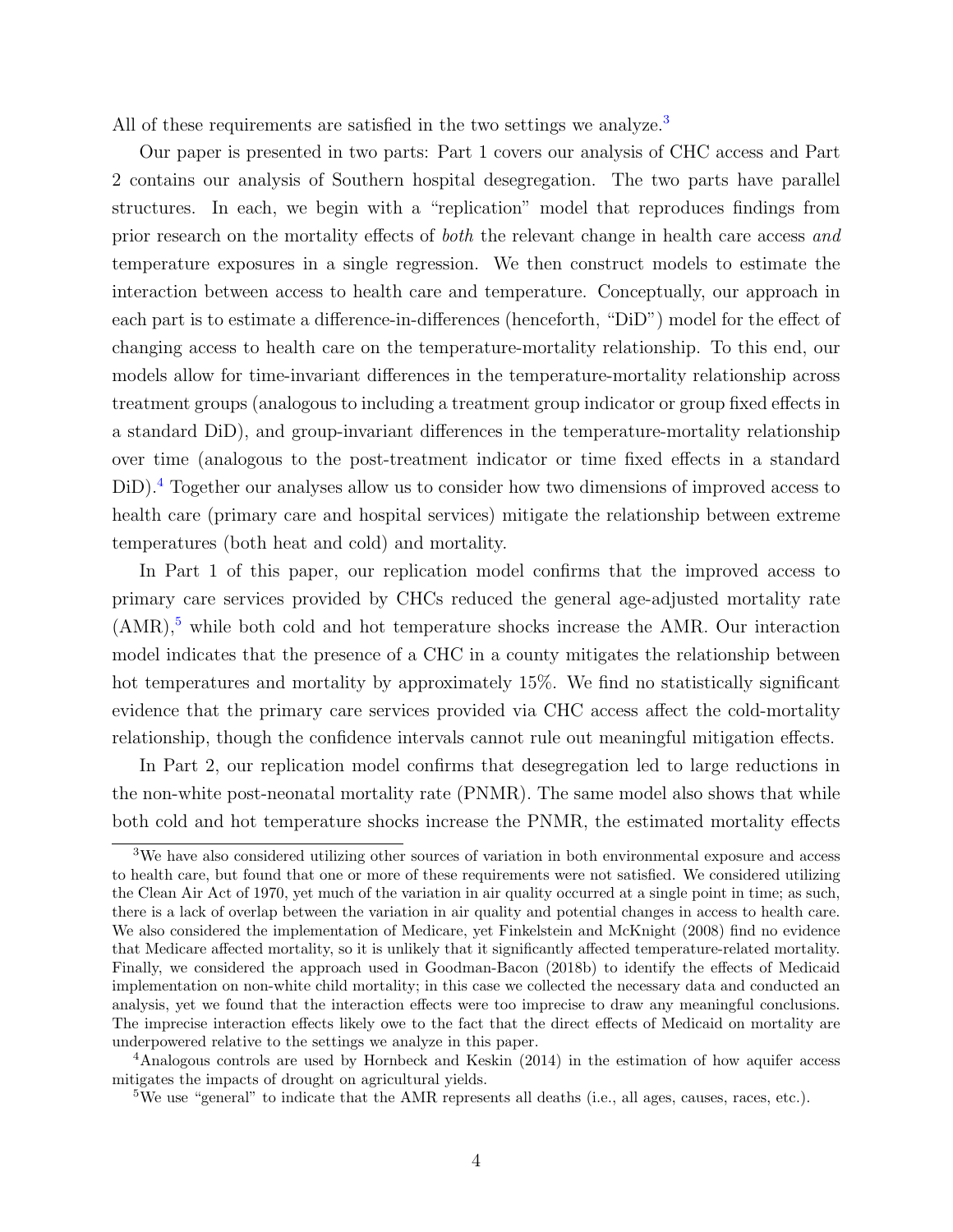of hot temperatures in this setting are generally small in magnitude and significance. By contrast, the impacts of cold on the PNMR are particularly large in the pre-desegregation period and are driven by pneumonia/influenza and gastroenteritis. These are precisely the same causes of death that [Almond et al.](#page-27-4) [\(2006\)](#page-27-4) show were prevented by desegregation. Estimates from the interaction model indicate that desegregation dramatically mitigates the relationship between cold and non-white post-neonatal mortality in the South.<sup>[6](#page-4-0)</sup>

Taken together, these results underscore several important points. First, the results from both parts demonstrate that increased access to health care can indeed mitigate environmental health damages. Thus, differential access to care may be one of the drivers behind oft-noted heterogeneity in environmental damages, and particularly differences between rich and poor populations. Second, the results demonstrate that the potential for health care to mitigate environmental damages depends crucially on the specific nature of the health care intervention under consideration and the extent to which the specific intervention is relevant for the same outcomes and populations affected by the environmental insult. Finally, our finding that improved access to primary care services (via CHCs) reduced the negative effects of high temperatures on mortality suggests that increasing access to such preventative health care services may provide an effective means of climate change adaptation.

This paper contributes to an active literature seeking to identify heterogeneity in environmental damages. Several papers set in developing world contexts consider environmental shocks that affect outcomes through changes in income.[7](#page-4-1) Most closely related to our work, however, is a set of papers that explicitly consider heterogeneity in the effects of temperature on mortality: [Barreca et al.](#page-27-5) [\(2016\)](#page-27-5); [Burgess et al.](#page-27-6) [\(2017\)](#page-27-6); [Banerjee and Maharaj](#page-27-7) [\(2018\)](#page-27-7); Cohen and Dechezleprêtre [\(2018\)](#page-28-7).

[Burgess et al.](#page-27-6) [\(2017\)](#page-27-6) demonstrate that from 1957-2000, the heat-mortality relationship was much stronger in rural versus urban India. The authors use exogenous variation in bank access to show that a median increase in bank access mitigated the heat-mortality relationship in rural India by approximately 75%. These results imply that bank access was

<span id="page-4-0"></span><sup>&</sup>lt;sup>6</sup>The point estimates suggest mitigation of  $100\%$  of the pre-desegregation white/nonwhite gap in coldrelated mortality, though the confidence intervals imply that mitigation as small as 32% cannot be ruled out.

<span id="page-4-1"></span><sup>7</sup>[Fetzer](#page-28-8) [\(2014\)](#page-28-8) demonstrates that access to a workfare program in India (National Rural Employment Guarantee Act - "NREGA") successfully mitigates the relationship between agriculture-affecting rainfall shocks and violence; relaxedly, [Sarsons](#page-29-2) [\(2015\)](#page-29-2) finds no evidence that dam (i.e., irrigation) access mitigates the rainfall-violence relationship in India. [Garg et al.](#page-28-9) [\(2018\)](#page-28-9) find that access to NREGA mitigates the relationship between high temperatures and test scores by approximately 38% in India. [Adhvaryu et al.](#page-27-8) [\(2018\)](#page-27-8) estimate that a conditional cash transfer program in Mexico (PROGRESA) mitigates the disadvantage caused by early life rainfall shocks by at least 20%. [Gunnsteinsson et al.](#page-29-3) [\(2018\)](#page-29-3) estimate that Vitamin A supplementation fully mitigates the effect of in-utero exposure to a tornado on infant/childhood growth outcomes in Bangladesh.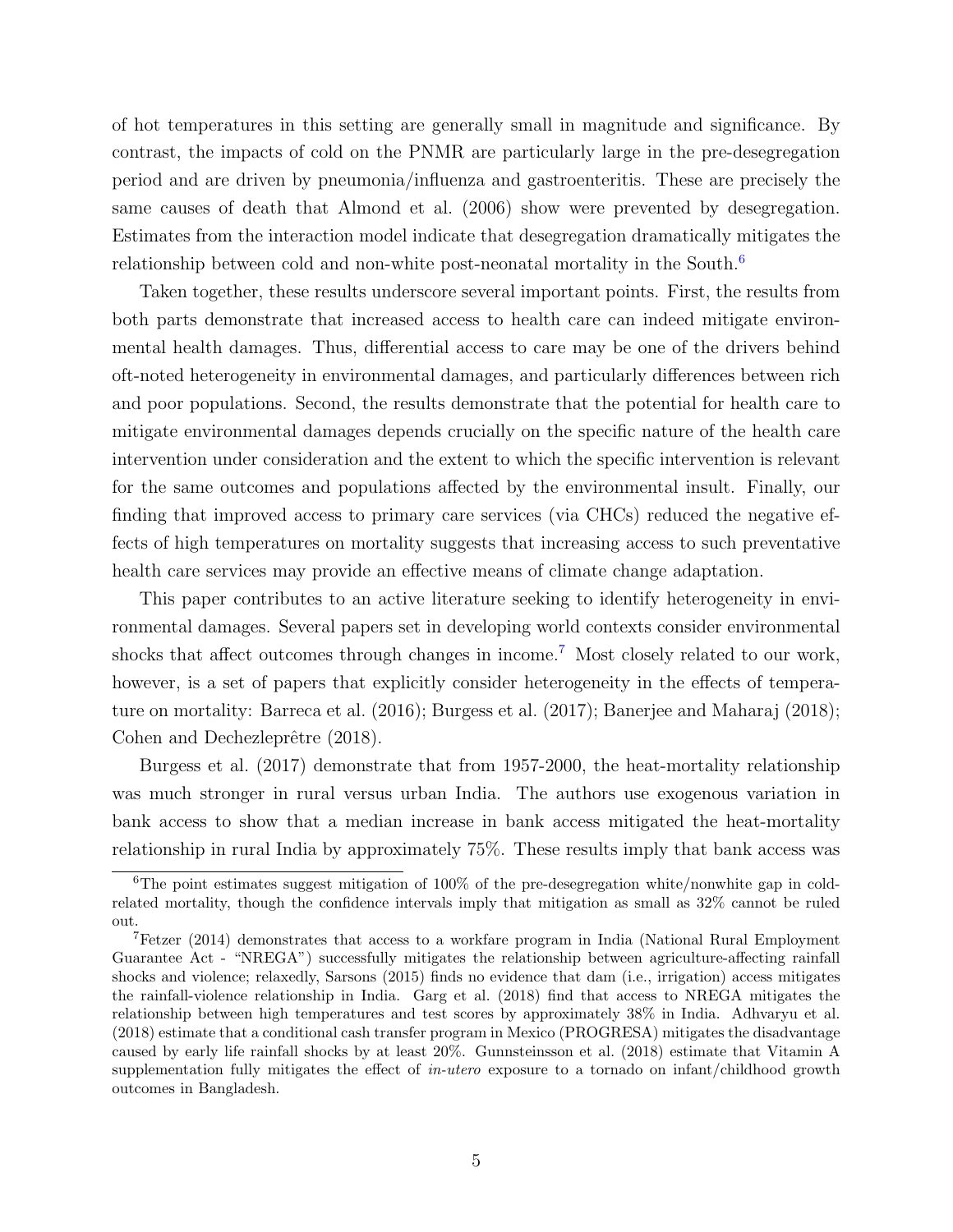able to smooth temperature-induced shocks to agricultural income. [Banerjee and Maharaj](#page-27-7) [\(2018\)](#page-27-7) is similarly set in India and also focuses on agricultural income as an important mechanism. The authors investigate the relationship between high temperatures and infant mortality in India, and consider two factors that could potentially mitigate the relationship: a workfare program (NREGA) and a health worker program. They find that NREGA has no mitigating impact, whereas 9 months of pre-natal exposure to the health worker program mitigates the relationship between temperature and infant mortality by over 80%. While these estimates are interesting and important, they do not allow for pre-existing differences in the heat-infant-mortality relationship between states that benefitted from the health worker program and those that did not. As such, the estimates may partially reflect such differences.<sup>[8](#page-5-0)</sup>

Cohen and Dechezleprêtre [\(2018\)](#page-28-7) document the relationship between temperature and mortality in Mexico over the period 1998-2010. The authors find that both cold and hot temperatures are associated with increases in mortality, but the effects of cold (days with mean temperature  $\langle 50^\circ \text{F} \rangle$  are much stronger. The authors then test whether enrollment in Mexico's national health insurance program – Seguro Popular – provides protective benefits against temperature-related mortality. This is done by matching enrolled decedents to non-enrolled decedents based on a set of observed characteristics, and then comparing the effects of temperature on mortality for each group. They find that enrollment in Sequro Popular mitigates the mortality effects of a cold day by 35%, and argue that any selection on unobservables likely attenuates this estimate.

In terms of setting, the foundational work of [Barreca et al.](#page-27-5) [\(2016\)](#page-27-5) is most closely related to ours. The authors demonstrate a "remarkable" decline in the relationship between high temperatures and mortality over the course of the 20th century in the US. This decline was particularly dramatic during a period of rapid expansion in air conditioning technology (henceforth, "AC") after 1960. In Figure [1,](#page-30-0) we use our own data to show that this decline was remarkable indeed: between 1959 and 1988, the heat-mortality relationship declined by 70%. Interestingly, in the same period the cold-mortality relationship declined by 60% as well. [Barreca et al.](#page-27-5) [\(2016\)](#page-27-5) estimate the interaction between temperature and AC penetration, and the results imply that the diffusion of AC technology explains the entire decline in the heatmortality relationship. They also estimate interactions between temperature and the number of doctors per capita and electrification rates, but find no mitigating impacts. However, as the authors note, there does not exist quasi-experimental variation in AC penetration rates or the other potential modifiers. While the interaction estimates undoubtedly represent a

<span id="page-5-0"></span><sup>&</sup>lt;sup>8</sup>This may be a particularly important point given that the roll-out of the health worker program studied by [Banerjee and Maharaj](#page-27-7) [\(2018\)](#page-27-7) was explicitly non-random, as it was first implemented in Indian states identified as laggards in a variety of public health measures [\(Rao,](#page-29-4) [2014\)](#page-29-4).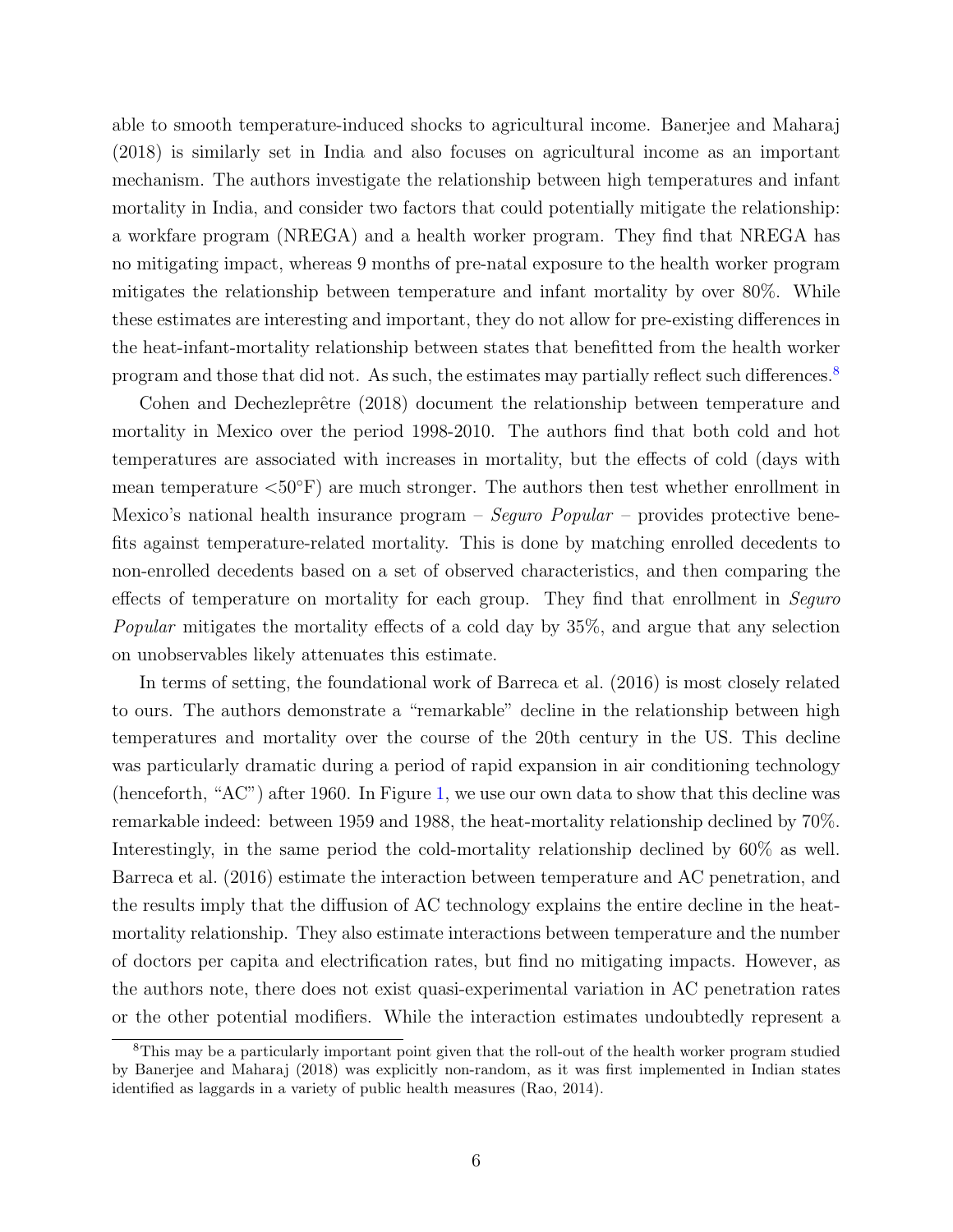real and substantial impact of AC on the heat-mortality relationship, contributions of other simultaneously evolving factors cannot be completely ruled out.

Coinciding with the period of rapid expansion in AC technology was a period of expanding access to health care. The CHC program, Medicare, Medicaid, and Southern hospital desegregation were all implemented beginning in the mid-1960s. Figure [1](#page-30-0) shows trends in the US age-adjusted mortality rate ("AMR") and US government spending on health care for our study period, 1959-1988. During this period, government health expenditures as a share of GDP more than tripled, Southern hospitals desegregated, and there was a dramatic 28% decline in the overall AMR reflecting increased life expectancy and resilience to potential health shocks. In principle, any of the expansions in access to care could have mitigated the health impacts of environmental exposure. In this paper, we focus on the CHC program and hospital desegregation for the practical reasons described above.

While [Barreca et al.](#page-27-5) [\(2016\)](#page-27-5), [Banerjee and Maharaj](#page-27-7) [\(2018\)](#page-27-7), and Cohen and Dechezleprêtre [\(2018\)](#page-28-7) each provide an estimate of how access to health care mitigates the temperaturemortality relationship, to the best of our knowledge our paper is the first to utilize a natural experiment in access to health care to address this question. Our focus on causally identifying whether access to health care mitigates environmental damages is our primary contribution.<sup>[9](#page-6-0)</sup>

The remainder of this paper proceeds as follows: Section [2](#page-6-1) provides information on the data sources utilized. Sections [3](#page-7-0) and [4](#page-18-0) present the background, empirical strategy and results for the analyses of CHCs and hospital desegregation, respectively. Section [5](#page-25-0) provides a discussion and concludes.

## <span id="page-6-1"></span>2 Data

This analysis brings together multiple data sources for the period 1959-1988, covering the time period of both CHC establishment and Southern hospital desegregation.<sup>[10](#page-6-2)</sup> The analysis of CHCs takes place at the county-year-month level, and the analysis of desegregation is at the state-year-month-race level.

<span id="page-6-0"></span>Mortality is derived from the National Vital Statistics System mortality files; this is

<sup>&</sup>lt;sup>9</sup>Our paper also contributes to a broader literature in empirical economics aimed at identifying interaction effects by leveraging exogenous variation in multiple treatments. This strategy is particularly prominent in the literature on "dynamic complementarities" in early childhood development [\(Almond and Mazumder,](#page-27-9) [2013;](#page-27-9) [Adhvaryu et al.,](#page-27-8) [2018;](#page-27-8) [Johnson and Jackson,](#page-29-5) [2019;](#page-29-5) Rossin-Slater and Wüst, [2018\)](#page-29-6). Furthermore, our paper contributes to the rapidly expanding literature on the effects of temperature and climate on health in general. To date, this literature has identified such impacts across a wide variety of outcomes including: mortality [\(Barreca et al.,](#page-27-5) [2016;](#page-27-5) [Heutel et al.,](#page-29-7) [2017\)](#page-29-7), morbidity [\(White,](#page-29-8) [2017;](#page-29-8) [Karlsson and Ziebarth,](#page-29-9) [2018\)](#page-29-9), mental health [\(Mullins and White,](#page-29-10) [2018\)](#page-29-10) and occupational health [\(Dillender,](#page-28-10) [2019\)](#page-28-10), and across settings representing over half of the world's population [\(Carleton et al.,](#page-27-2) [2018\)](#page-27-2).

<span id="page-6-2"></span><sup>10</sup>The sample period matches that used by [Bailey and Goodman-Bacon](#page-27-3) [\(2015\)](#page-27-3).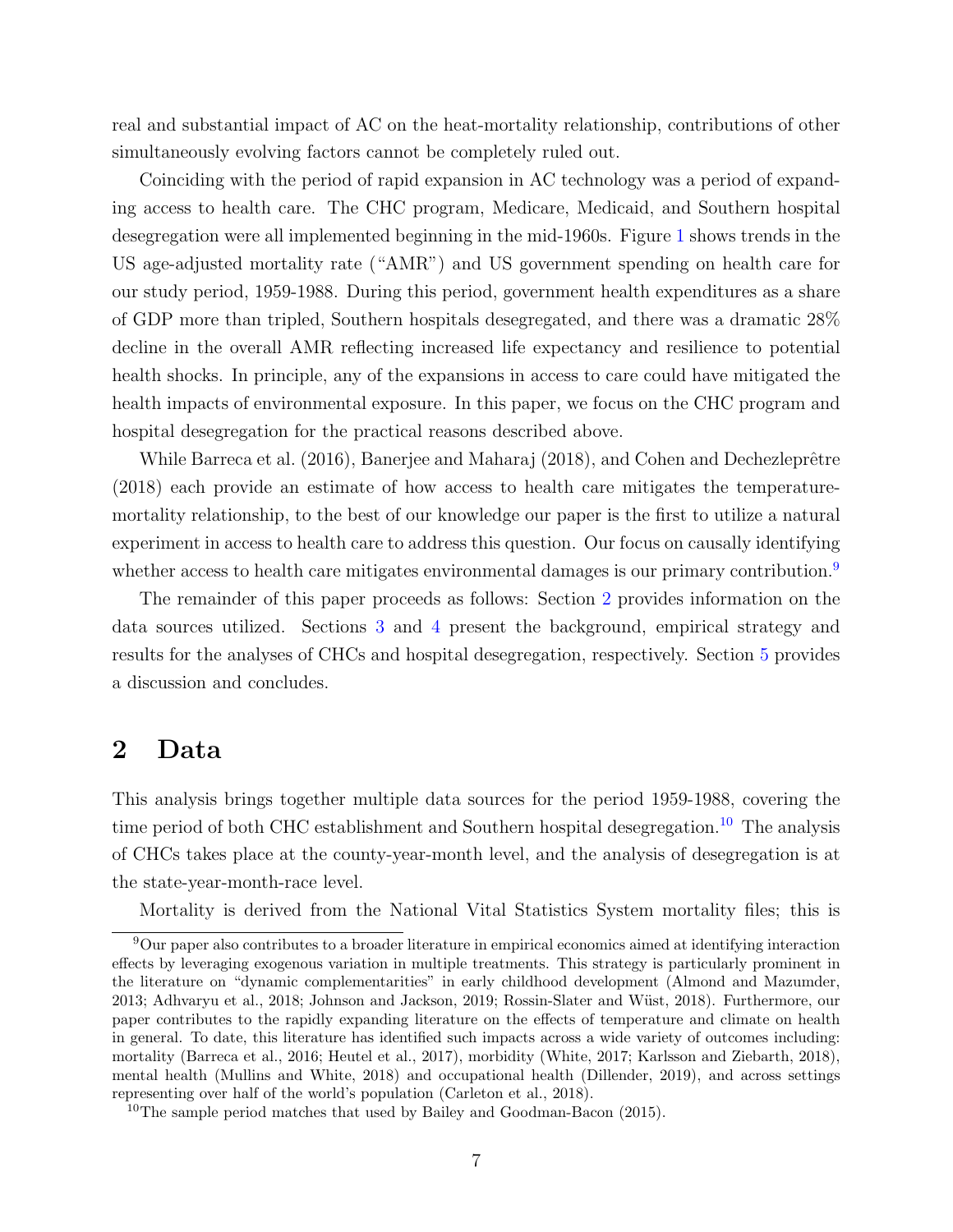individual-level data identifying the county of residence and month of death for each decedent in addition to demographics including age and race, and ICD codes for cause of death. Ageadjusted mortality rates per 100,000 population are calculated using population data from the U.S. Census and National Cancer Institute (SEER Program). Post-neonatal mortality rates per 100,000 births are calculated using birth data from state Vital Statistics Reports and the National Vital Statistics System natality files.<sup>[11](#page-7-1)</sup> Temperature and precipitation measures are derived from data constructed by the PRISM Climate Group and aggregated by [Schlenker and Roberts](#page-29-11) [\(2009\)](#page-29-11). Temperature is measured as the mean daily temperature in degrees Fahrenheit (calculated as the mean of the daily minimum and maximum). Data on air conditioning penetration rates are derived from U.S. Census data following [Barreca](#page-27-5) [et al.](#page-27-5) [\(2016\)](#page-27-5); we construct race-specific AC penetration rates for the desegregation analysis. Additional details on the data are provided in the discussion of the empirical framework for each analysis, but for much greater detail on data sources and construction, see the Data Appendix. Summary statistics for the main mortality outcome, climate variables, and air conditioning are provided in Table [1.](#page-36-0) Panel A reports summary statistics for all US counties separately for CHC and non-CHC counties; Panel B reports summary statistics for Southern US states separately for non-whites and whites.

## <span id="page-7-0"></span>3 Part 1: Community Health Centers

## 3.1 Background

In our description of CHCs, we provide only the detail necessary for interpretation of our analysis and we refer the reader to [Bailey and Goodman-Bacon](#page-27-3) [\(2015\)](#page-27-3) for additional detail.

While the CHC program still exists, it has changed in character substantially since its initial implementation (i.e., the period in which our analysis is set). CHCs were clinics or networks of clinics that provided direct and comprehensive primary care services at little or no cost to the patient. These clinics were typically located in neighborhoods with few alternative health care options and served patients who were uninsured, underinsured, or low-income. CHCs often employed multiple clinic locations or mobile units, and over 90% provided home health care or transportation to appointments [\(Bailey and Goodman-Bacon,](#page-27-3) [2015\)](#page-27-3).

The CHC program was initiated in 1965 as part of President Lyndon Johnson's "unconditional war on poverty". It was a grant reward program administered by the Office

<span id="page-7-1"></span> $11$ Post-neonatal mortality is a measure of deaths that occur between 1 month and 1 year of age. This measure is chosen following [Almond et al.](#page-27-4) [\(2006\)](#page-27-4) as a population for which access to hopsital services is particularly critical.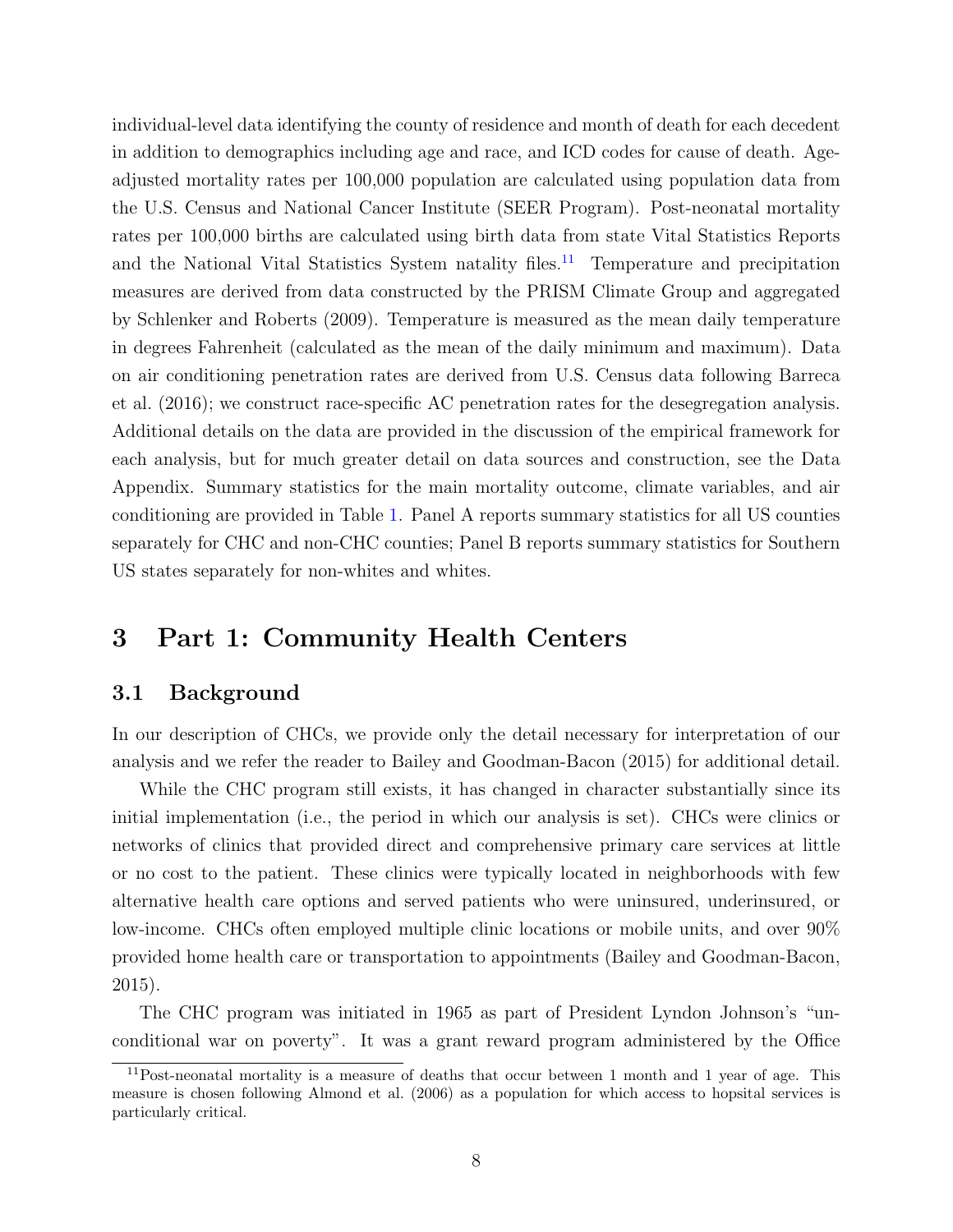of Economic Opportunity ("OEO"), which provided direct grants to local organizations for War-on-Poverty programs. Like [Bailey and Goodman-Bacon](#page-27-3) [\(2015\)](#page-27-3), we rely on the chaotic period known as the "great administrative confusion" at the OEO as a source of quasi-random variation in access to health care. OEO funding decisions during this period (1965-1974) were characterized as "wild", and [Bailey and Goodman-Bacon](#page-27-3) [\(2015\)](#page-27-3) show little association between the timing of CHC establishment and pre-treatment county characteristics, mortality rates, changes in mortality rates, funding for other OEO programs, or local expansions in hospital capacity. Following [Bailey and Goodman-Bacon](#page-27-3) [\(2015\)](#page-27-3), we only utilize variation from the first wave of CHC establishments which took place between 1965 and 1974. The program was fundamentally altered by the 1975 Special Health Revenue Sharing Act which made CHC establishments much less plausibly exogenous and focused them in sparsely-populated rural settings; [Bailey and Goodman-Bacon](#page-27-3) [\(2015\)](#page-27-3) argue that these later CHCs likely had much smaller impacts on mortality.

CHCs principally provided access to primary and preventative health care, and deaths that could be prevented by such care were heavily concentrated in older adult and elderly populations. [Bailey and Goodman-Bacon](#page-27-3) [\(2015\)](#page-27-3) note a number of ways in which CHCs may have reduced mortality rates. CHCs may have increased early detection of health conditions, or increased awareness about chronic, yet manageable, conditions like hypertension, which requires continual and long-term medication. Patients would also have been able to get free or reduced-cost pharmaceuticals for the management of such conditions (e.g., beta blockers for hypertension) through CHCs, and the increased continuity of care provided by CHCs likely made it easier for patients to maintain medication regimens. Indirect mechanisms are also plausible: CHC access may have increased awareness about Medicaid and Medicare, thereby increasing access to treatments for acute conditions. It is also possible that CHCs decreased emergency department usage for non-emergency conditions and thus reduced emergency department crowding; as such, mortality even for non-users of CHCs could have been affected.

Given the dimensions of care provided by CHCs, access might be expected to increase the health stock of served populations. Improvements in the health stock of the population could in turn increase the population's resilience to health shocks, including exposures to extreme temperature. To take a concrete example, suppose that CHCs increased use of antihypertensive medication. Since hypertension is a risk factor for heart attack and stroke, an improvement in hypertension management would have made the population less susceptible to triggers for these events. Indeed, [Bailey and Goodman-Bacon](#page-27-3) [\(2015\)](#page-27-3) show that CHCs did lead to better hypertension management and that CHC-induced mortality reductions were primarily driven by cardiovascular disease (e.g., heart attack) and cerebrovascular disease (e.g., stroke). If either cold or hot temperatures trigger the events that CHCs prevented,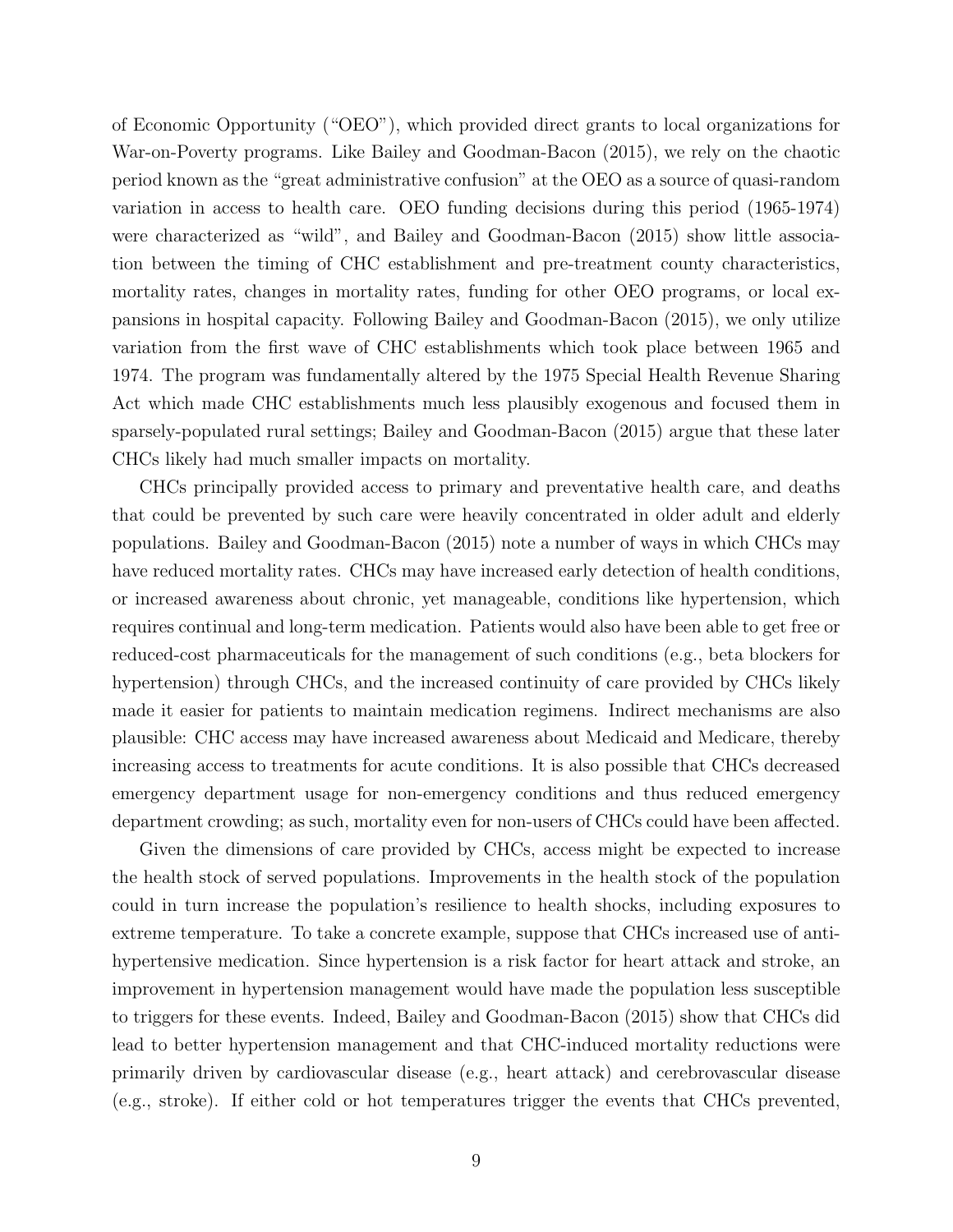<span id="page-9-3"></span>then it is at least plausible that increasing CHC access could reduce temperature-related mortality from such events. The evidence supports this plausibility: for both cold and hot temperatures, we find that cardiovascular and cerebrovascular disease account for 60-70% of all temperature-related deaths in the pre-CHC period.<sup>[12](#page-9-0)</sup> We also note that CHCs primarily benefitted the low-income population; to the extent that low-income individuals were also more temperature exposed (e.g., due to lower levels of access to heating and air conditioning), interaction effects are even more plausible. We now turn to testing this hypothesis explicitly.

## 3.2 Empirical Strategy

#### 3.2.1 Replication Model

We begin by replicating the effects of both CHC access on mortality and temperature on mortality in a single econometric model. The model specification follows primarily from [Bailey and Goodman-Bacon](#page-27-3) [\(2015\)](#page-27-3). Fortunately, the rich set of controls included in [Bailey](#page-27-3) [and Goodman-Bacon](#page-27-3) [\(2015\)](#page-27-3) are well-suited for identifying ambient temperature effects as well. Our model is distinct from [Bailey and Goodman-Bacon](#page-27-3) [\(2015\)](#page-27-3) in two ways: (1) our model is estimated at the monthly rather than annual level, and thus some of the fixed effects are adjusted accordingly, and (2) our model includes climatic variables. Equation [\(1\)](#page-9-1) describes the model.

<span id="page-9-1"></span>
$$
\text{AMR}_{cym} = \gamma \text{CHC}_{cy}^{t\geq 0} + \pi \text{Temp}_{cym} + \mu \text{LowPrec}_{cym} + \rho \text{HighPrec}_{cym}
$$
  
+  $\beta \text{X}_{cy} + \delta_{sy} + \delta_{cm} + \delta_{uy} + \delta_{ym} + \varepsilon_{cym}$  (1)

The outcome of interest is  $AMR_{cum}$ : the age-adjusted mortality rate in county c, year y and month  $m^{13}$  $m^{13}$  $m^{13}$  The first coefficient of interest is  $\gamma$ , where CHC $c_{xy}^{t\geq0}$  is an indicator equal to one in the years after CHC establishment in a particular county (superscripts indicate years relative to establishment;  $t = 0$  represents the year in which a CHC was established). Additional models are presented in which  $\text{CHC}_{cy}^{t\geq0}$  is replaced with a set of binned event-study indicators for periods relative to the year of CHC establishment:  $CHC_{cy}^{t\leq -2}$ ,  $CHC_{cy}^{0\leq t\leq 4}$ ,  $CHC_{cy}^{5\leq t\leq 9}$ , and CHC<sup>t<sub>cy</sub><sup> $\text{CHC}_{cy}^{t\geq 10}$  (t = -1 is the reference group). The binned specification follows the main speci-</sup></sup>

<span id="page-9-2"></span><span id="page-9-0"></span><sup>12</sup>Estimates available upon request.

<sup>13</sup>Age-adjusted mortality rates hold fixed the age distribution of the population of a given county such that changes in the AMR reflect changes in the risk of death rather than changes in the age structure. The AMR for county  $c$  at time  $t$  is calculated as a weighted average of age-specific mortality rates (ASMR) for county  $c$ at time t and 5-year age group a.  $ASMR_{cta} = 100,000 \times \frac{Deaths_{cta}}{Pop_{cta}}$ ;  $AMR_{ct} = \sum_{a=1}^{18} s_{ca} \times ASMR_{cta}$ , where  $s_{ca}$  is the 1960 share of the population in 5-year age group a. Age-adjusting refers to holding the population age share  $s_{ca}$  fixed.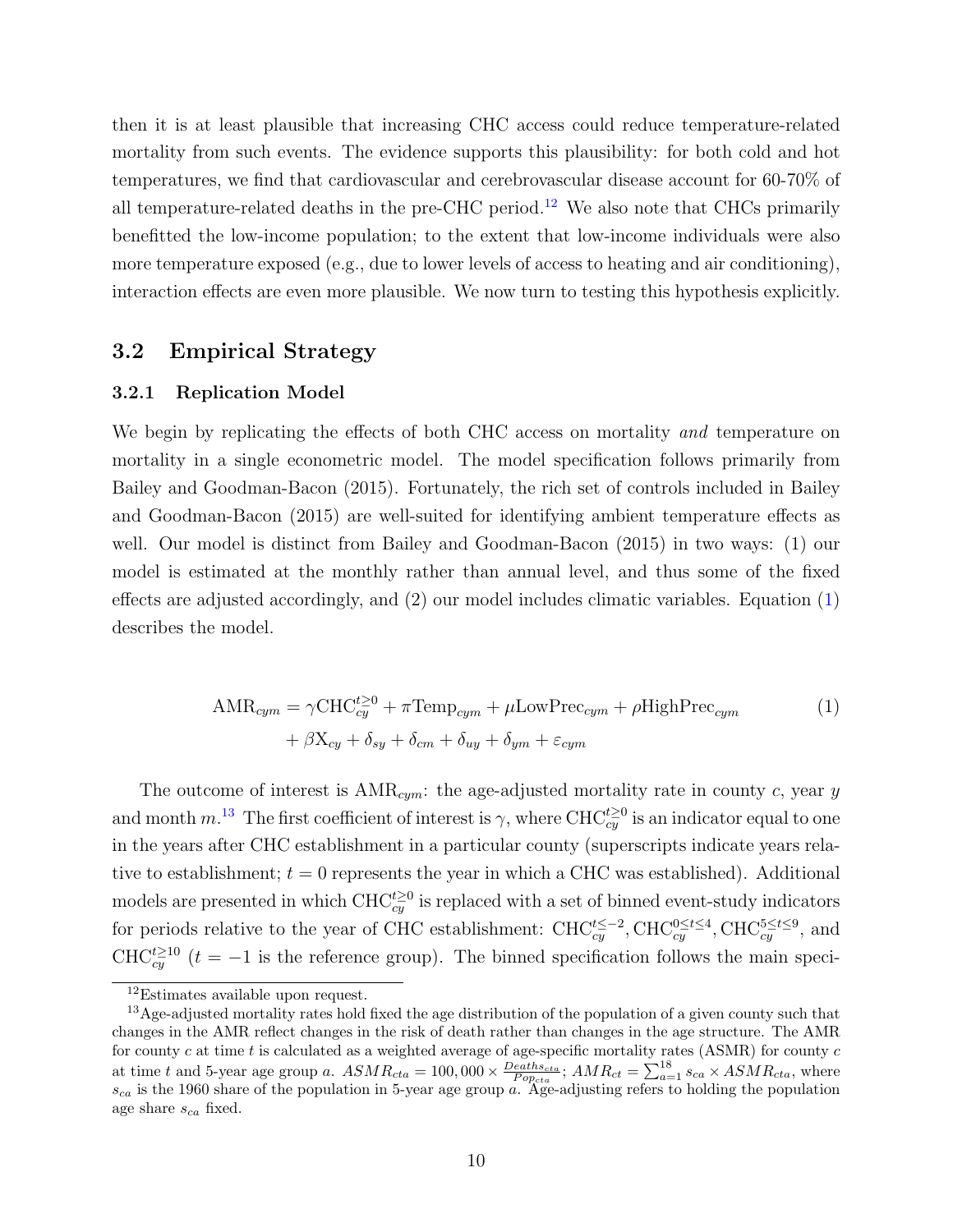fication of [Bailey and Goodman-Bacon](#page-27-3) [\(2015\)](#page-27-3) and allows for the assessment of differential pre-treatment trends and dynamic treatment effects.

The second coefficient of interest is  $\pi$ . In most specifications, Temp<sub>cym</sub> represents a vector of variables measuring the number of days with mean temperatures within the given temperature range in a county-year-month. For example,  $\text{Temp}_{cym}^{<40}$  and  $\text{Temp}_{cym}^{>80}$  represent the number of days below  $40°$ F and above  $80°$ F, respectively. We estimate models that include only two temperature variables (i.e.,  $\text{Temp}_{cym}^{<40}$  and  $\text{Temp}_{cym}^{>80}$ ), and models that include these in addition to intermediate 10-degree bins (i.e.,  $\text{Temp}_{cym}^{<40}$ ,  $\text{Temp}_{cym}^{40-50}$ ,  $\text{Temp}_{cym}^{50-60}$ , Temp<sup>70–80</sup>, and Temp<sup>>80</sup><sub>cym</sub>). The simpler models are preferred due to the ease of interpretation and the fact that fewer parameters need to be estimated (this is especially important for the interaction models to follow). LowPrec<sub>cym</sub> and HighPrec<sub>cym</sub> are controls for precipitation.<sup>[14](#page-10-0)</sup>

The remaining controls  $(X_{cy}, \delta_{sy}, \delta_{cm}, \delta_{uy}, \delta_{ym})$  are equivalent to the controls used in [Bailey](#page-27-3) [and Goodman-Bacon](#page-27-3) [\(2015\)](#page-27-3), but adapted to the monthly time scale used here.  $X_{cy}$  is a vector of county-level time-varying covariates.  $\delta_{sy}$  are state-by-year fixed effects and  $\delta_{uy}$  are urban-group-by-year fixed effects.<sup>[15](#page-10-1)</sup>  $\delta_{cm}$  are county-by-month fixed effects which are used in place of the county fixed effects in [Bailey and Goodman-Bacon](#page-27-3) [\(2015\)](#page-27-3). In addition to controlling for time-invariant differences across counties, the county-by-month fixed effects control for local-level seasonality. This is potentially important because both temperature and mortality exhibit substantial seasonality, which may differ between regions.  $\delta_{ym}$  are year-by-month fixed effects which absorb any nationwide trends or shocks.

Standard errors are two-way clustered at both the county and year-month levels [\(Cameron](#page-27-10) [et al.,](#page-27-10) [2011\)](#page-27-10). County clustering allows for arbitrary within-county serial correlation and yearmonth clustering allows for arbitrary spatial correlation within a year-month. All regressions are weighted by 1960 county populations.

Identification of  $\gamma$  in Equation [\(1\)](#page-9-1) requires the usual parallel trends assumption for a DiD model: in the absence of treatment, trends in mortality would have been similar between counties in which CHCs were implemented at different dates or not at all. [Bailey and](#page-27-3) [Goodman-Bacon](#page-27-3) [\(2015\)](#page-27-3) present substantial evidence supporting this identifying assumption, and we refer the inquisitive reader to their work for details. That said, we do present some of this evidence (e.g., pre-treatment effects in the event studies) for comparison with the interaction models that follow.

<span id="page-10-0"></span><sup>&</sup>lt;sup>14</sup>Following [Barreca et al.](#page-27-5) [\(2016\)](#page-27-5), precipitation controls are indicators for whether total monthly precipitation was below the 25th percentile or above the 75th percentile of the county-month distribution.

<span id="page-10-1"></span><sup>&</sup>lt;sup>15</sup>The time-varying covariates were obtained from [Bailey and Goodman-Bacon](#page-27-3) [\(2015\)](#page-27-3) and include hospital beds per capita, hospitals per capita, public assistance transfers, and retirement transfers. Also included are linear trends for the following county characteristics measured in 1960: percent with income under \$3,000, percent non-white, percent rural, percent urban, and number of physicians. The urban-group-by-year fixed effects are year dummies interacted with five categories of a county's 1960 population share in urban areas.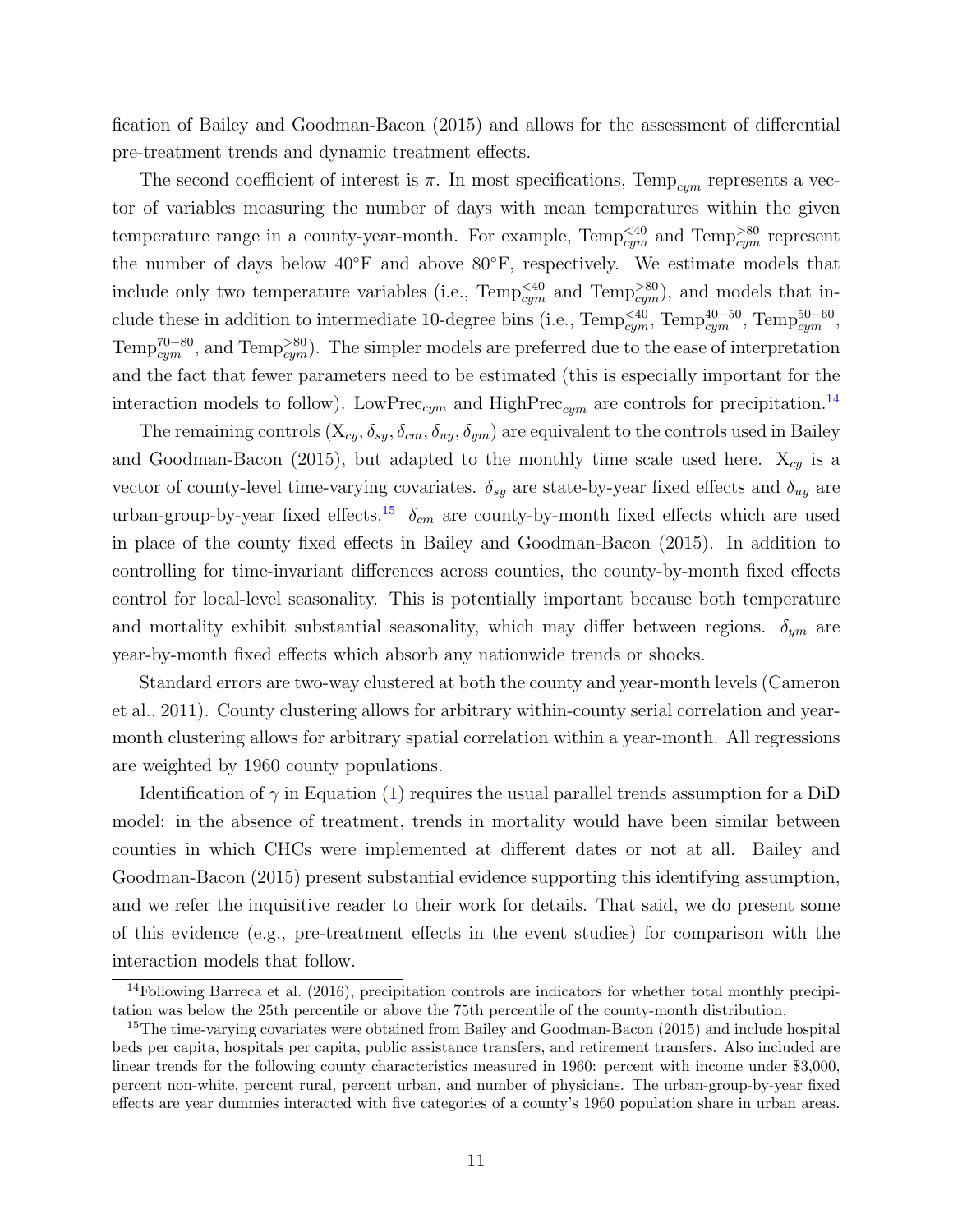Identification of  $\pi$  in Equation [\(1\)](#page-9-1) requires the assumption that within a given countymonth, year-to-year weather realizations are uncorrelated with other unobserved determinants of mortality. Conditional on county-by-month fixed effects and other controls, yearto-year weather realizations are essentially random and thus this assumption is likely to be satisfied, though we again refer the reader to the work of others for a more detailed discussion (e.g., Deschênes and Greenstone, [2007\)](#page-28-11).

In order to identify the interaction effect between temperatures and CHCs, we require the additional assumption that the two treatments are independent of one-another, conditional on our control regime. Because we are relying on random weather shocks within a countymonth, there is little plausible reason to be concerned that temperature variation is related to the establishment or presence of CHCs. If the treatments are unrelated, as we expect, then the estimated impacts of each treatment should be insensitive to the inclusion of the other treatment in the regression. In our presentation of results, we separately estimate versions of Equation [\(1\)](#page-9-1) with each treatment in isolation and then including both. We find that the coefficient estimates for both treatments are effectively unchanged across these models.<sup>[16](#page-11-0)</sup>

#### 3.2.2 Interaction Model

Summary statistics in Table [1](#page-36-0) reveal baseline differences across CHC and non-CHC counties. In particular, CHC counties had higher average mortality rates in the pre-CHC period (1959-1964) and were slightly warmer on average. These cross-sectional differences across counties in average mortality rates and climate conditions are accounted for through county fixed effects. While these controls are sufficient to separately estimate the effects of either CHC access or temperature on mortality, causally identifying the interaction requires additional controls. Conceptually, the empirical approach is to estimate a DiD model for the effect of CHC access on the temperature-mortality relationship. It is likely that there are cross-sectional differences in the temperature-mortality relationship that county fixed-effects would not account for. Our preferred specification for the interaction model explicitly absorbs cross-sectional differences in the temperature-mortality relationship between the CHC and non-CHC counties by allowing temperature effects to differ between these two groups. In this way we ensure our estimates are identified from the *change* in the temperaturemortality relationship before and after CHC establishment, rather than cross-sectional differences. Practically speaking we are estimating a triple-difference model, described below in Equation [\(2\)](#page-12-0).

<span id="page-11-0"></span><sup>&</sup>lt;sup>16</sup>Additionally, we test more directly for independence among the two treatments by regressing each treatment on the other and find no significant relationships. Results are presented in Table [A1.](#page-42-0)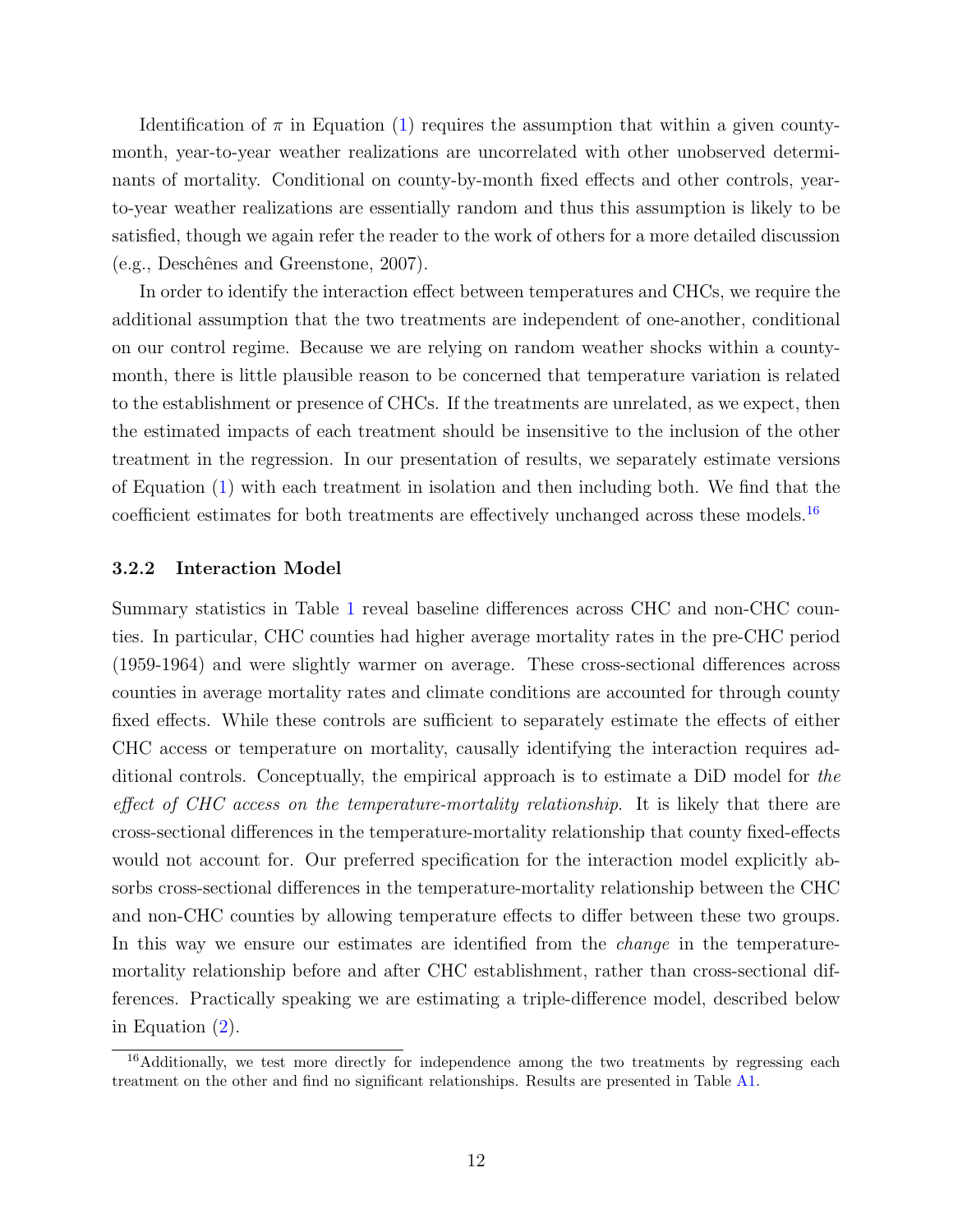<span id="page-12-0"></span>
$$
\text{AMR}_{cym} = \phi(\text{CHC}_{cy}^{t\geq 0} \times \text{Temp}_{cym}) + \gamma \text{CHC}_{cy}^{t\geq 0} + \pi \text{Temp}_{cym}
$$
\n
$$
+ \theta(\text{Temp}_{cym} \times \text{Treated}_c) + \text{Temp}_{cym} \times \delta_y + \kappa(\text{Temp}_{cym} \times \text{AC}_{sy})
$$
\n
$$
+ \mu \text{LowPrec}_{cym} + \rho \text{HighPrec}_{cym} + \beta \text{X}_{cy} + \delta_{sy} + \delta_{cm} + \delta_{uy} + \delta_{ym} + \varepsilon_{cym}
$$
\n
$$
(2)
$$

We allow for fixed differences in the temperature-mortality relationship between CHC and non-CHC counties through the inclusion of  $Temp_{cmv} \times Treated_c$ , where  $Treated_c$  is an indicator for whether a CHC was ever established in the county over the 1965-1974 period. We also estimate models that control for fixed differences across all counties in the temperature-mortality relationship (directly analogous to county fixed effects in a standard DiD model) by estimating models with county-specific temperature effects:  $\text{Temp}_{cym} \times \delta_c$ . This requires estimating over 3,000 additional parameters for each temperature variable, and as such we prefer the more parsimonious approach.

Furthermore, just as time fixed effects in a standard DiD model absorb differences in mortality over time that are common across counties, our interaction model should account for differences in the temperature-mortality relationship over time. To this end, year-specific temperature effects are included:  $Temp_{cum} \times \delta_y$ .

Finally, because the roll-out of CHCs occurred during a period of increasing AC penetration rates, it is potentially important to allow for differential effects of temperature across AC penetration rates. Table [1](#page-36-0) shows that AC penetration rates increased slightly slower in CHC counties relative to non-CHC counties; as such, failing to control for AC effects would likely bias our estimates toward zero.<sup>[17](#page-12-1)</sup> Following [Barreca et al.](#page-27-5)  $(2016)$ , we include the interaction between temperature and the state-year AC penetration rate:  $Temp_{cym} \times AC_{sy}$ .

With these controls included,  $\phi$  in Equation [\(2\)](#page-12-0) identifies the change in the temperaturemortality relationship from before to after CHC establishment, relative to the change in the temperature-mortality relationship in counties where CHCs were established in different years or not at all. The identifying assumption is similar to that of a standard DiD approach: in the absence of treatment, trends in the temperature-mortality relationship would have been similar in counties where CHCs were established in different years. While this assumption is fundamentally un-testable, indirect tests support its plausibility. Most importantly, an event-study version of Equation [\(2\)](#page-12-0) is estimated to test for differential trends in the temperature-mortality relationship prior to CHC establishment. We estimate binned event-study versions of Equation [\(2\)](#page-12-0) as well as a full year-by-year event-study.

<span id="page-12-1"></span><sup>&</sup>lt;sup>17</sup>The likely attenuation bias is under the assumption that access to AC and access to CHCs both affect the temperature-mortality relationship in the same direction.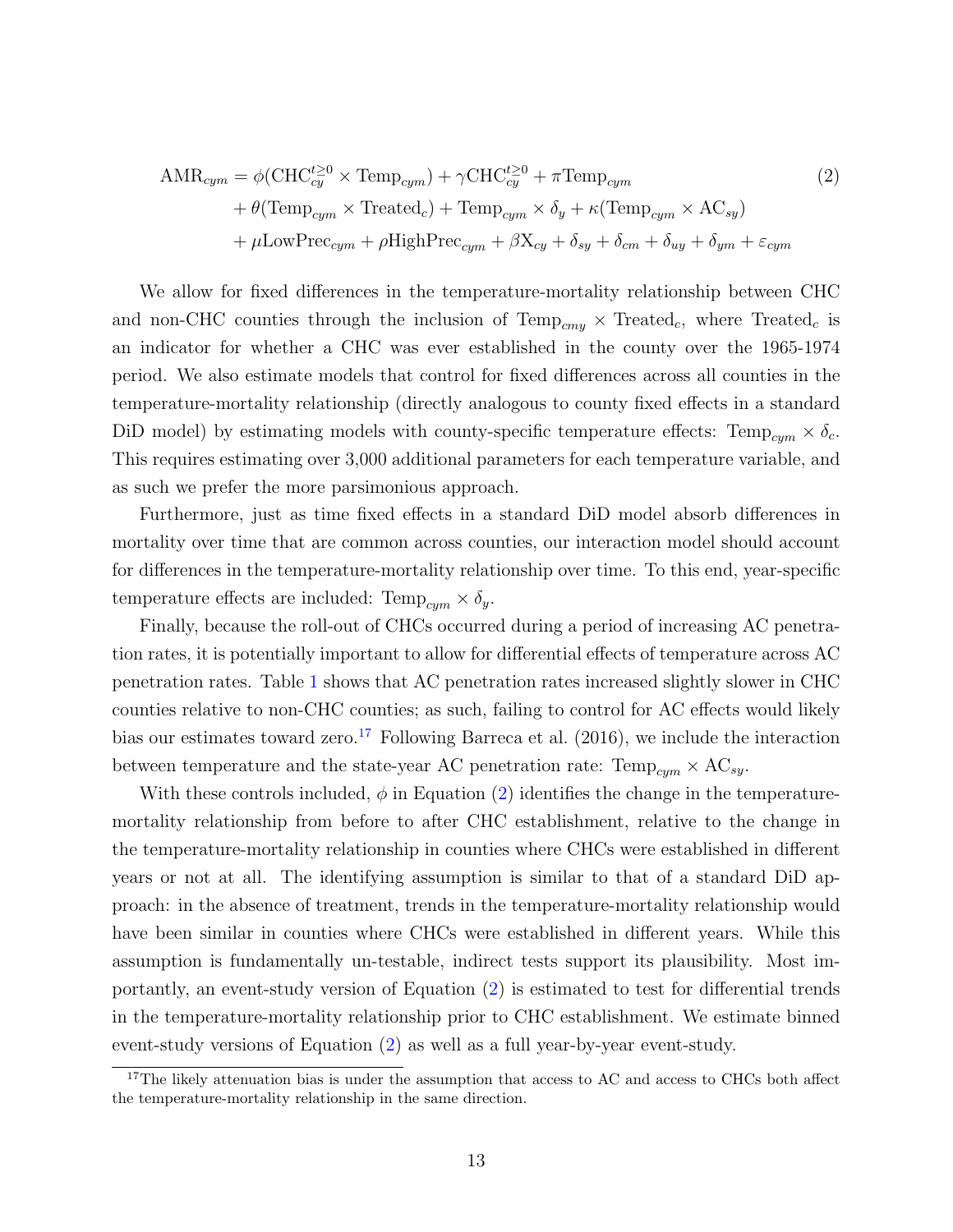<span id="page-13-1"></span>Further note that the model described in Equation [\(2\)](#page-12-0) only includes a single variable measuring temperature (for simplicity in exposition). Just as in the replication model, our main specification replaces each instance of  $Temp_{cym}$  with a vector of two temperature variables (Temp<sup> $\leq 40$ </sup> and Temp<sup> $>80$ </sup>). See the appendix for a generalized empirical model that allows for J event-study indicators measuring CHC access and G temperature bins.

### 3.3 Results

#### 3.3.1 Replication Model

The results of the replication models are presented in Table [2.](#page-37-0) The outcome is the ageadjusted mortality rate (AMR) per 100,000 population, and all models include the set of fixed effects and controls described in Equation [\(1\)](#page-9-1). The models vary in whether and how the effects of each treatment (CHCs and temperature) are incorporated. Column 1 starts with a simple model for the effect of CHC access on mortality with a single indicator for the presence of an established CHC in a county  $(CHC^{t\geq 0})$ , excluding all temperature variables. The coefficient estimate indicates that CHC establishment leads to a significant decrease in the monthly AMR by approximately 1.1. Relative to the pre-CHC mean AMR of 76.5 reported in Table [1,](#page-36-0) this represents a 1.4% decrease in the mortality rate.

Column 2 presents estimates from a simple model for the effects of temperature on mortality, excluding any CHC variables. The coefficient estimates indicate that both cold and hot temperatures lead to increases in mortality. The coefficient on  $Temp<sup><40</sup>$  implies that one additional day under 40◦F increases the monthly AMR by 0.11, relative to a day in the 40-80°F range. Temp<sup>>80</sup> implies one day over 80°F increases the monthly AMR by approximately 0.18. Importantly for the estimation of interaction effects that follow, the statistical power is extremely high for all estimates in Columns 1 and 2: the t-statistics for the coefficients on CHC<sup> $t \ge 0$ </sup>, Temp<sup><40</sup>, and Temp<sup>>80</sup> equal 3.6, 7.1 and 9.7, respectively (all are significant at the  $0.1\%$  level).<sup>[18](#page-13-0)</sup>

Columns 1 and 2 demonstrate successful replications of [Bailey and Goodman-Bacon](#page-27-3)  $(2015)$  and studies on the effects of temperature on mortality (e.g., Deschênes and Green[stone,](#page-28-3) [2011;](#page-28-3) [Barreca et al.,](#page-27-5) [2016\)](#page-27-5) using a common econometric framework. Mirroring the results of the replicated studies, our estimates show that CHCs reduce mortality rates and

<span id="page-13-0"></span><sup>&</sup>lt;sup>18</sup>The extreme temperature bins (Temp<sup> $\leq 40$ </sup> and Temp<sup> $>80$ </sup>) were chosen primarily to maximize the power of the estimates since high statistical power is necessary to identify interaction effects in the models that follow. While more extreme temperatures such as temperatures >90◦F lead to greater damages, these are rare events and the estimates have large standard errors. Furthermore, these events only occur in a select group of counties; for example, of the 114 counties in which CHCs were established in 1965-1974, only 29 counties ever experienced a day with a mean temperature >90◦F during the entire 30-year sample period. 107 of these counties experienced a >80°F day, and 113 experienced a <40°F day.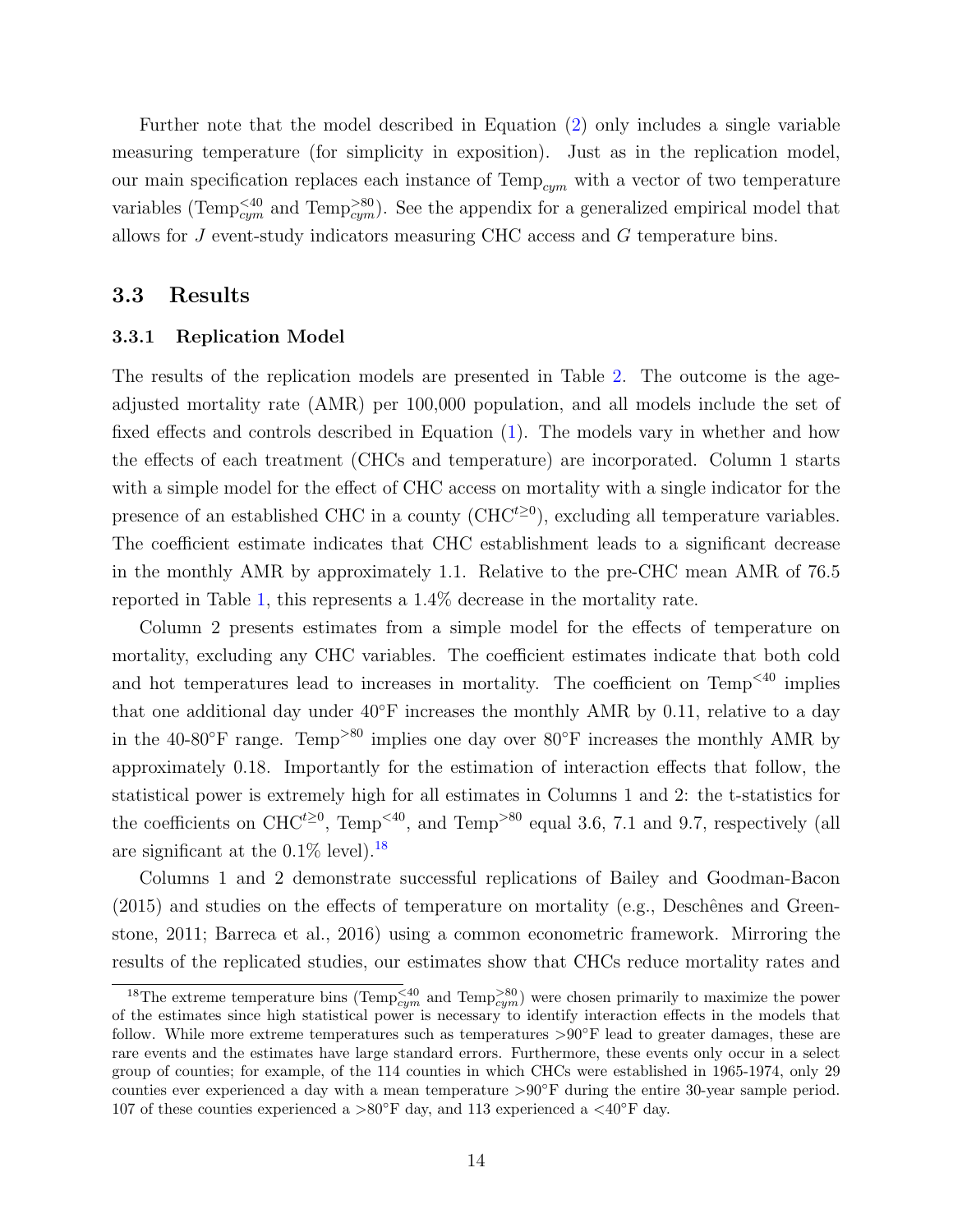extreme temperatures (both hot and cold) increase them. Column 3 includes both treatment variables in a single model. When the CHC and temperature variables are simultaneously included in the model, the coefficient estimates for each treatment remain virtually unchanged. This reinforces the notion that the variation utilized to identify the effects of these two treatments with respect to mortality are independent and thus identification of interaction effects between the treatments is unlikely to be confounded by some unaddressed interdependence.

The estimates in Columns 4 and 5 use models in which the single CHC indicator is replaced by four indicators for time relative to CHC establishment (i.e., a binned event-study model) following [Bailey and Goodman-Bacon](#page-27-3) [\(2015\)](#page-27-3). The coefficient on the pre-treatment CHC indicator (CHC<sup>t≤-2</sup>) is not statistically different from zero, indicating no evidence of differential trends in mortality prior to CHC establishment. The coefficient estimates on the three post-treatment CHC indicators are all negative, highly significant, and increasing with time relative to CHC establishment. The results in Column 5 (which includes temperature variables) also closely mirror the results of [Bailey and Goodman-Bacon](#page-27-3) [\(2015\)](#page-27-3): our coefficient estimates on the CHC<sup>0≤t≤4</sup>, CHC<sup>5≤t≤9</sup>, CHC<sup>t≥10</sup> bins are -0.82, -1.51, and -1.63, respectively, whereas the coefficient estimates from the equivalent model in [Bailey and Goodman-Bacon](#page-27-3)  $(2015)$  are  $-0.84$ ,  $-1.58$ , and  $-1.46$ , respectively.<sup>[19](#page-14-0)</sup> Our estimates for the effects of temperature are not directly comparable to those of [Barreca et al.](#page-27-5) [\(2016\)](#page-27-5) or similar papers because of differences in outcome measures, sample periods, and model specifications, but the estimates are of qualitatively similar character and magnitude.[20](#page-14-1)

Results from an even more flexible replication model are presented in Figure [2.](#page-31-0) All coefficient estimates in both panels of Figure [2](#page-31-0) are from a single regression. The first panel again replicates a result of [Bailey and Goodman-Bacon](#page-27-3) [\(2015\)](#page-27-3) and reports single-year (as opposed to binned) event study estimates for the effect of CHCs on mortality. These estimates provide more detail on the dynamics of the treatment effects. The estimates again indicate little evidence of differential pre-treatment trends in mortality prior to CHC establishment, and a negative (i.e., ameliorative) treatment effect that emerges post-treatment and grows over time. A similar single-year event-study will be estimated in the next section for the effects of CHCs on the temperature-mortality relationship.

The second panel of Figure [2](#page-31-0) reports coefficient estimates for five 10-degree temperature bins  $(60-70°F)$  is excluded), which were included in the model in place of the two extreme

<span id="page-14-0"></span><sup>&</sup>lt;sup>19</sup>Because the [Bailey and Goodman-Bacon](#page-27-3) [\(2015\)](#page-27-3) model is estimated at the annual level, the coefficients from their paper were divided by 12 to scale the coefficients down to the monthly level.

<span id="page-14-1"></span> $20$ The differences between our analyses and those of [Barreca et al.](#page-27-5) [\(2016\)](#page-27-5) inclue the following. Our sample is 1959-1988 while the most-comparable [Barreca et al.](#page-27-5) [\(2016\)](#page-27-5) sample is 1960-2004. We use only  $\langle 40°$ F and >80◦F, whereas [Barreca et al.](#page-27-5) [\(2016\)](#page-27-5) use all 10-degree bins between <10◦F and >90◦F. Finally, our outcome is the age-adjusted mortality rate in levels (at the county level), whereas [Barreca et al.](#page-27-5) [\(2016\)](#page-27-5) use the log crude mortality rate (at the state level).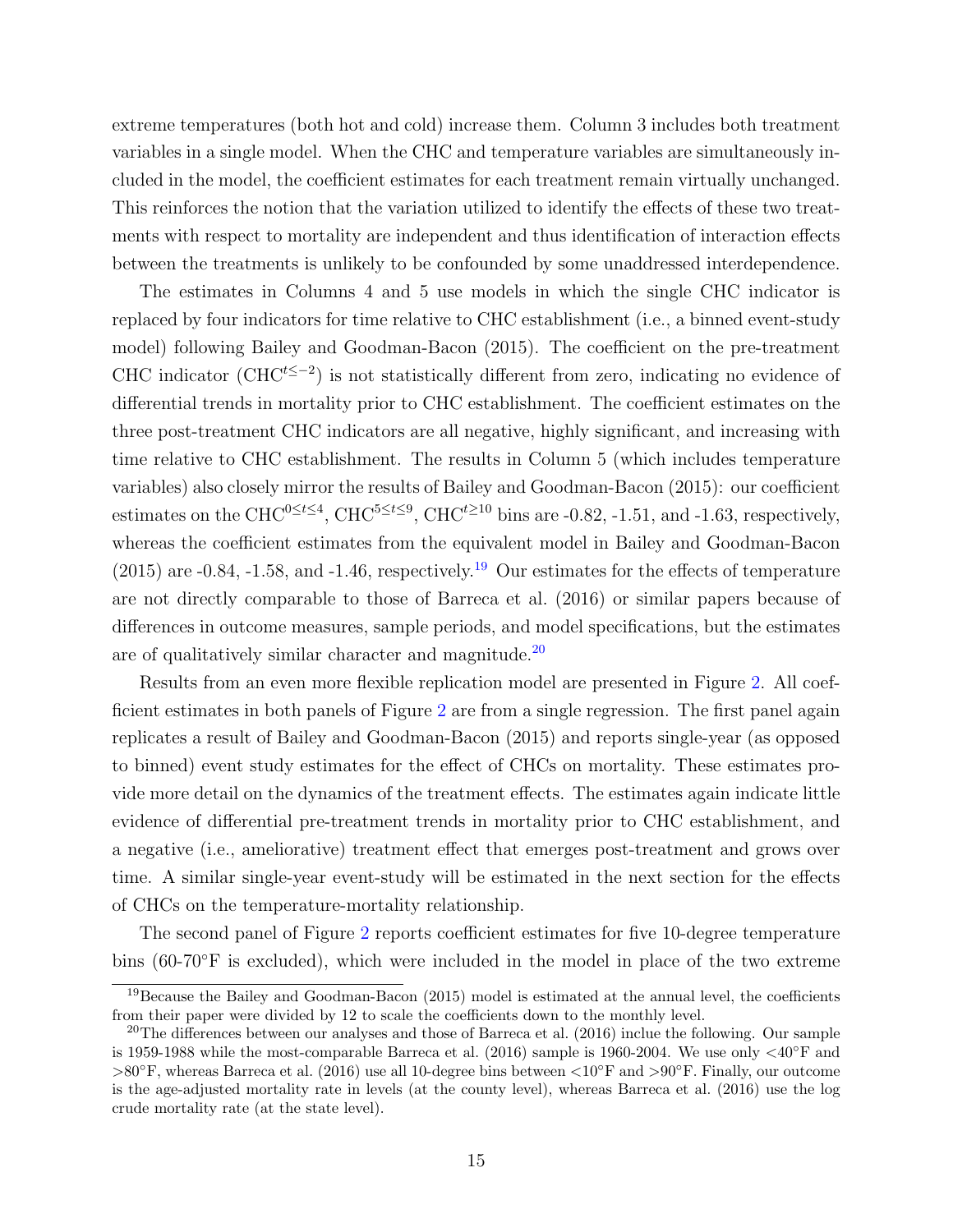bins only. This yields the familiar U-shaped relationship between temperature and mortality that has been well documented in the prior literature. $^{21}$  $^{21}$  $^{21}$ 

#### 3.3.2 Interaction Model

Table [3](#page-38-0) presents the results of the interaction models.<sup>[22](#page-15-1)</sup> The columns vary the controls that are included in the model, though all models include the same set of fixed effects and covariates that were included in the replication models. Column 1 is the simplest specification that includes all of the controls necessary for identifying the interaction effect. Specifically, it allows for time-invariant differences in the effects of temperature across CHC and non-CHC counties (Temp×Treated) and for location-invariant differences in the effects of temperature over time (Temp  $\times \delta_y$ ). Column 2 allows for the effects of temperature to vary across AC penetration rates. Finally, Column 3 replaces the Temp  $\times$  Treated controls with the more general Temp  $\times \delta_c$  controls. These county-specific temperature effects represent over 3,000 additional parameters for each temperature variable, absorbing arbitrary fixed differences across all counties in the temperature-mortality relationship. Column 2 is our preferred specification as it includes all necessary controls while not asking as much of the data as the specification in Column 3. All interaction models include the main effects for both temperature and CHC access, however we present only the coefficients on the interactions for brevity. $23$ 

We begin with Panel A, which presents estimates using a single post-CHC indicator. The coefficient on CHC<sup>t≥0</sup> × Temp<sup><40</sup> interaction represents the change in the effect of cold temperatures on mortality that can be attributed to CHC access. Across all three specifications, we find no evidence that CHC access has a significant impact on the cold-

<span id="page-15-0"></span><sup>&</sup>lt;sup>21</sup>The estimate for the coefficient on Temp<sup> $<40$ </sup> in this model with five bins is larger compared to the model with only the extreme bins in Table [2.](#page-37-0) The larger coefficient estimate in the five-bin model owes to the fact that the omitted group for the model in Table [2](#page-37-0) includes all days with mean temperatures in the range of 40-80◦F. Since temperatures in the 40-60◦F range negatively impact mortality relative to the 60-70◦F temperature bin, the coefficient estimate for  $Temp^{\leq 40}$  is attenuated when these days are included in the reference group. There is little difference in the coefficient estimate for  $Temp^{>80}$  between the two models. For the interaction models, these results imply that a model including only the extreme temperature bins may provide conservative estimates for the interaction between CHCs and cold temperatures. While our preferred specification for the interaction model includes only the extreme temperature bins to facilitate interpretability, we also estimate interaction models with all five bins.

<span id="page-15-1"></span><sup>&</sup>lt;sup>22</sup>Tables [A2](#page-43-0) and [A3](#page-44-0) present alternative versions of our main results. Table A2 presents a version that uses all five temperature bins (instead of only the extreme bins), and Table [A3](#page-44-0) presents models that trim the sample based on the probability (propensity score) of CHC establishment. These results are discussed in the Online Appendix.

<span id="page-15-2"></span><sup>&</sup>lt;sup>23</sup>Furthermore, while the direct effects for CHC access in the interaction models have a meaningful interpretation, the interpretation of the direct effects for temperature are obscured by the controls that include temperature interactions (e.g., Temp  $\times$  Treated and Temp  $\times \delta_y$ ). In any case, these additional estimates are available upon request.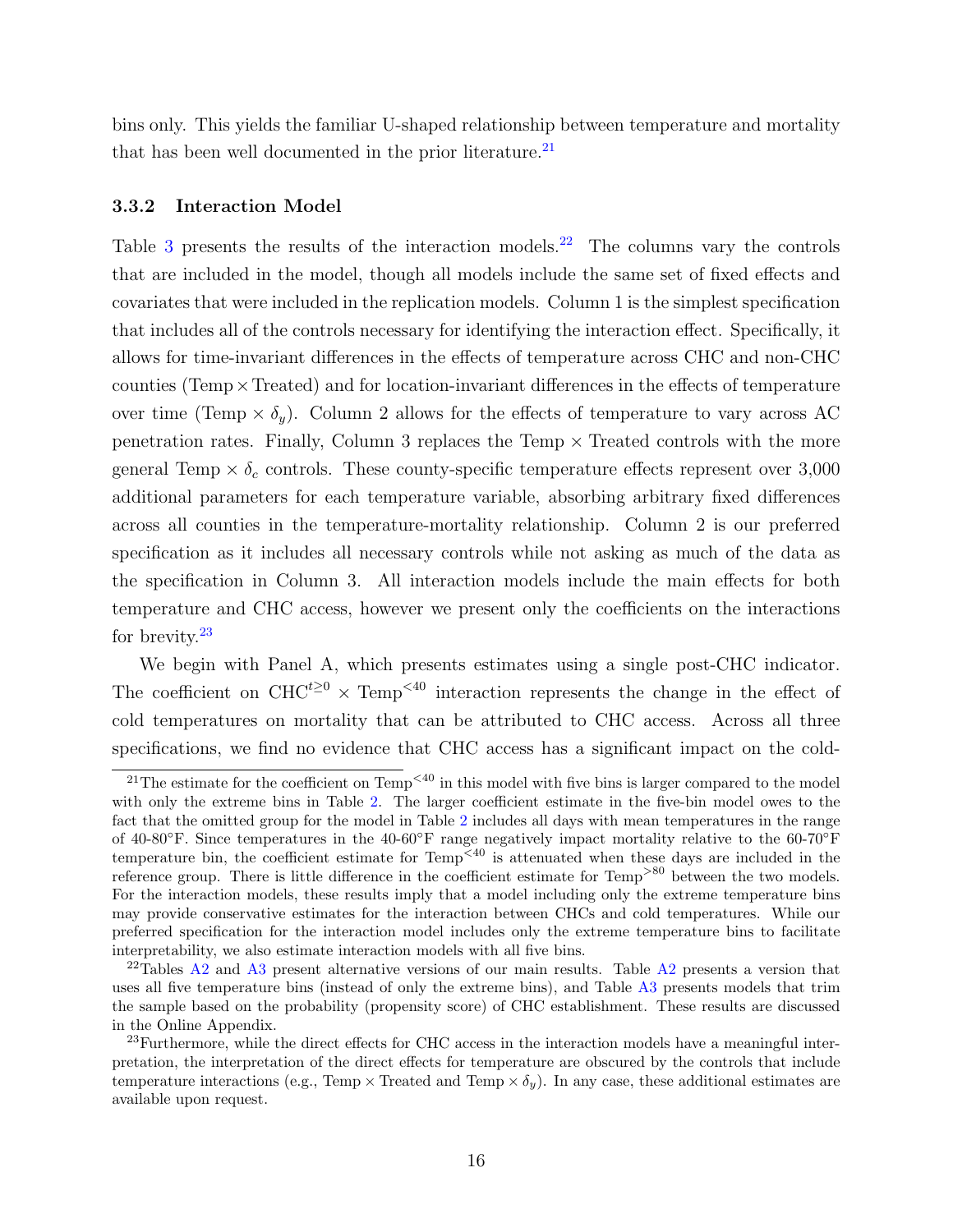mortality relationship. We next turn to hot temperatures. The coefficient estimate on  $CHC^{t\geq0}\times\mathrm{Temp}^{>80}$  in Column 1 yields a negative and statistically significant interaction term. The coefficient estimate changes little when AC effects are included in Column 2. Finally, the magnitude of the estimate is also insensitive to inclusion of county-specific temperature effects in Column 3, though the standard errors increase substantially (nevertheless, the estimate remains significant at the 10% level).

The coefficient estimate in our preferred specification in Column 2 is -0.052; this represents the causal effect of CHC access on the heat-mortality relationship, and the negative sign indicates that CHC access mitigates the temperature-mortality relationship. Specifically, the estimate implies that CHC access mitigates the harmful effect of heat on mortality by 15.3%, measured relative to the heat-mortality relationship in CHC counties in the pre-CHC period. $24$  It is worth noting that while we find no statistically significant evidence of mitigation for the effects of cold temperatures, our 95% confidence intervals cannot rule out implied mitigation impacts of up to 10.8%.

In Panel B, we consider models that allow for dynamic treatment effects in a binned event-study framework. In all dynamic specifications, the year prior to CHC establishment  $(t = -1)$  is the omitted category and so all dynamic effects are measured relative to that year.

The CHC<sup>t≤−2</sup> × Temp<sup><40</sup> and CHC<sup>t≤−2</sup> × Temp<sup>≥80</sup> interactions measure the "effect" of CHC access on the cold- and heat-mortality relationships in all periods two years or more before CHC establishment, relative to one year prior. These estimates therefore represent tests for differential trends in the temperature-mortality relationship prior to CHC establishment. If our identification strategy is valid, we expect the estimates of these coefficients to be near zero.

Across all three specifications, the coefficient estimates on both CHC<sup>t≤−2</sup>  $\times$  Temp<sup><40</sup> and CHC<sup>t≤−2</sup> × Temp<sup>≥80</sup> are small and statistically insignificant, indicating no evidence of differential pre-treatment trends in the temperature-mortality relationship.

The estimates for the post-treatment interactions with cold temperatures again yield no statistically significant evidence of an effect of CHCs on the cold-mortality relationship. The estimates for the post-treatment interactions with high temperatures are all negative (implying mitigation) and tend to increase in magnitude with years since establishment.

The binned approach in Panel B of Table [3](#page-38-0) groups together years relative to CHC establishment to maximize the power of the dynamic estimates. As a final way of presenting

<span id="page-16-0"></span> $^{24}$ To calculate the temperature-mortality relationship in CHC counties for the pre-CHC period, we limit the sample to only CHC counties in 1959-1965, and estimate the model presented in Column 2 of Table [2.](#page-37-0) The coefficient on Temp<sup>>80</sup> equals 0.339 (s.e.=0.070), and the coefficient on Temp<sup><40</sup> equals 0.241 (s.e.=0.081).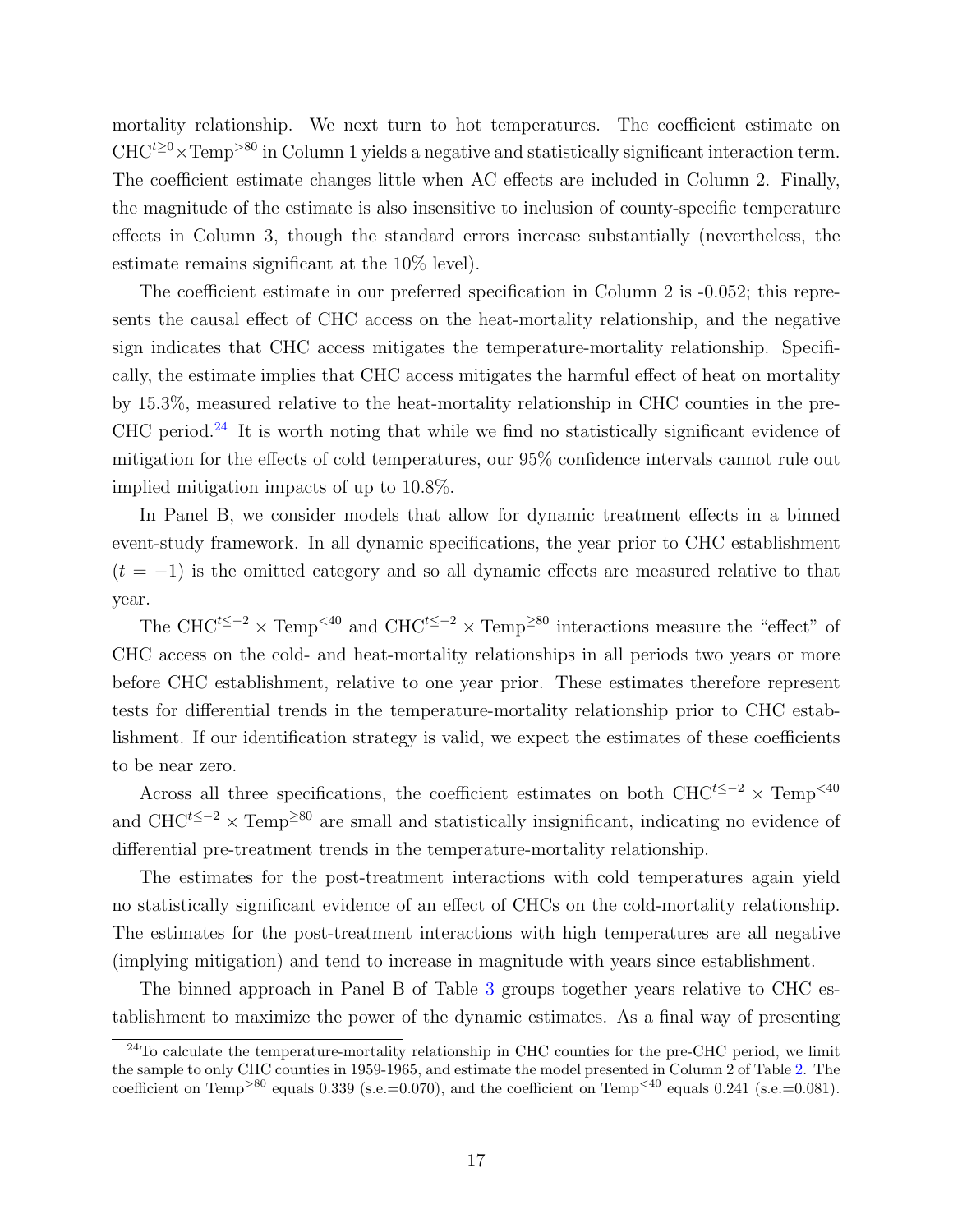these results, we estimate a version of Equation [\(2\)](#page-12-0) as a year-by-year event study (see Equation [\(5\)](#page-50-0) in the Appendix for a full description of the specification) and present the results in Figure [3.](#page-32-0) These estimates are consistent with our other results. For cold temperatures, we again find no evidence of differential pre-treatment trends in the cold-mortality relationship, and no evidence of a treatment effect of CHC establishment. Indeed, none of the 24 coefficient estimates are statistically different from zero. For hot temperatures, we also find no evidence of differential pre-treatment trends in the heat-mortality relationship: none of the eight pre-treatment coefficients are statistically different from zero. The effect of CHCs on the heat-mortality relationship emerges shortly after CHC establishment: the first statistically significant decline in the heat-mortally relationship comes in the third year after establishment  $(t = 2)$ . In total, all 16 of the post-treatment estimates are negative and 11 are statistically significant at the 5% level.

In summary, these estimates indicate that increased access to community health centers led to a decline in the relationship between heat and mortality. We find no evidence that access to CHCs mitigates the cold-mortality relationship, though our estimates cannot rule out impacts of economically important magnitude.

Why could it be that the heat-mortality relationship is affected by CHC access while the cold-mortality relationship is not? Truly understanding why this might be the case requires a thorough understanding of the mechanisms that drive each relationship. In many ways, the specific channels through which ambient temperatures affect mortality remain. Getting into this black box is particularly difficult with vital statistics data given that information on the ultimate cause of death may not reflect the initial circumstances that set off the chain of events leading to death, though clues can be inferred from some prior research. For example, [White](#page-29-8) [\(2017\)](#page-29-8) finds that hot temperatures lead to increases in emergency department visits in the very short term, likely reflecting acute impacts of exposure to high temperatures. Meanwhile, increases in emergency department use due to cold weather take weeks to materialize for essentially all disease categories. The dynamics suggest that the health effects of cold weather are primarily due to changes in infectious disease activity, even when the observed diagnosis is for another category.<sup>[25](#page-17-0)</sup>

If CHCs are effective at improving population health in areas associated with acute health events and but are ineffective at limiting the spread of infectious disease, then this may provide a partial explanation for the differential impacts of CHCs on the cold- and heat-mortality relationships. In fact, [Bailey and Goodman-Bacon](#page-27-3) [\(2015\)](#page-27-3) find that CHCs most substantially improved outcomes related to cardiovascular and cerebrovascular diseases

<span id="page-17-0"></span> $25$ This interpretation is further supported by the finding that the disease category most strongly affected by a wide margin is respiratory illness (e.g., pneumonia and influenza).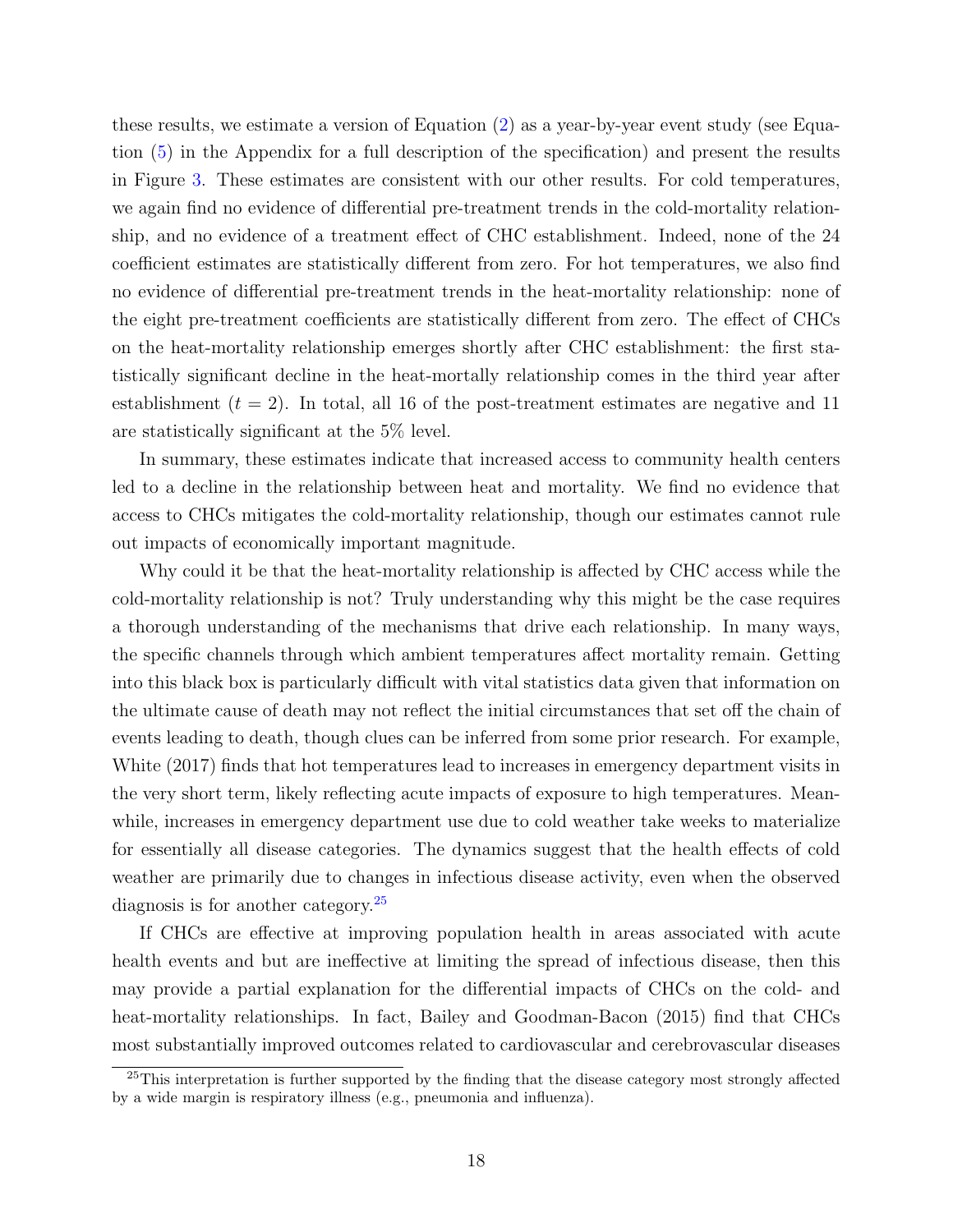(which are in turn associated with acute health events such as heart attacks and strokes) and were less impactful in addressing infectious diseases. In other words, it may have been the case that CHCs did not reduce mortality once an acute episode occurred (which is expected given than CHCs provided no emergency or acute-care services), but were effective at improving the population's health stock in a manner relevant to diseases affected by heat.

In the following section on Southern hospital desegregation, we consider a change in access to to a very different avenue of health care (hospitals) and a very specific population (post-neonatal infants). [Almond et al.](#page-27-4) [\(2006\)](#page-27-4) showed that increased access to such care was particularly important for treating infectious diseases among this population. We will show that cold temperatures lead to negative outcomes from exactly these disease types among this same population. As such, this is a setting in which it is at least plausible that increased access to health care may have mitigated the cold-mortality relationship.

## <span id="page-18-0"></span>4 Part 2: Southern Hospital Desegregation

## 4.1 Background

Through the first half of the twentieth century and into the early-1960s, hospitals in the Southern US were highly segregated. The fact that segregation was so prevalent and persistent well into the 1960s was largely a function of the 1946 Hospital Survey and Construction Act – known as the Hill-Burton Act – which provided federal funding for hospital construction. The Hill-Burton Act explicitly allowed for funded hospitals to provide "separate but equal" health care services on the basis of race. This provision remained in force even after the 1954 Brown vs. Board of Education decision that segregation in public education was unconstitutional. Segregation typically entailed a separate hospital building, wing or floor for non-white patients. "Negro wards" were typically sub-standard facilities offering sub-standard care. These facilities were often over-crowded and potential patients would be turned away if the ward was at capacity, even if there were empty beds elsewhere in the hospital. Hospital segregation persisted largely unchecked in the Southern US until at least 1963.

In November 1963, the Fourth Circuit Court of Appeals ruled that the "separate but equal" clause of the Hill-Burton legislation was unconstitutional, disallowing segregated hospitals from receiving new construction funds. This decision did not immediately affect most existing hospitals however, as it only impacted the allocation and disbursement of federal funds for hospital construction. The passage of the Civil Rights Act in July 1964 prohibited segregation in any institution receiving federal funds. This resulted in the desegregation of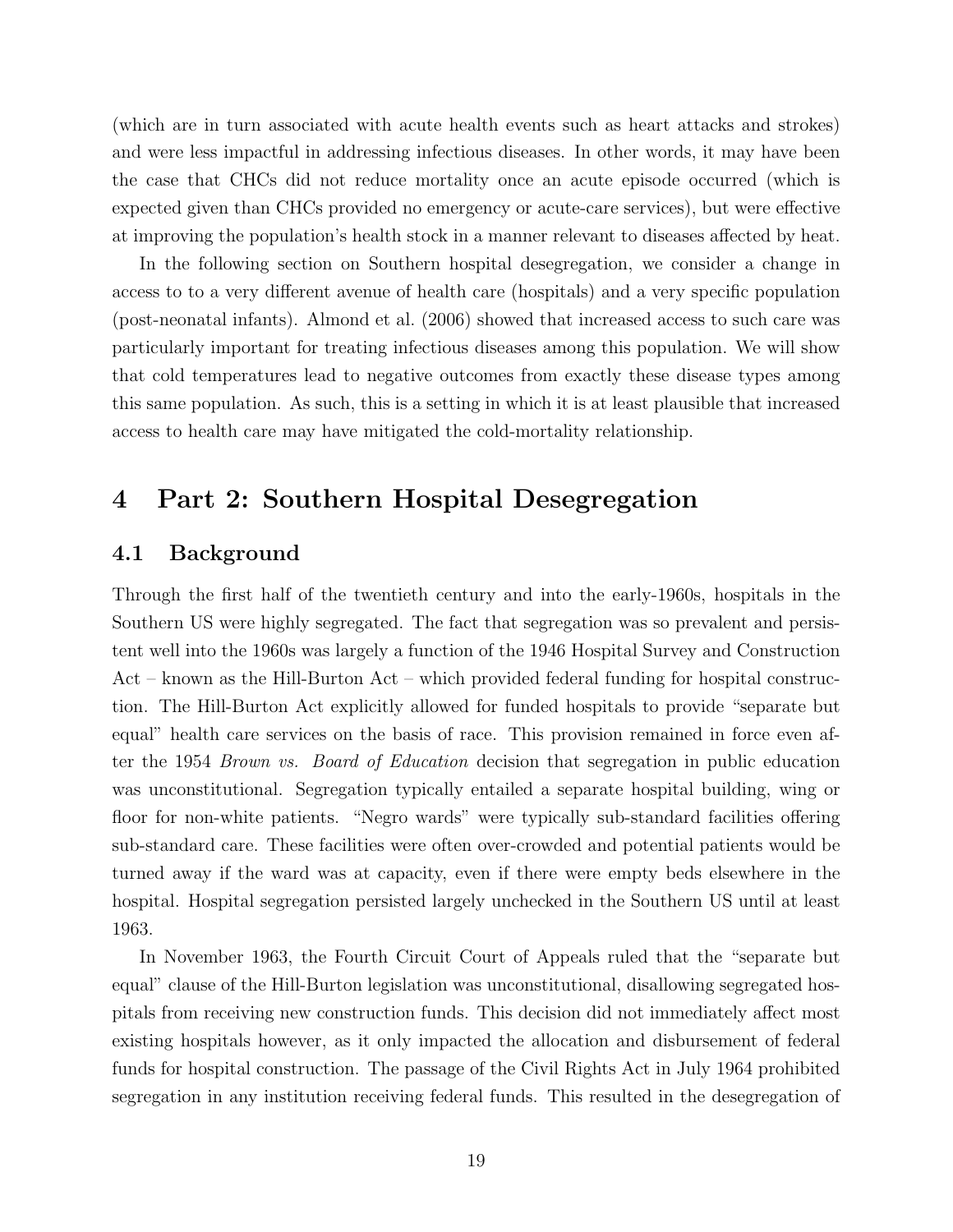some hospitals, but many remained segregated in the years that followed.

The most important event driving full hospital desegregation was likely the implementation of the Medicare program in July 1966. Eligibility for Medicare reimbursement required a complete end to racial discrimination within hospitals, providing a powerful financial incentive for all hospitals to desegregate. While determining the date of desegregation in all hospitals is a difficult (if not impossible) task, the data on hospital desegregation status by county in Mississippi utilized by [Almond et al.](#page-27-4) [\(2006\)](#page-27-4) provides some evidence. [Almond et](#page-27-4) [al.](#page-27-4) [\(2006\)](#page-27-4) find that the first full year in which any county in Mississippi had a desegregated hospital was 1967, and desegregation continued in Mississippi through 1970. In our analysis, we require a single date for desegregation that will apply to all Southern states. We assign 1966 as the first year of desegregation, since this was the year in which the most powerful incentive to desegregate was enacted and the available evidence indicates that many hospitals desegregated during this year.

How would have desegregation affected mortality? Desegregation would have had the largest mortality impacts on potentially fatal illnesses for which effective in-hospital treatments were available. [Almond et al.](#page-27-4) [\(2006\)](#page-27-4) tailor their analysis to a specific population where this was highly likely: post-neonatal infants (1-12 months after birth). We follow their lead and focus on the same population. Many post-neonatal deaths in this period were due to the contraction of infectious diseases leading to pneumonia and gastroenteritis. Deaths due to these conditions could be avoided with timely medical treatment. Prior to desegregation, the gap in access to timely medical treatment for these conditions was readily apparent in the vital statistics data: Figure [A1](#page-41-0) reveals that the post-neonatal mortality rate for pneumonia/influenza and gastroenteritis was over four times larger for non-whites compared to whites in the pre-desegregation period. This gap rapidly collapsed once desegregation began in earnest.

How might desegregation have affected the relationship between temperature and mortality? If exposure to extreme temperatures encourages the onset of the types of diseases that desegregation prevented, then it is plausible that desegregation could have substantially altered this relationship. Prior research suggests this is likely the case. For example, using recent data on emergency department visits in California, [White](#page-29-8) [\(2017\)](#page-29-8) finds that cold temperatures lead to large increases in both digestive diseases (e.g., gastroenteritis) and respiratory diseases (e.g., pneumonia), particularly among children. Using our data, we will show that cold temperatures were a strong driver of post-neonatal mortality, particularly for non-whites prior to desegregation. As such, it is likely that Southern hospital desegregation would have mitigated the relationship between cold temperatures and non-white post-neonatal mortality.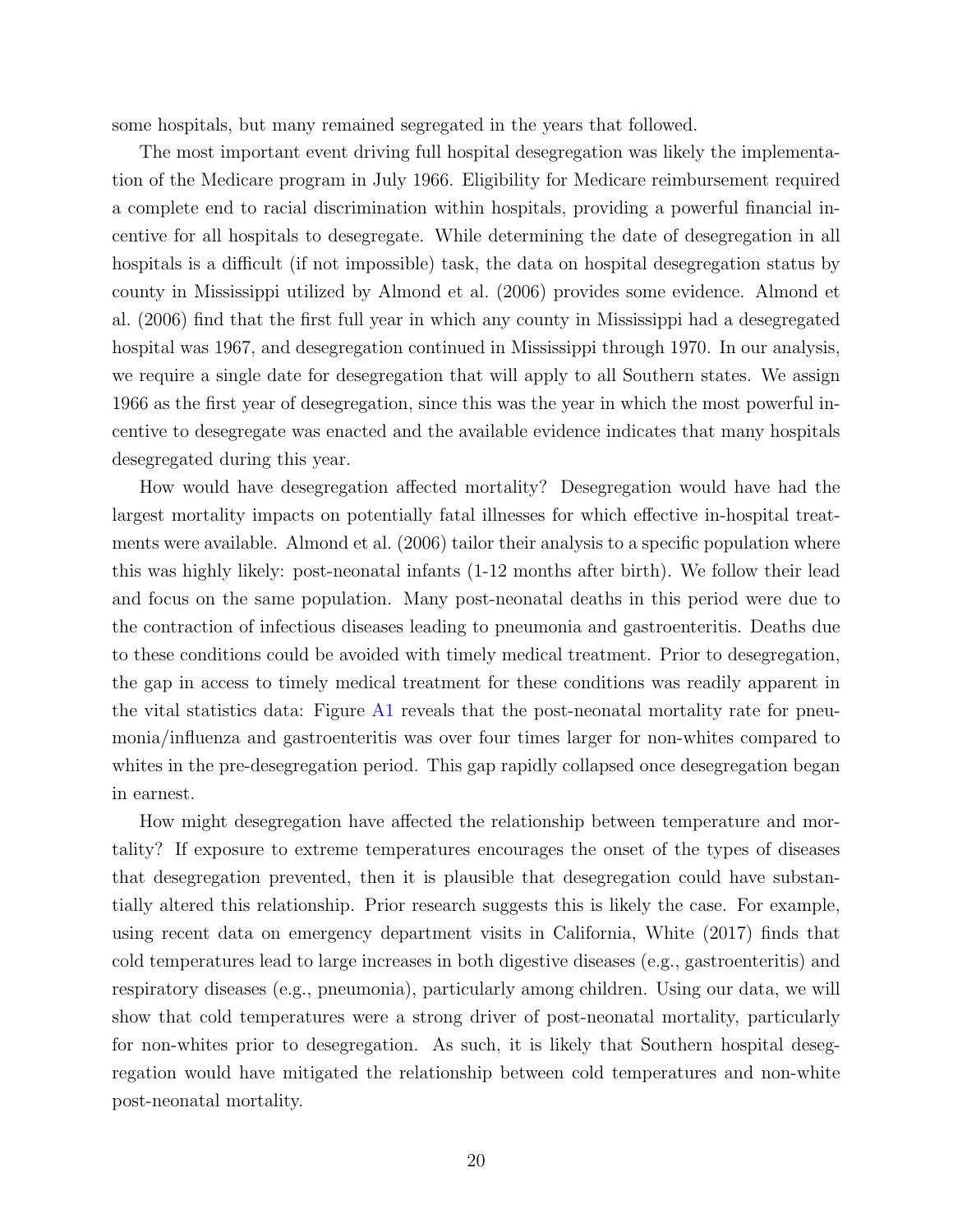## 4.2 Empirical Framework

In estimating the effects of desegregation, note that [Almond et al.](#page-27-4) [\(2006\)](#page-27-4) employ two strategies. The first strategy simply compares mortality among non-whites and whites in Southern states, before and after desegregation occurred in 1966. The second strategy is a more rigorous approach that utilizes the actual year of desegregation by hospital, but confines the analysis to Mississippi where the necessary data is available. Our analysis builds off of the first strategy because we need to simultaneously estimate the effects of temperature, which requires broad geographic coverage and sufficient variation in weather within a given time period. Given that [Almond et al.](#page-27-4) [\(2006\)](#page-27-4) find very similar results with the two strategies, we are confident that our approach primarily captures the causal effects of desegregation. That being said, we acknowledge that to a small extent our estimates may pick up other factors that contributed to the reduction in the racial gap in post-neonatal mortality in Southern states in the 1960s to 1970s. As such, our estimates in this section should be considered an upper bound, and we proceed with this caveat in mind.

#### 4.2.1 Replication Model

Our analysis of Southern hospital desegregation proceeds in a similar manner to our analysis of CHCs. We begin with a "replication" model that simultaneously estimates the effects of hospital desegregation *and* temperature on post-neonatal mortality in a single econometric framework. Note that while estimating the effects of desegregation on post-neonatal mortality is a replication of results from [Almond et al.](#page-27-4) [\(2006\)](#page-27-4), we are aware of no other studies that estimate the effects of temperature on post-neonatal mortality. Our replication model is described below.

$$
PNMR_{rsym} = \gamma (NW_r \times \text{Deseg}^{t \ge 0}_{y}) + \pi \text{Temp}_{sym} + \mu \text{LowPrec}_{smy} + \rho \text{HighPrec}_{smy} + \delta_{rsm} + \delta_{sy} + \varepsilon_{rsym}
$$
(3)

In this model,  $\text{PNMR}_{rsym}$  is the post-neonatal mortality rate (per 100,000 births) for race r, in state s, year y and month m. An important distinction between this model and our model for CHCs is that here the unit of observation is the race-by-location-by-time, rather than just location-by-time as in the CHC model. Race in defined as either white or non-white, although in Southern states in this time period the non-white category is overwhelmingly comprised of African Americans. The sample in this model is limited to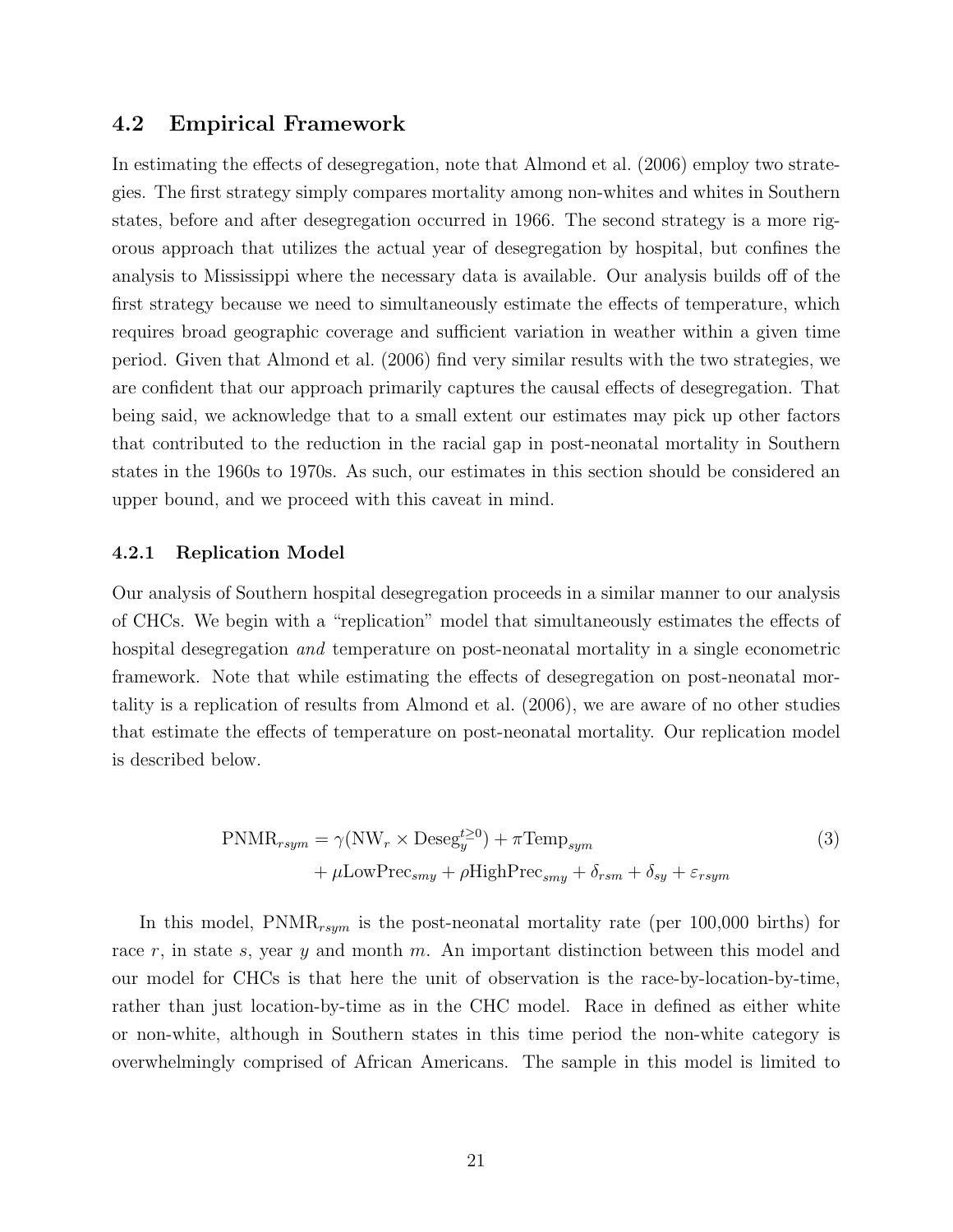Southern states.<sup>[26](#page-21-0)</sup>

Our estimates of the effects of desegregation on mortality are derived from a simple DiD model in which we compare non-whites and whites, before and after desegregation. Motivation for this approach can be seen easily in the raw data in Figure [A1.](#page-41-0) The coefficient of interest is  $\gamma$ , where NW<sub>r</sub> is an indicator for non-white and Deseg<sup>t</sup><sup>20</sup> is an indicator for years 1966 and later ( $t = 0$  is 1966). If we were not interested in simultaneously estimating the effects of temperature on mortality, this model could be aggregated to the race-by-time level. Estimating temperature effects requires geographical variation, however, and thus we disaggregate to the state level.<sup>[27](#page-21-1)</sup>

 $\pi$  is the coefficient of interest for the effects of temperature. In this simple model,  $\pi$ represents the average effect of temperature across white and non-white populations. In practice,  $Temp_{sym}$  is replaced with a vector of variables measuring the number of days in a specified temperature range. Because Southern states are warmer on average than the rest of the US, we use the number of days  $<50^{\circ}$  F to represent cold temperatures.<sup>[28](#page-21-2)</sup> Analogous to the CHC models, LowPrec<sub>cym</sub> and HighPrec<sub>cym</sub> are precipitation controls indicating monthly precipitation was below the 25th percentile or above the 75th percentile of the state-month distribution respectively.

Identification of  $\gamma$  in a difference-in-differences framework requires controlling for unobserved time-invariant differences across race, and unobserved race-invariant differences over time. This is accomplished through race-state-month fixed effects  $(\delta_{rsm})$  and state-year fixed effects  $(\delta_{sy})$ . These controls are specified to facilitate causal identification of  $\pi$  as well; in particular, the race-state-month fixed effects control for differences in average temperature and mortality across states, and allow seasonality to vary across both states and races. The state-year fixed effects obviate the need for any additional state-level annually-varying covariates.

Standard errors are two-way clustered at the state and year-month levels in our main specifications. Because there are only 10 states in the Southern US, it is a potential concern that the standard errors are understated due to too few clusters (though two-way clustering alleviates this concern to some extent). As such, we estimate additional models in which we

<span id="page-21-0"></span><sup>26</sup>Following [Chay et al.](#page-28-12) [\(2009\)](#page-28-12), we define the "South" to include Alabama, Arkansas, Florida, Georgia, Louisiana, Mississippi, North Carolina, South Carolina, Tennessee, and Virginia. The results are very similar when we define the South as the Southern Census Region, which additionally includes Delaware, D.C., Kentucky, Maryland, Oklahoma, Texas, and West Virginia.

<span id="page-21-1"></span><sup>&</sup>lt;sup>27</sup>In principle the model could be estimated at the county level, however because the denominator in the outcome is the annual number of births, the outcome is undefined for some counties in which there were zero births for a particular race-year. We have estimated the model at the county level, omitting small counties in which the outcome is undefined, and find very similar results. These estimates are available upon request.

<span id="page-21-2"></span><sup>28</sup>The average number of days <50 in the South is approximately equal to the number of days <40 for the entire US.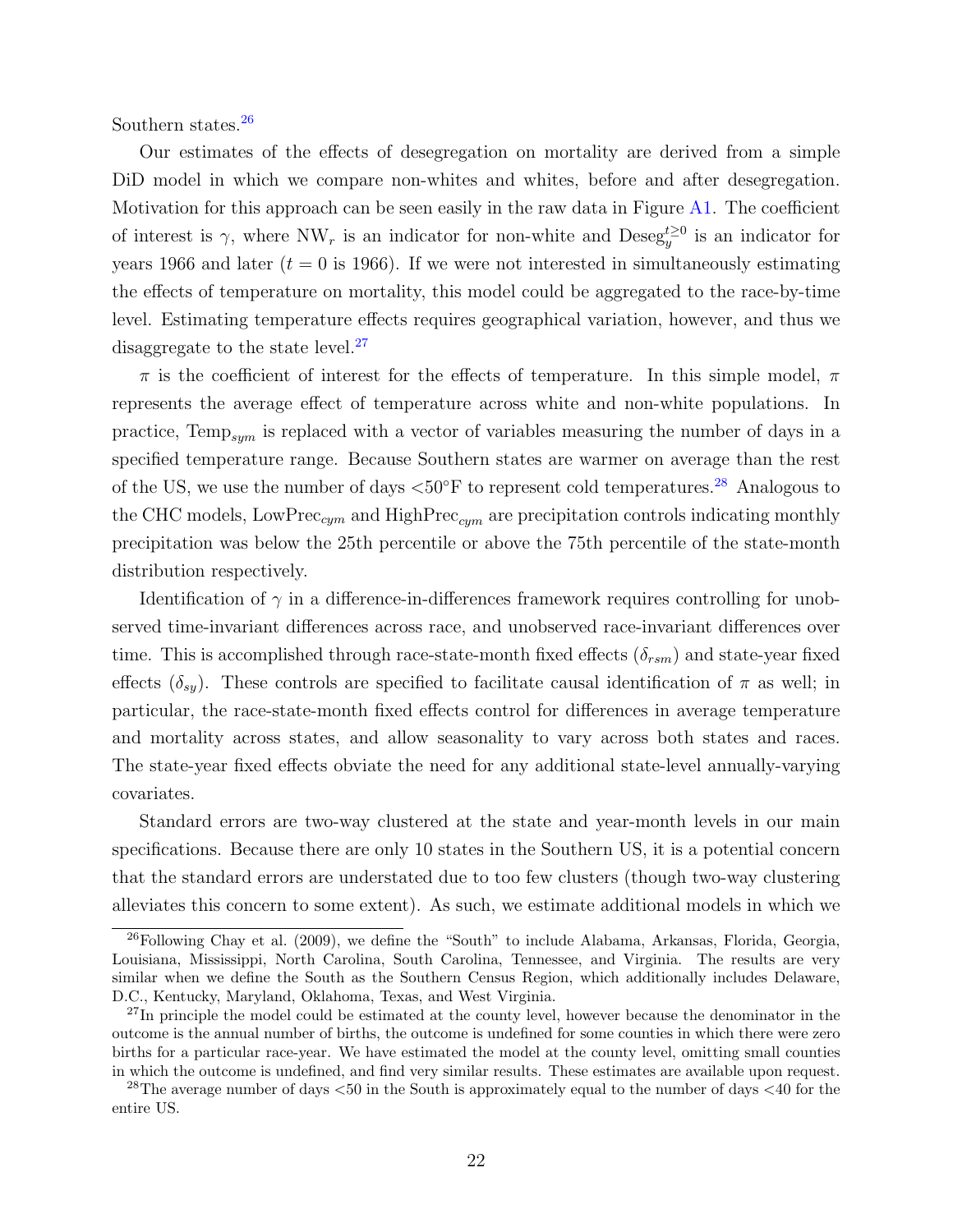use two-way wild-cluster bootstrapped p-values [\(Cameron et al.,](#page-27-11) [2008\)](#page-27-11). All regressions are weighted by the 1960 state-by-race population.

#### 4.2.2 Interaction Model

The model used to estimate the interaction between desegregation and temperature exposure is very similar in spirit to the interaction model for CHCs, and is described below:

<span id="page-22-0"></span>
$$
\text{PNMR}_{rsym} = \phi(\text{NW}_r \times \text{Deseg}_y^{t \ge 0} \times \text{Temp}_{sym}) + \gamma(\text{NW}_r \times \text{Deseg}_y^{t \ge 0}) + \pi_1 \text{Temp}_{sym} \quad (4)
$$

$$
+ \pi_2(\text{Temp}_{sym} \times \text{NW}_r) + \text{Temp}_{sym} \times \delta_y + \kappa(\text{Temp}_{smy} \times AC_{rsy})
$$

$$
+ \mu \text{LowPrec}_{smy} + \rho \text{HighPrec}_{smy} + \delta_{rsm} + \delta_{sy} + \varepsilon_{rsym}
$$

This is essentially a triple-differences model in which the coefficient of interest  $(\phi)$  is on the three-way interaction. We interpret  $\phi$  as the effect of desegregation on the temperature-PNMR relationship. Similar to our model for CHCs, we are again careful to control for fixed differences in the effects of temperature across treated and untreated groups. In this case, race defines the treatment group, and thus  $Temp_{sym} \times NW_r$  allows for these differences. We also allow for the effect of temperature to vary over time (Temp<sub>sym</sub>  $\times \delta_y$ ) and across AC penetration rates (Temp<sub>smy</sub>  $\times$  AC<sub>rsy</sub>) in a manner that is fixed across non-whites and whites. The precipitation controls and fixed effects are the same as in the replication model.

Similar to our model for CHCs, we also expand this basic framework to include more temperature bins and we estimate event-study versions of the model to assess dynamic effects and evaluate whether differential trends in the temperature-mortality relationship across races could be driving the results. See Equation  $(6)$  in the Appendix for specification details.

It is possible that other factors coinciding with Southern hospital desegregation could have differentially affected the temperature-mortality relationship among non-whites and whites. To the extent that these factors were similar across Southern and non-Southern states, it is possible to difference out these factors by including all states in the regression and including an indicator for Southern states (and the relevant interactions). This quadruple-differences approach is taken as an alternative specification, and the model is described in Equation [\(7\)](#page-51-1) in the Appendix.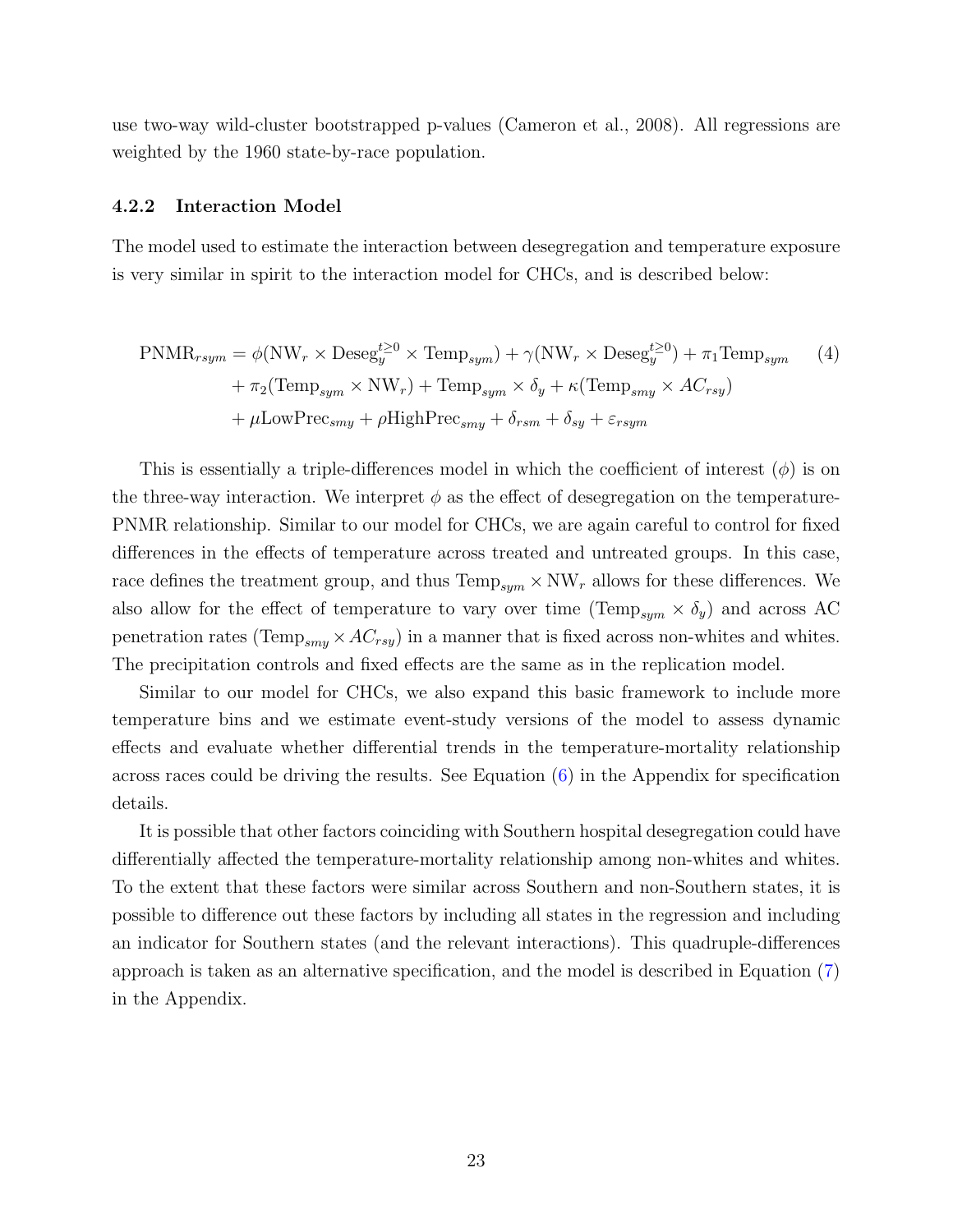### 4.3 Results

#### 4.3.1 Replication Model

The results of the replication model are presented in Table [4.](#page-39-0) Column 1 presents a DiD estimate of the effect of desegregation; the estimate implies that desegregation decreased the non-white post-neonatal mortality rate by approximately 66 per 100,000 births. Relative to the pre-desegregation mean non-white post-neonatal mortality rate of 164, this represents a 40% decline. The magnitude of this estimate is quite comparable to the estimates from both empirical strategies employed by [Almond et al.](#page-27-4) [\(2006\)](#page-27-4). Column 2 presents estimates for the effects of  $\langle 50^\circ \text{F} \rangle$  and  $>80^\circ \text{F}$  days on the post-neonatal mortality rate (the average effect across non-whites and whites). The estimates indicate that both hot and cold temperature shocks lead to significant increases in post-neonatal mortality, though the estimates for cold are substantially larger.

Column 3 reports estimates from the model which includes both the effects of desegregation and temperature in a single regression, and the coefficient estimates are virtually unchanged, supporting the notion that these two treatments are independent. Columns 4 and 5 present binned event study estimates for the effects of desegregation. These estimates indicate no evidence of differential pre-desegregation trends in mortality between non-whites and whites, and a treatment effect that grows over time. This is further supported in Figure [4,](#page-33-0) which plots an event study for the effects of desegregation on mortality and estimates from four 10-degree temperature bins from  $\langle 50^\circ \text{F} \text{ to } \rangle 80^\circ \text{F}$  (60-70°F is omitted).

The effects of temperature we have presented thus far represent the average effect across white and non-white individuals over the entire sample period (1959-1988), and as such these estimates mask considerable heterogeneity. Figure [5](#page-34-0) plots the effects of temperature in the period prior to desegregation (1959-1965) separately for non-whites and whites, and by allcause deaths and deaths related to pneumonia/influenza and gastroenteritis ("PI/Gastro").[29](#page-23-0) This figure reveals a large gap in the effects of cold temperature on mortality in the period prior to desegregation between non-whites (Coef.  $= 2.6$ ) and whites (Coef.  $= 0.7$ ); we seek to test whether hospital desegregation was successful in shrinking this gap. Notably, PI/Gastro deaths account for 67% of all cold-induced post-neonatal deaths among non-whites in this period. This fits well with the [Almond et al.](#page-27-4) [\(2006\)](#page-27-4) findings that PI/Gastro deaths accounted for much of the decline in post-neonatal mortality due to desegregation.<sup>[30](#page-23-1)</sup> Also note that the

<span id="page-23-0"></span><sup>29</sup>Separate estimates for whites and non-whites are calculated by including an interaction between temperature and race (Temp<sub>sym</sub>  $\times$  NW<sub>r</sub>).

<span id="page-23-1"></span><sup>30</sup>We find similar results as well. If we re-estimate the coefficient from Column 1 of Table [4](#page-39-0) with PI/Gastro deaths as the outcome, the estimate equals 49.1. This represents 74% of the decline in all-cause post-neonatal mortality.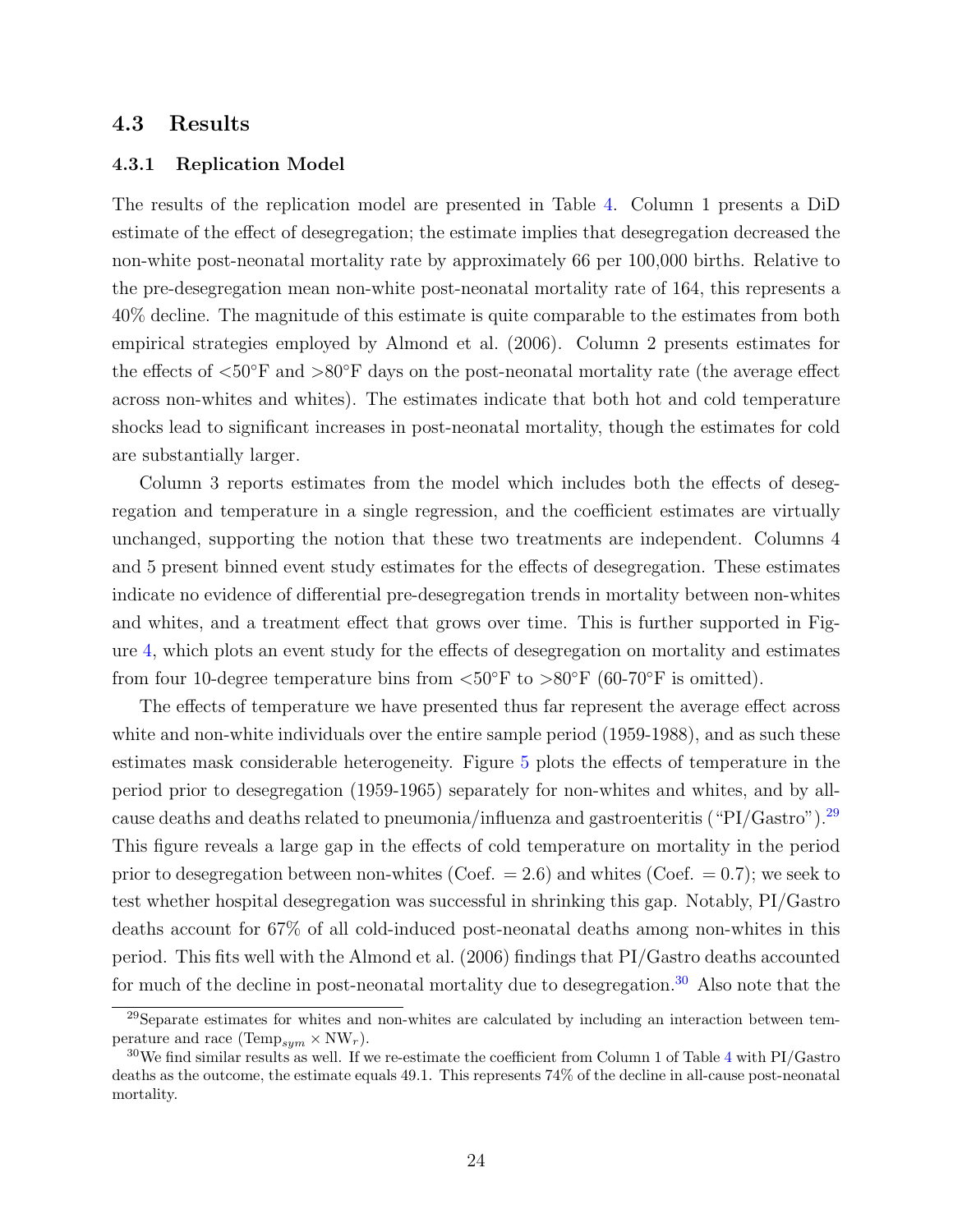estimated effects of hot temperatures are small and insignificant for both non-whites (Coef.  $= 0.6$ ) and whites (Coef.  $= 0.0$ ), making it unlikely that any effects of desegregation on the heat-mortality relationship will be discernible in this context.

#### 4.3.2 Interaction Model

Table [5](#page-40-0) presents the coefficient estimates for the interaction between desegregation and extreme temperature. Column 1 includes the minimum controls necessary for identifying the interaction effect (Temp  $\times$  NW allows for fixed differences in the effects of temperature between treatment groups; Temp  $\times \delta_y$  allows for the effects of temperature to vary over time). Column 2 allows the effects of temperature to differ by AC penetration rates. Column 3 provides a specification check by allowing time-invariant differences in the effects of temperature by state and race, though identification does not require that we allow the effects of temperature to vary by geography since the treatment group is defined by race rather than location.<sup>[31](#page-24-0)</sup>

Panel A reports the results from the model with a single post-desegregation indicator (rather than an event study). The coefficient estimate on NW  $\times$  Deseg<sup>t≥0</sup>  $\times$  Temp<sup><50</sup> is large in magnitude, negative, and highly significant across all three specifications. In Column 2 (our preferred specification), the coefficient estimate is approximately -2.6. This point estimate is very close to the estimated magnitude of the effect of cold on non-white PNMR in the pre-desegregation period (also estimated to equal 2.6, coincidentally), suggesting that effectively all of the mortality effects of cold on post-neonatal infants were eliminated by the improved access to hospital services provided by desegregation. However, the confidence intervals are fairly wide on both the interaction (95% CI: -4.0 to -1.3) and the pre-desegregation effects of temperature (95% CI: 1.1 to 4.1), so we cannot rule out much smaller mitigation effects. For example, if we take an extreme case and use the lower-bound interaction effect and the upper-bound pre-desegregation temperature effect, the estimates imply mitigation equal to 32%. In any case, the estimates causally demonstrate that hospital desegregation substantially mitigated the relationship between cold temperatures and non-white post-neonatal mortality in Southern US states. We find no evidence that hospital desegregation mitigated the relationship between hot temperatures and mortality for this group, though in comparison to cold temperatures there was little to mitigate in the first place.

<span id="page-24-0"></span>Panel B of Table [5](#page-40-0) reports estimates from a binned event study approach. The estimates

 $31$ This is different in spirit from Column 3 in Table [3.](#page-38-0) In Table [3,](#page-38-0) the specification in Column 3 replaced Temp  $\times$  Treated with controls intended to serve the same purpose at a finer level (Temp  $\times \delta_c$ ). In Table [5,](#page-40-0) the additional controls in Column 3 are not replacing any of the previously-included controls.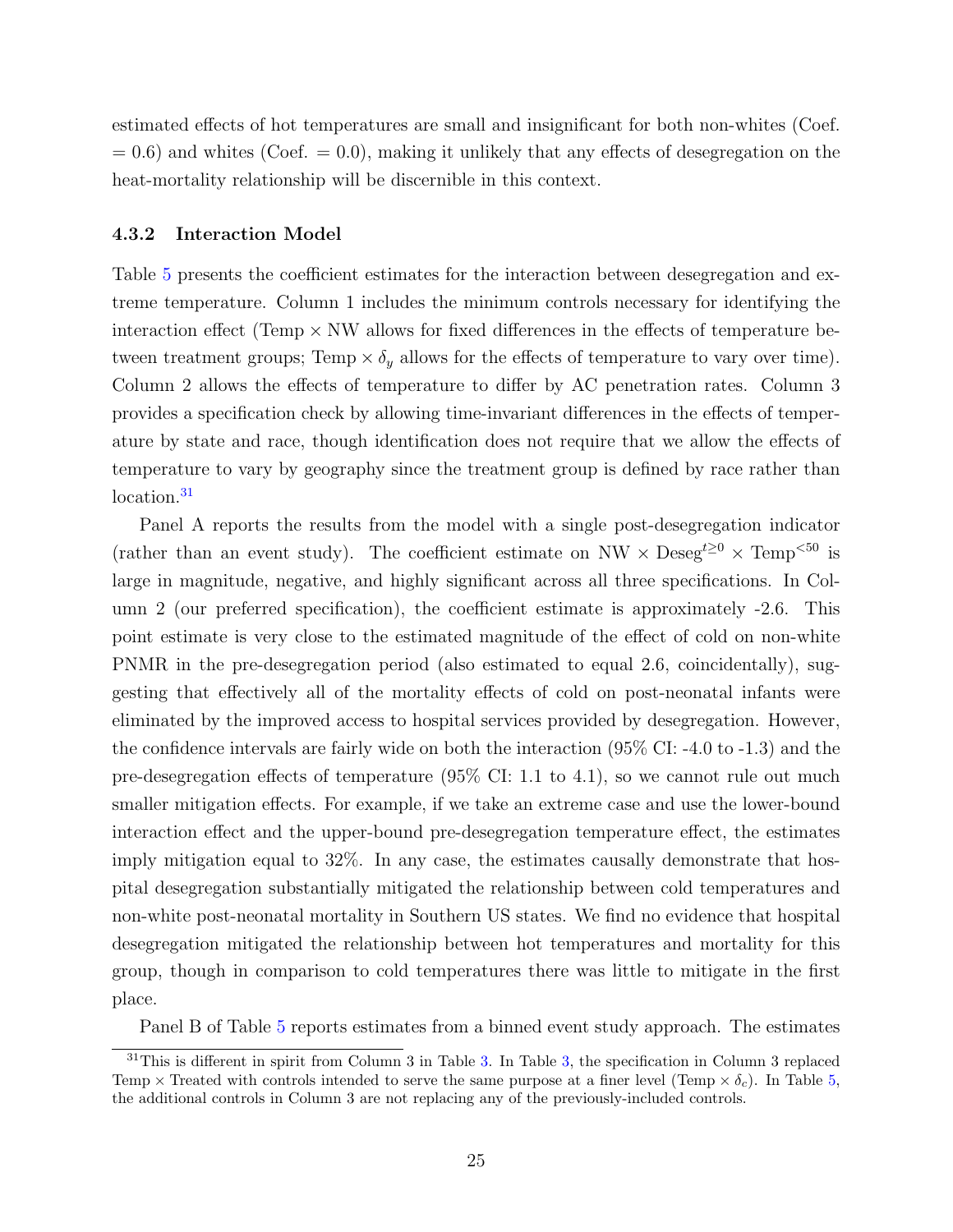on the pre-desegregation term  $(NW \times Deseg^{t\geq 0} \times Temp^{50})$  are negative and marginally significant; these negative effects imply that there was a slight positive trend in the effects of cold on mortality for non-whites relative to whites prior to desegregation. As such, it is unlikely that the negative impacts we are estimate are a result of these differential trends. This is more easily visualized in the annual event study presented in Figure [6.](#page-35-0) Here, an upward trend in the gap between the effects of cold on non-white and white PNMR prior to desegregation is visually apparent. This trend reverses and becomes negative immediately following desegregation, supporting the idea that the observed declines in cold-related mortality are largely attributable to desegregation. There is no evidence of differential pre-desegregation trends in the effects of hot temperature, nor is there evidence of a post-desegregation treatment effect.

Estimates from a quadruple-differences approach are presented in Table [A5.](#page-46-0) The estimated magnitudes are similar (though slightly smaller) to those from the main specification. These results confirm that the collapse in the cold-mortality relationship among non-whites following desegregation was indeed concentrated among the Southern states in which desegregation had the largest impacts. Finally, in Table [A6,](#page-47-0) we present estimates from the main (triple-differences) specification for all-infant and all-age mortality outcomes. These estimates are similar in character to our main results for PNMR, but suggest that the benefits to non-whites of hospital desegregation were not limited to post-neonatal infants.<sup>[32](#page-25-1)</sup>

This analysis provides a particularly stark example of how access to health care can mitigate environmental damages. The large ameliorative impacts identified here for the coldmortality relationship are attributable to two characteristics of the setting. First, the policy intervention represents an extremely large change in access to health care for the group that we study. Second, the intervention (increased access to hospital services) is highly relevant for precisely the same population (infants 1-12 months old) and diseases (pneumonia/influenza and gastroenteritis) that the environmental shock (cold temperatures) affected.

## <span id="page-25-0"></span>5 Discussion and Conclusion

This paper uses a causal framework to test whether access to each of two distinct dimensions of health care (primary care and hospital care) mitigates damages from each of two types of environmental exposure (cold and hot temperatures). In the first setting, we find that the county-level establishment of Community Health Centers mitigated the harmful relationship between high temperatures and general mortality rates by approximately 15%, and we find

<span id="page-25-1"></span> $32$ The all-age estimates suggest that desegregation mitigated the relationship between cold temperatures and all-age mortality by approximately 39%.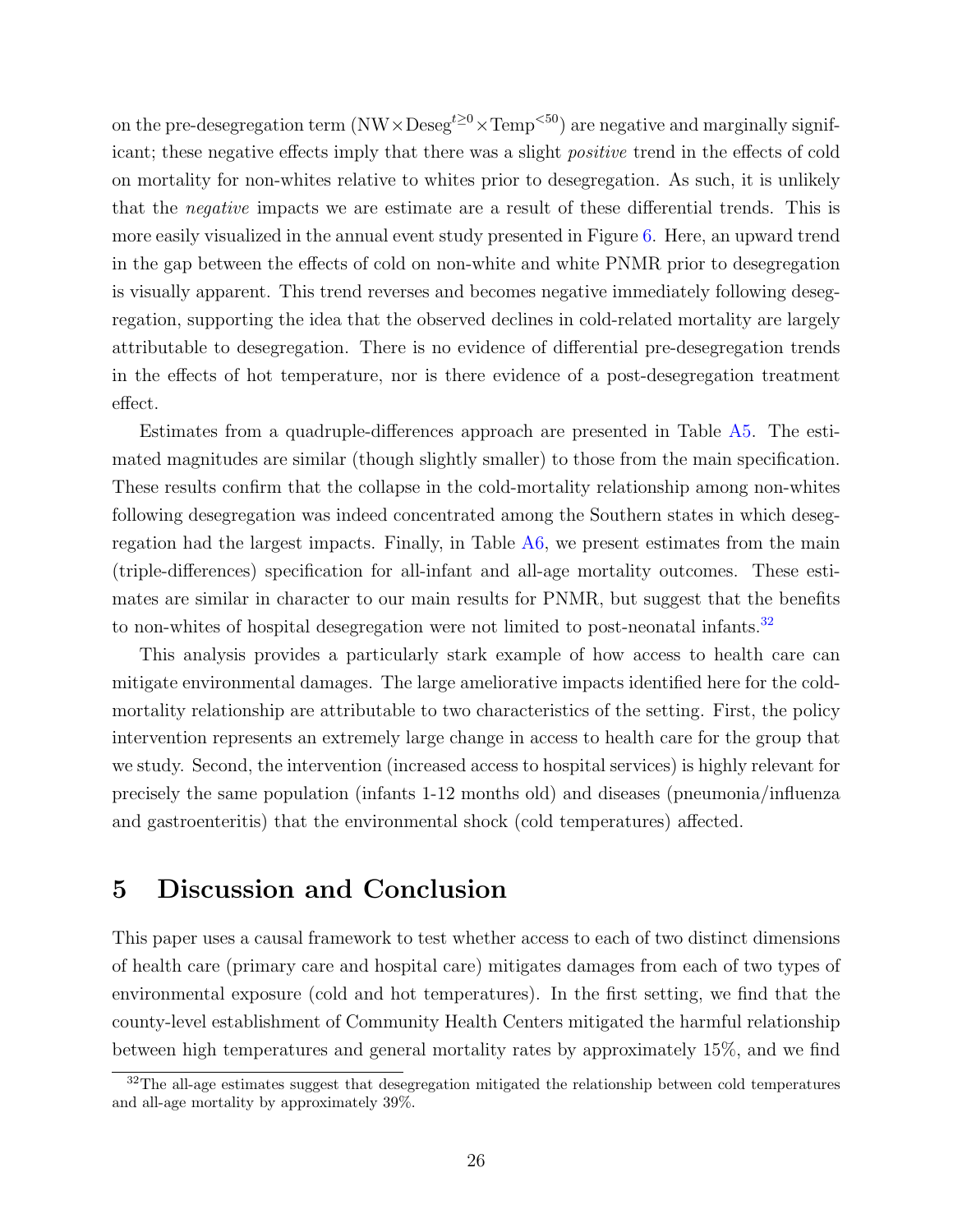no statistically significant evidence showing that CHCs affected cold-induced mortality. In the second setting, we find that Southern hospital desegregation completely diminished the relationship between cold temperatures and non-white post-neonatal mortality rates.

This paper successfully identifies health care as a causal source of heterogeneity in environmental damages. The desegregation analysis illustrates this point most clearly. Prior to desegregation there existed a large gap between non-whites and whites in the mortality effects of exposure to cold temperatures. Our results imply that differential access to health care prior to desegregation explains this entire gap. The results of the CHC analysis are more subtle in this respect, but they do imply that differential access to primary care explains a meaningful share of the variation in the mortality effects of hot temperatures across locations and populations.

Taken together, the results from the two parts of this paper show that the setting matters tremendously in considering whether and how access to health care can mitigate environmental damages. For access to health care to matter, it must be that the specific dimension of health care considered is effective at addressing the types of ailments triggered by the environmental shock of interest. Again, the desegregation analysis makes this point most clearly: desegregation provided access to timely and effective treatments for pneumonia/influenza and gastroenteritis, which are precisely the same conditions through which exposure to cold temperatures lead to death in the studied population of post-neonatal infants.

What do our results imply for climate change? The results of the CHC analysis suggest that improved access to primary care can limit the health damages associated with higher temperatures. Thus, our findings suggest that improving access to primary care services may be one effective means of adapting to climate change. The results of the paper as a whole speak to this question more broadly. Improving access to health care can be a tool for climate change adaptation, but its effectiveness depends on our ability to precisely target the health outcomes that we expect to be affected by a changing climate. In order to develop effective policies for targeted health interventions, a necessary step for future research will be to delve deeper into the black box of the relationship between temperature and health. Precisely understanding the pathways through which ambient temperatures affect health will allow health care interventions to be effectively tailored to a world with a warmer climate.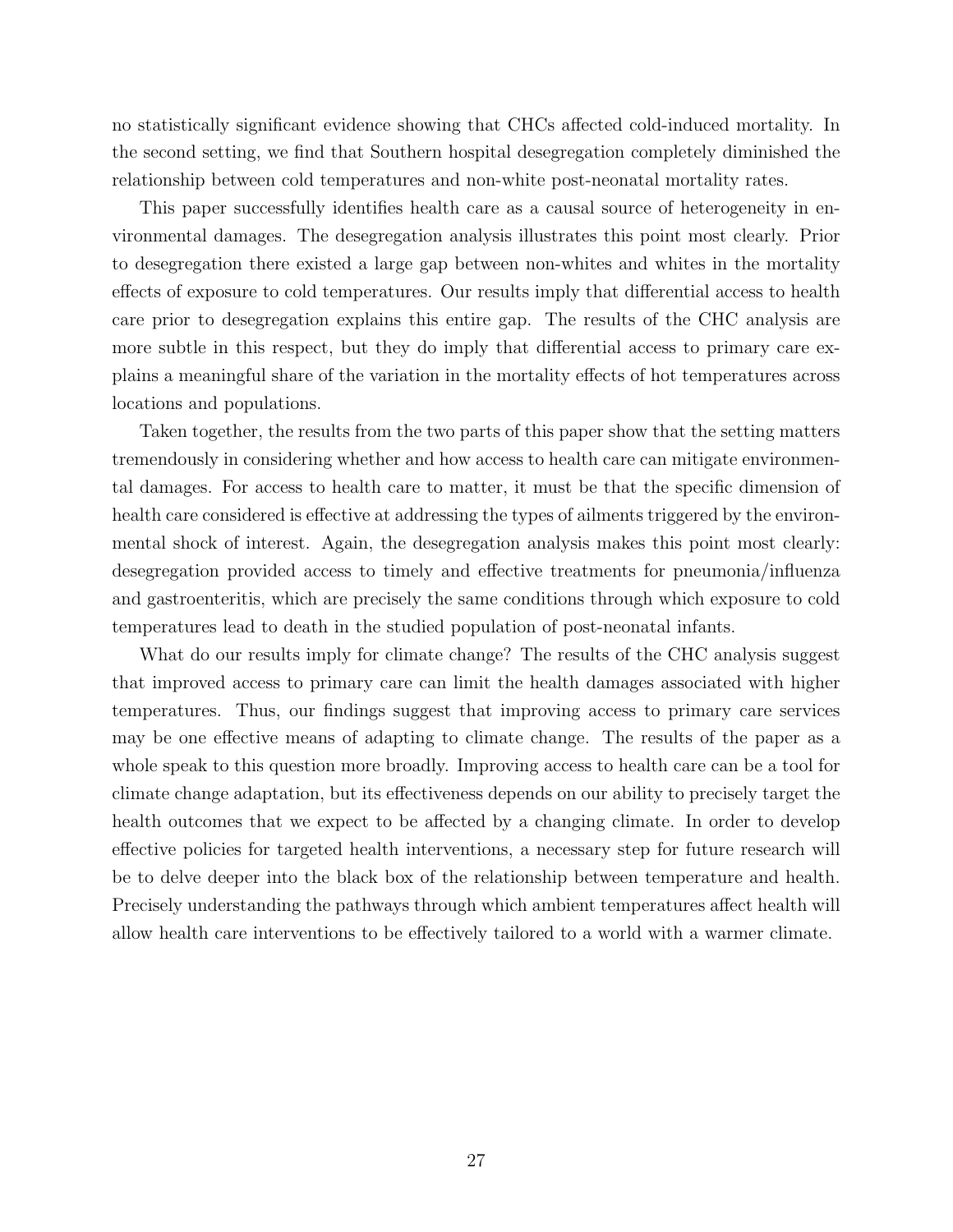## References

- <span id="page-27-8"></span>Adhvaryu, Achyuta, Anant Nyshadham, Teresa Molina, and Jorge Tamayo, "Helping Children Catch Up: Early Life Shocks and the PROGRESA Experiment," Working Paper 24848, National Bureau of Economic Research July 2018.
- <span id="page-27-9"></span>Almond, Douglas and Bhashkar Mazumder, "Fetal origins and parental responses," Annu. Rev. Econ., 2013, 5 (1), 37–56.
- <span id="page-27-4"></span> $\overline{\phantom{a}}$ , Kenneth Y Chay, and Michael Greenstone, "Civil rights, the war on poverty, and black-white convergence in infant mortality in the rural South and Mississippi," 2006.
- <span id="page-27-1"></span>Arceo, Eva, Rema Hanna, and Paulina Oliva, "Does the effect of pollution on infant mortality differ between developing and developed countries? Evidence from Mexico City," The Economic Journal, 2016, 126 (591), 257–280.
- <span id="page-27-3"></span>Bailey, Martha J and Andrew Goodman-Bacon, "The War on Poverty's experiment in public medicine: Community health centers and the mortality of older Americans," American Economic Review, 2015, 105 (3), 1067–1104.
- <span id="page-27-7"></span>Banerjee, Rakesh and Riddhi Maharaj, "Heat, Infant Mortality and Adaptation: Evidence from India," 2018.
- <span id="page-27-0"></span>Banzhaf, Spencer, Lala Ma, and Christopher Timmins, "Environmental Justice: The Economics of Race, Place, and Pollution," Journal of Economic Perspectives, 2019, 33 (1), 185–208.
- <span id="page-27-5"></span>Barreca, Alan, Karen Clay, Olivier Deschenes, Michael Greenstone, and Joseph S Shapiro, "Adapting to Climate Change: The Remarkable Decline in the US Temperature-Mortality Relationship over the Twentieth Century," Journal of Political Economy, 2016,  $124(1), 105-159.$
- <span id="page-27-12"></span>Borusyak, Kirill and Xavier Jaravel, "Revisiting event study designs," Available at SSRN 2826228, 2017.
- <span id="page-27-6"></span>Burgess, Robin, Olivier Deschenes, Dave Donaldson, and Michael Greenstone, "Weather, climate change and death in India," University of Chicago, 2017.
- <span id="page-27-11"></span>Cameron, A Colin, Jonah B Gelbach, and Douglas L Miller, "Bootstrap-based improvements for inference with clustered errors," The Review of Economics and Statistics, 2008, 90 (3), 414–427.
- <span id="page-27-10"></span> $\ldots$ , and  $\ldots$ , "Robust inference with multiway clustering," *Journal of Business & Eco*nomic Statistics, 2011, 29 (2), 238–249.
- <span id="page-27-2"></span>Carleton, Tamma, Michael Delgado, Michael Greenstone, Trevor Houser, Solomon Hsiang, Andrew Hultgren, Amir Jina, Robert E Kopp, Kelly Mc-Cusker, Ishan Nath et al., "Valuing the Global Mortality Consequences of Climate Change Accounting for Adaptation Costs and Benefits," 2018.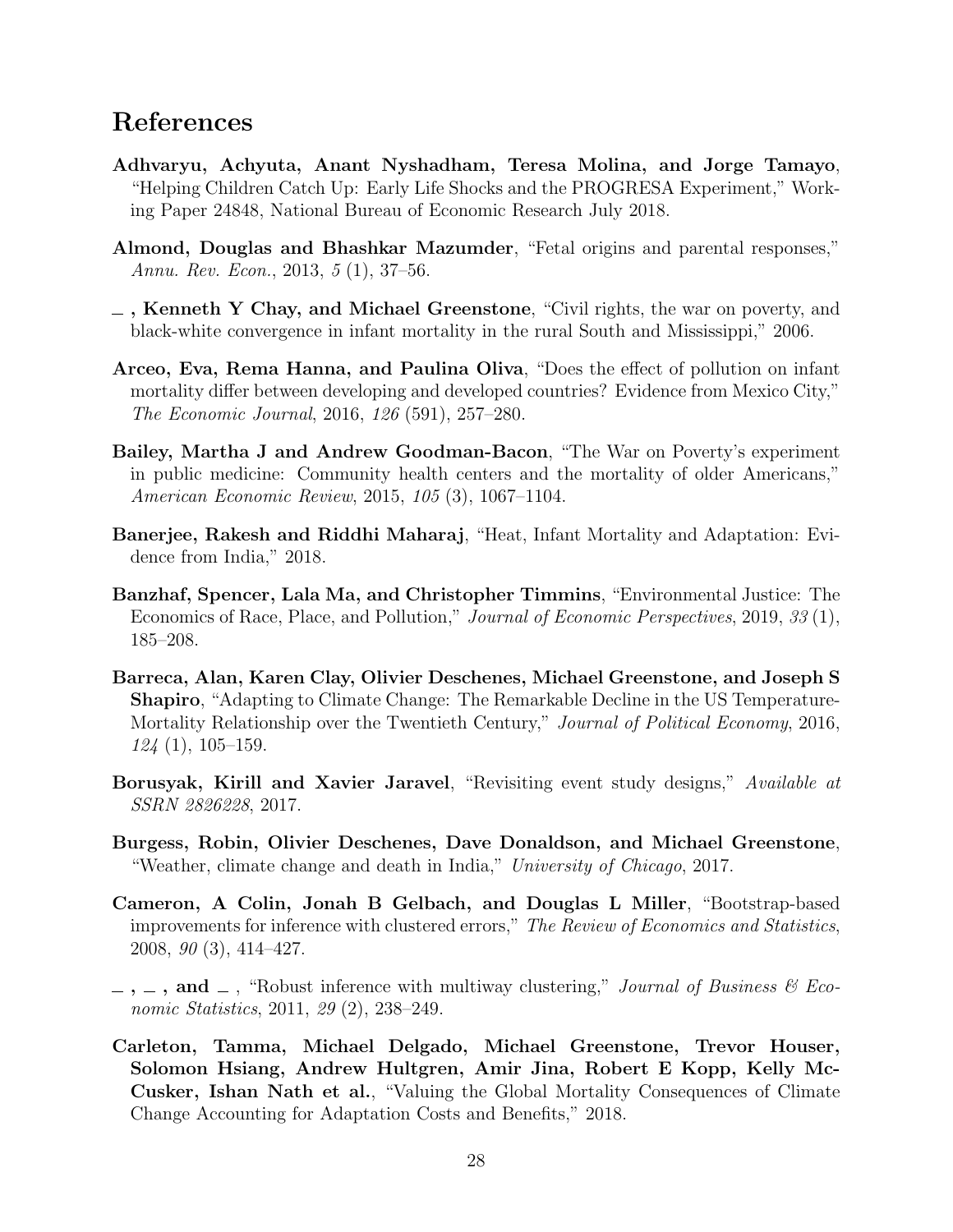- <span id="page-28-1"></span>Chay, Kenneth Y and Michael Greenstone, "The impact of air pollution on infant mortality: evidence from geographic variation in pollution shocks induced by a recession," The quarterly journal of economics,  $2003$ ,  $118(3)$ ,  $1121-1167$ .
- <span id="page-28-12"></span> $\overline{\phantom{a}}$ , Jonathan Guryan, and Bhashkar Mazumder, "Birth cohort and the black-white achievement gap: The roles of access and health soon after birth," Technical Report, National Bureau of Economic Research 2009.
- <span id="page-28-7"></span>Cohen, François and Antoine Dechezleprêtre, "Mortality inequality, temperature and public health provision: evidence from Mexico," 2018.
- <span id="page-28-13"></span>Crump, Richard K, V Joseph Hotz, Guido W Imbens, and Oscar A Mitnik, "Dealing with limited overlap in estimation of average treatment effects," Biometrika, 2009, 96 (1), 187–199.
- <span id="page-28-2"></span>Currie, Janet and Reed Walker, "Traffic congestion and infant health: Evidence from E-ZPass," American Economic Journal: Applied Economics, 2011, 3 (1), 65–90.
- <span id="page-28-4"></span>Dell, Melissa, Benjamin F Jones, and Benjamin A Olken, "What Do We Learn from the Weather? The New Climate–Economy Literature," Journal of Economic Literature, 2014, 52 (3), 740–798.
- <span id="page-28-11"></span>Deschênes, Olivier and Michael Greenstone, "The economic impacts of climate change: evidence from agricultural output and random fluctuations in weather," American Economic Review, 2007, 97(1), 354–385.
- <span id="page-28-3"></span> $\Box$  and  $\Box$ , "Climate Change, Mortality, and Adaptation: Evidence from Annual Fluctuations in Weather in the US," American Economic Journal: Applied Economics, 2011, pp. 152–185.
- <span id="page-28-10"></span>Dillender, Marcus, "Climate Change and Occupational Health: Are There Limits to Our Ability to Adapt?," 2019.
- <span id="page-28-8"></span>Fetzer, Thiemo, "Can workfare programs moderate violence? Evidence from India," 2014.
- <span id="page-28-5"></span>Finkelstein, Amy and Robin McKnight, "What did Medicare do? The initial impact of Medicare on mortality and out of pocket medical spending," Journal of public economics, 2008, 92 (7), 1644–1668.
- <span id="page-28-9"></span>Garg, Teevrat, Maulik Jagnani, and Vis Taraz, "Temperature and human capital in India," 2018.
- <span id="page-28-14"></span>Goodman-Bacon, Andrew, "Difference-in-differences with variation in treatment timing," Technical Report, National Bureau of Economic Research 2018.
- <span id="page-28-6"></span> $\Box$ , "Public insurance and mortality: evidence from Medicaid implementation," *Journal of* Political Economy, 2018, 126 (1), 216–262.
- <span id="page-28-0"></span>Graff Zivin, Joshua and Matthew Neidell, "Environment, Health, and Human Capital," Journal of Economic Literature, 2013, 51 (3), 689–730.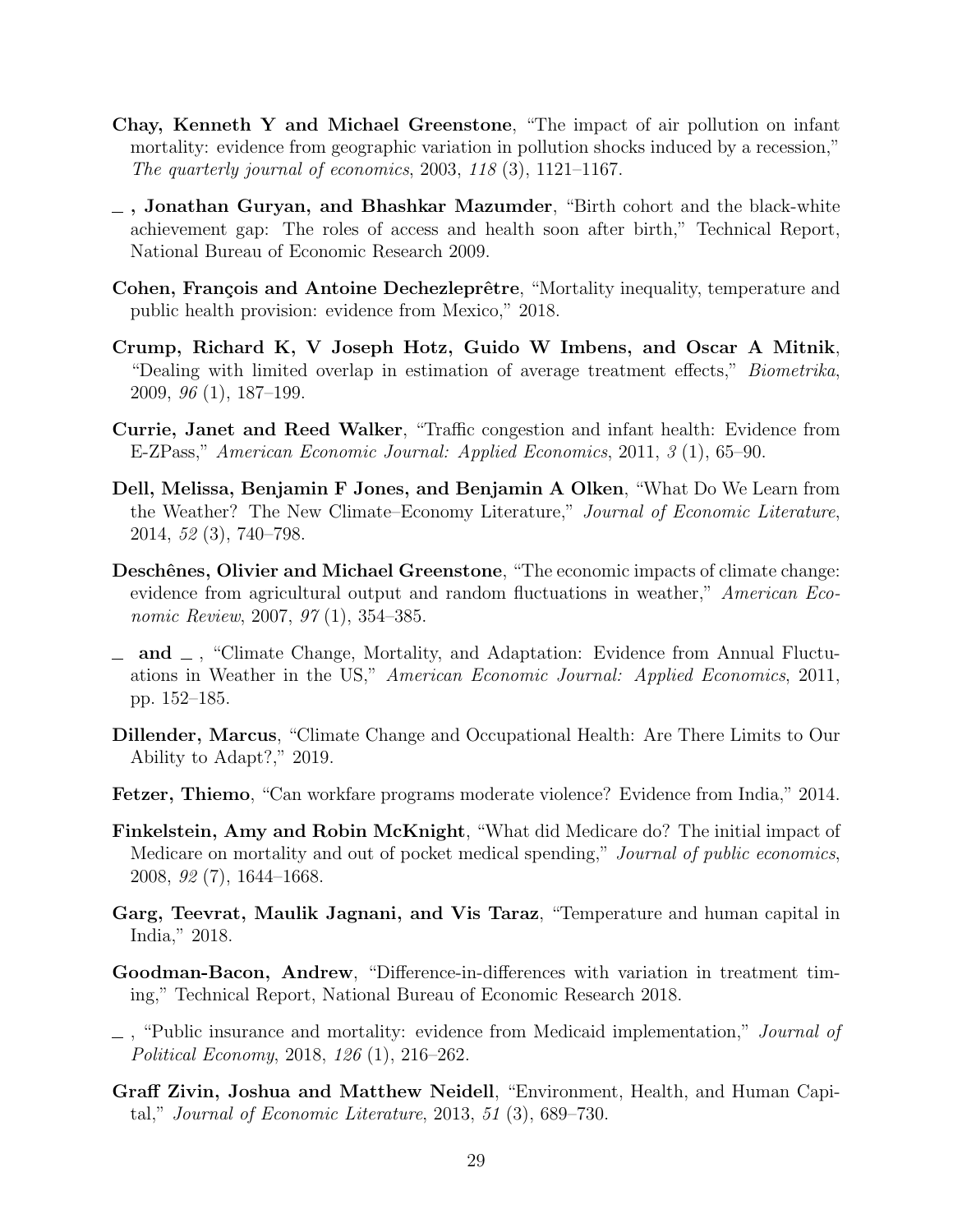- <span id="page-29-3"></span>Gunnsteinsson, Snaebjorn, Achyuta Adhvaryu, Parul Christian, Alain Labrique, Jonathan Sugimoto, Abu Ahmed Shamim, and Keith P West Jr, "Protecting Infants from Natural Disasters: The Case of Vitamin A Supplementation and a Tornado in Bangladesh," 2018.
- <span id="page-29-7"></span>Heutel, Garth, Nolan H Miller, and David Molitor, "Adaptation and the Mortality Effects of Temperature Across US Climate Regions," Technical Report, National Bureau of Economic Research 2017.
- <span id="page-29-1"></span>Hornbeck, Richard and Pinar Keskin, "The historically evolving impact of the ogallala aquifer: Agricultural adaptation to groundwater and drought," American Economic Journal: Applied Economics, 2014, 6 (1), 190–219.
- <span id="page-29-0"></span>Hsiang, Solomon, Paulina Oliva, and Reed Walker, "The Distribution of Environmental Damages," Review of Environmental Economics and Policy, 2019.
- <span id="page-29-5"></span>Johnson, Rucker C and C Kirabo Jackson, "Reducing Inequality through Dynamic Complementarity: Evidence from Head Start and Public School Spending," American Economic Journal: Economic Policy, 2019.
- <span id="page-29-9"></span>Karlsson, Martin and Nicolas R Ziebarth, "Population health effects and health-related costs of extreme temperatures: Comprehensive evidence from Germany," Journal of Environmental Economics and Management, 2018, 91, 93–117.
- <span id="page-29-10"></span>Mullins, Jamie T and Corey White, "Temperature and Mental Health: Evidence from the Spectrum of Mental Health Outcomes," 2018.
- <span id="page-29-4"></span>Rao, Tanvi, "The Impact of a Community Health Worker Program on Childhood Immunization: Evidence from India's 'ASHA' Workers," SSRN Electronic Journal, 01 2014.
- <span id="page-29-6"></span>Rossin-Slater, Maya and Miriam Wüst, "What is the added value of preschool? Longterm impacts and interactions with an infant health intervention," NBER Working Paper No. 22700, IZA Discussion Paper No, 2018, 10254.
- <span id="page-29-2"></span>Sarsons, Heather, "Rainfall and conflict: A cautionary tale," Journal of development Economics, 2015, 115, 62–72.
- <span id="page-29-11"></span>Schlenker, Wolfram and Michael J Roberts, "Nonlinear temperature effects indicate severe damages to US crop yields under climate change," Proceedings of the National Academy of Sciences, 2009, 106 (37), 15594–15598.
- <span id="page-29-8"></span>White, Corey, "The dynamic relationship between temperature and morbidity," Journal of the Association of Environmental and Resource Economists, 2017, 4 (4), 1155–1198.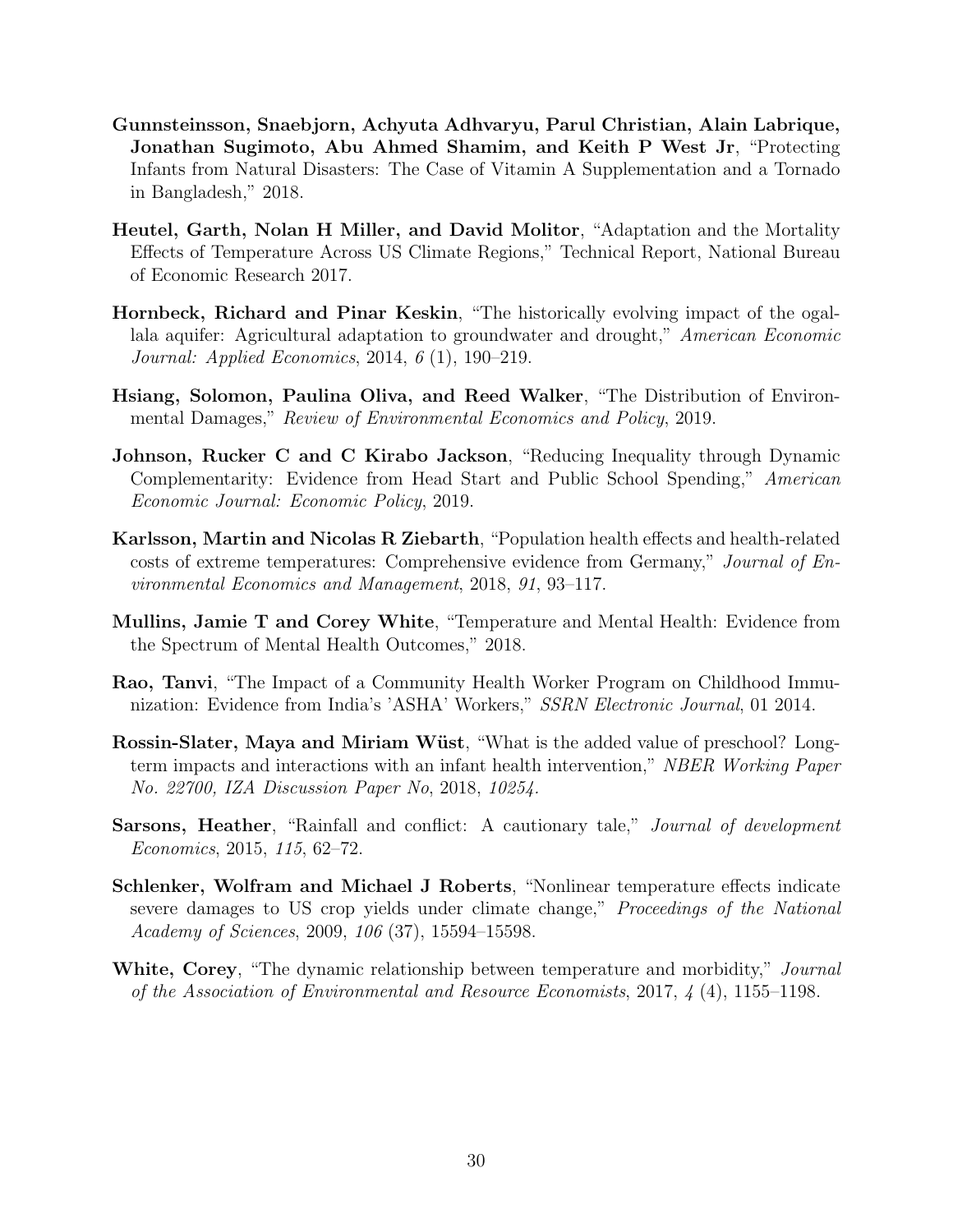

<span id="page-30-0"></span>9 1961 1963 1965 1967 1969 1971 1973 1975 1977 1979 1981 1983 1985 1987<br>
Year<br>
Covernment Health Spending (% of GDP)<br>
Government Health Spending (% of GDP)<br>
Effect of <40 Day on Mortality<br>
Effect of <40 Day on Mortality<br> Effect of >80 Day on Mortality Notes: Coefficient estimates for the effects of temperature and mortality are from models described in Section [3.2.1](#page-9-3) with five temperature bins and the sample limited to <sup>a</sup> 7 year period centered around the year in question. For example, the sample for the point labelled "1962" is 1959-1965.All of the estimates are significant at the 5% level; interpretation of the magnitudes of similar estiamtes is <sup>g</sup>iven in Section [3.3.1.](#page-13-1) Desegregation is defined as occurring in 1966, when integration became <sup>a</sup> condition for Medicare reimbursement. Data on government health expenditures are from the National Health Expenditure Accounts, and include government spending on health insurance for the Department of Defense and the Department ofVeterans Affairs, CMS programs (Medicaid and Medicare), government public health expenditures (including the CHC program), government healthinvestments, and other programs. The age-adjusted mortality rate is calculated at the annual level for the entire US population.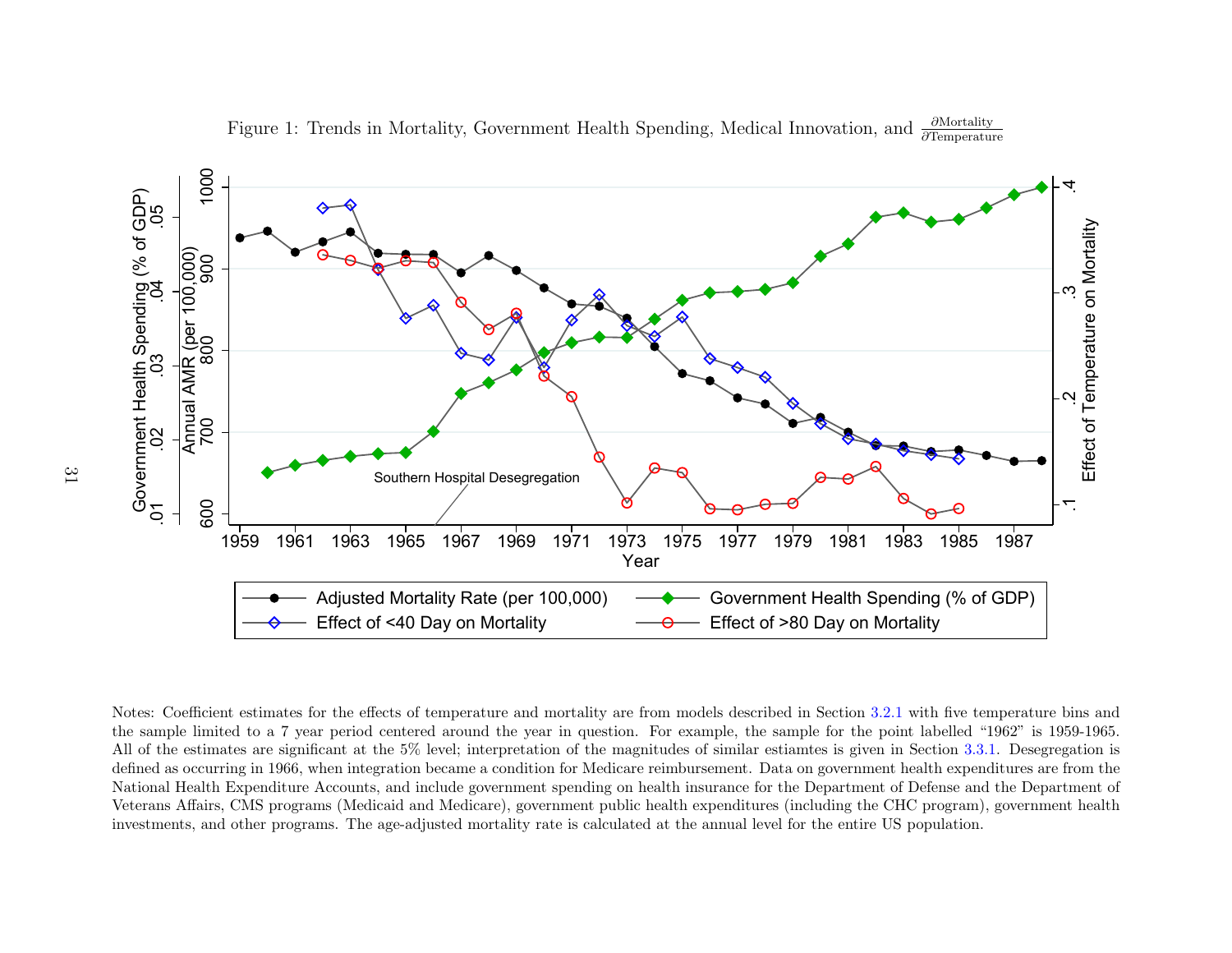

<span id="page-31-0"></span>

Notes: All estimates in both panels are derived from a single regression. In the event study, period  $t = 0$ represents the year in which a CHC was established in a given county. A balanced panel of counties identify all event study coefficients between t-6 and t+14 (i.e., the same number of counties identify these coefficients). In both figures, bars represent 95% confidence intervals.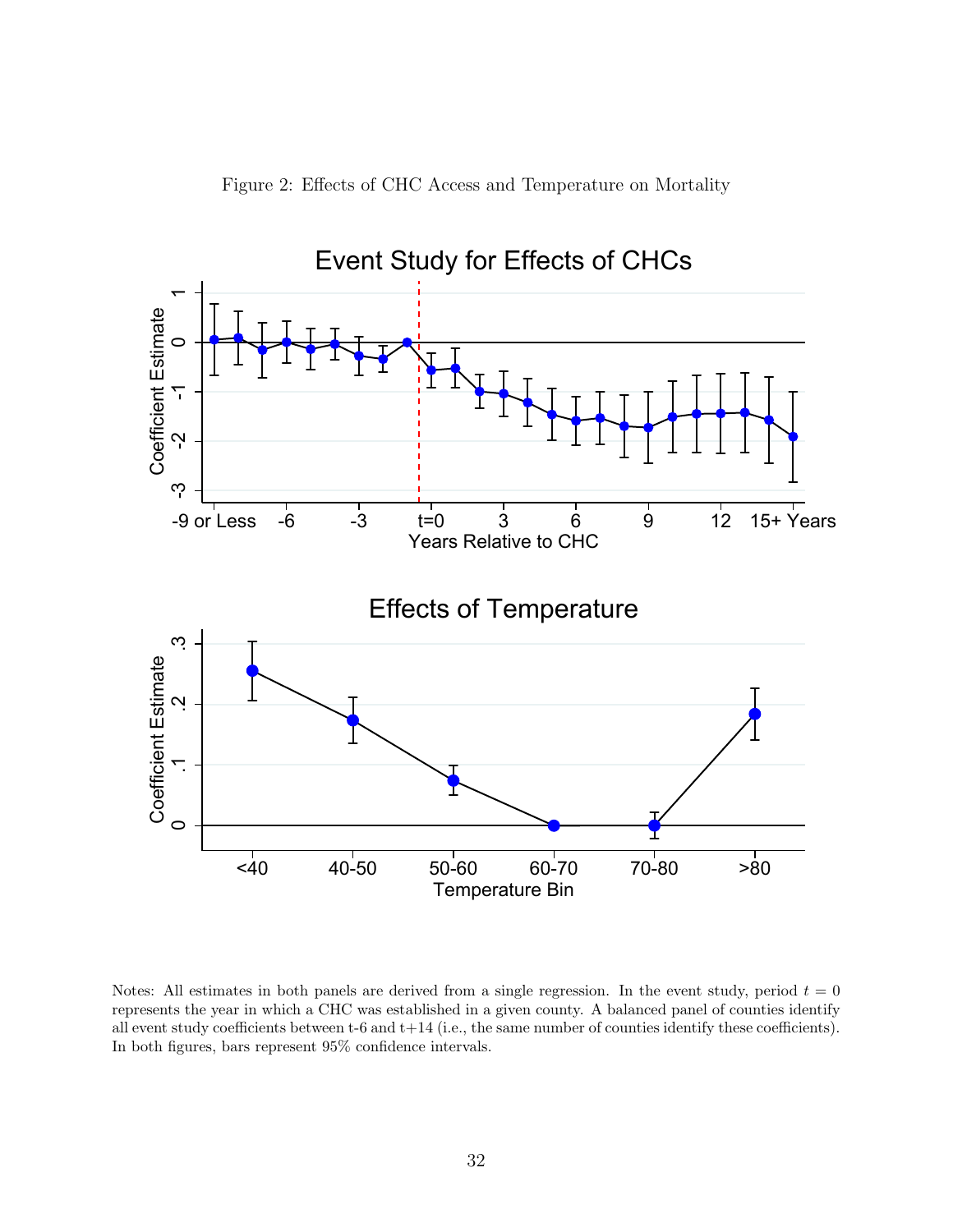<span id="page-32-0"></span>

Figure 3: Event Study for the Effect of CHC Access on  $\frac{\partial \text{Mortality}}{\partial \text{Tarmn}}$ ∂Temp

Notes: All estimates in both panels are derived from a single regression. Period  $t = 0$  represents the first year in which a CHC was established in a given county. A balanced panel of counties identify all event study coefficients between t-6 and t+14 (i.e., the same number of counties identify these coefficients). Bars represent 95% confidence intervals.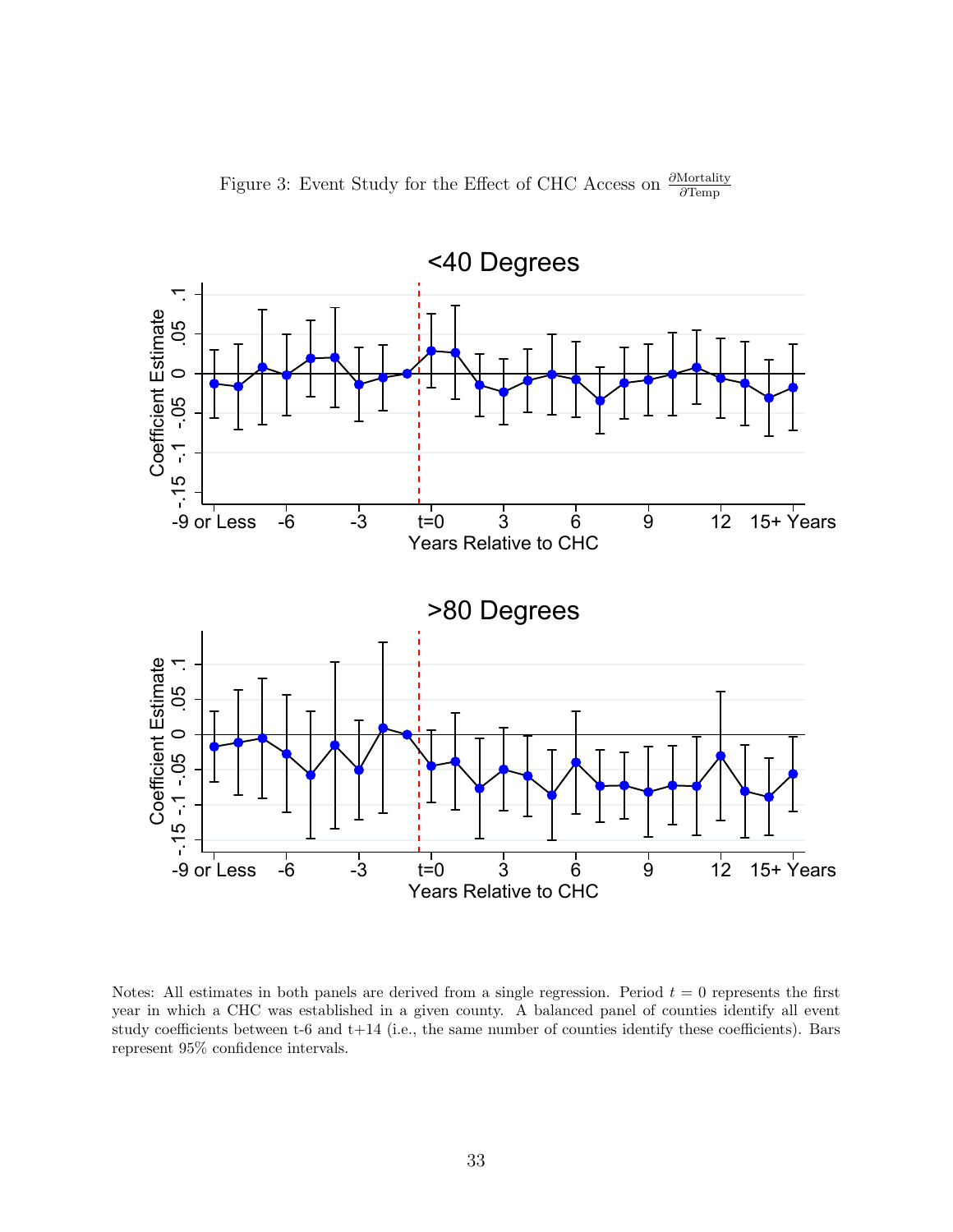

<span id="page-33-0"></span>

Notes: All estimates in both panels are derived from a single regression. Effects of desegregation represent non-white mortality (relative to white mortality); effects of temperature represent all races. The first year of desegregation ( $t = 0$ ) is set to 1966, and 1965 ( $t = -1$ ) is the excluded reference period. In both figures, bars represent 95% confidence intervals.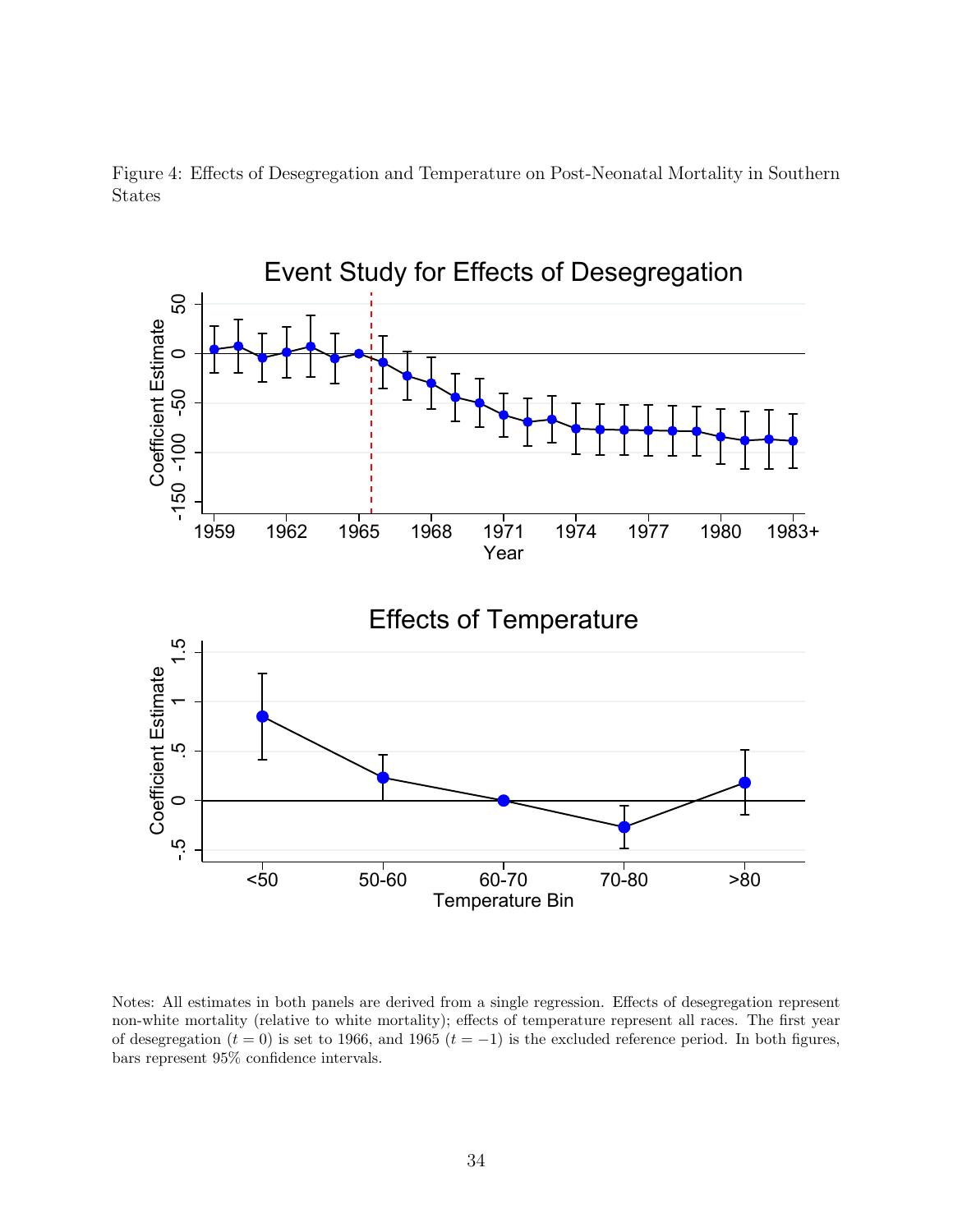Figure 5: Effects of Temperature on Post-Neonatal Mortality for Non-Whites and Whites in Southern States, Pre-Desegregation (1959-1965)

<span id="page-34-0"></span>

Notes: The sample is limited to Southern states in years 1959-1965. The <50 coefficient estimate for nonwhites is 2.60 for all-cause deaths and 1.73 for PI/Gastro deaths. Bars represent 95% confidence intervals. Each panel presents estimates from a single regression, with race-specific estimates based on interactions between temperature bins and a non-white indicator.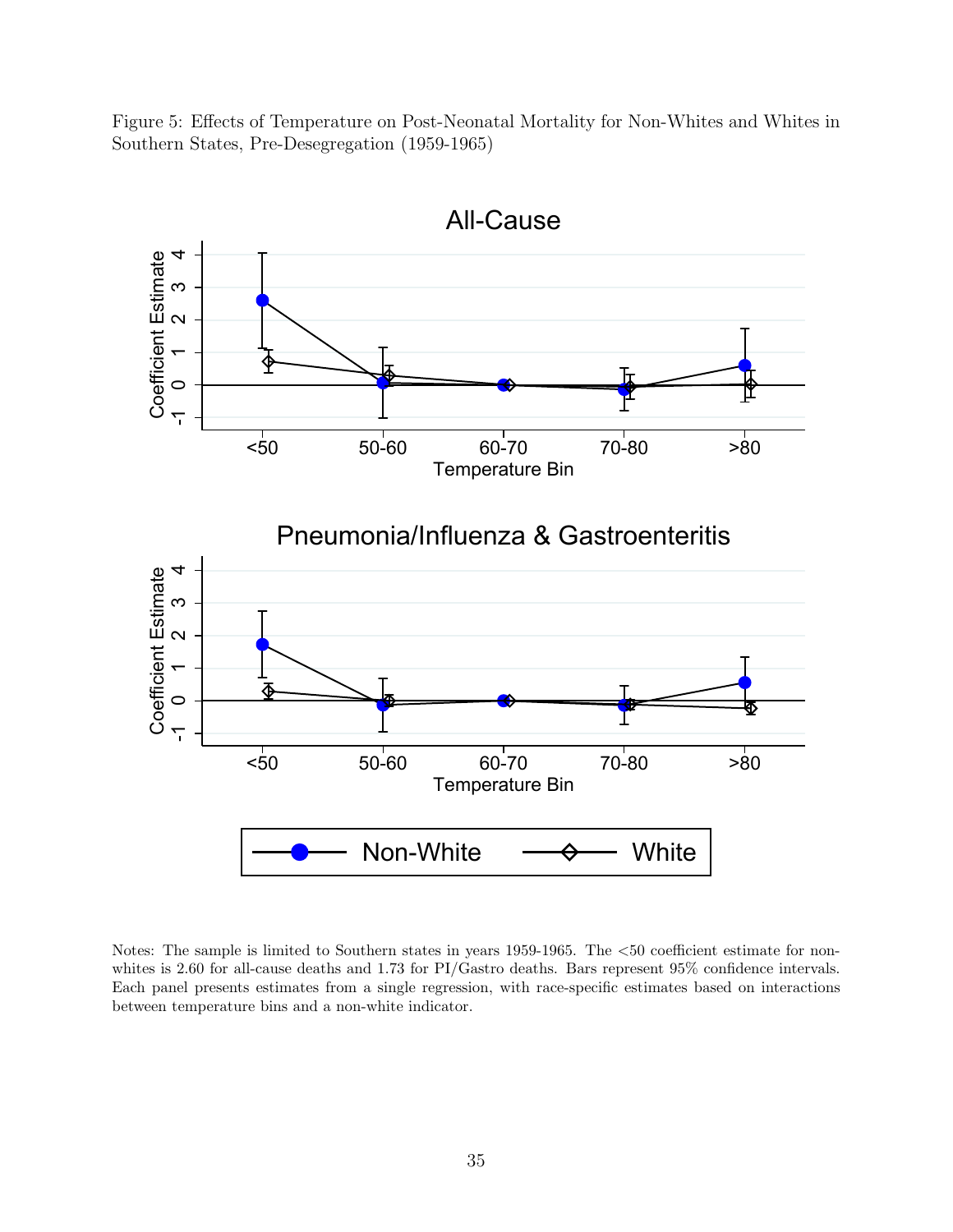Figure 6: Event Study for the Effect of Desegregation on  $\frac{\partial \text{PNMR}}{\partial \text{Temp}}$  in Southern States

<span id="page-35-0"></span>

Notes: All estimates in both panels are derived from a single regression. The first year of desegregation  $(t = 0)$  is set to 1966, and 1965  $(t = -1)$  is the excluded reference period. Bars represent 95% confidence intervals.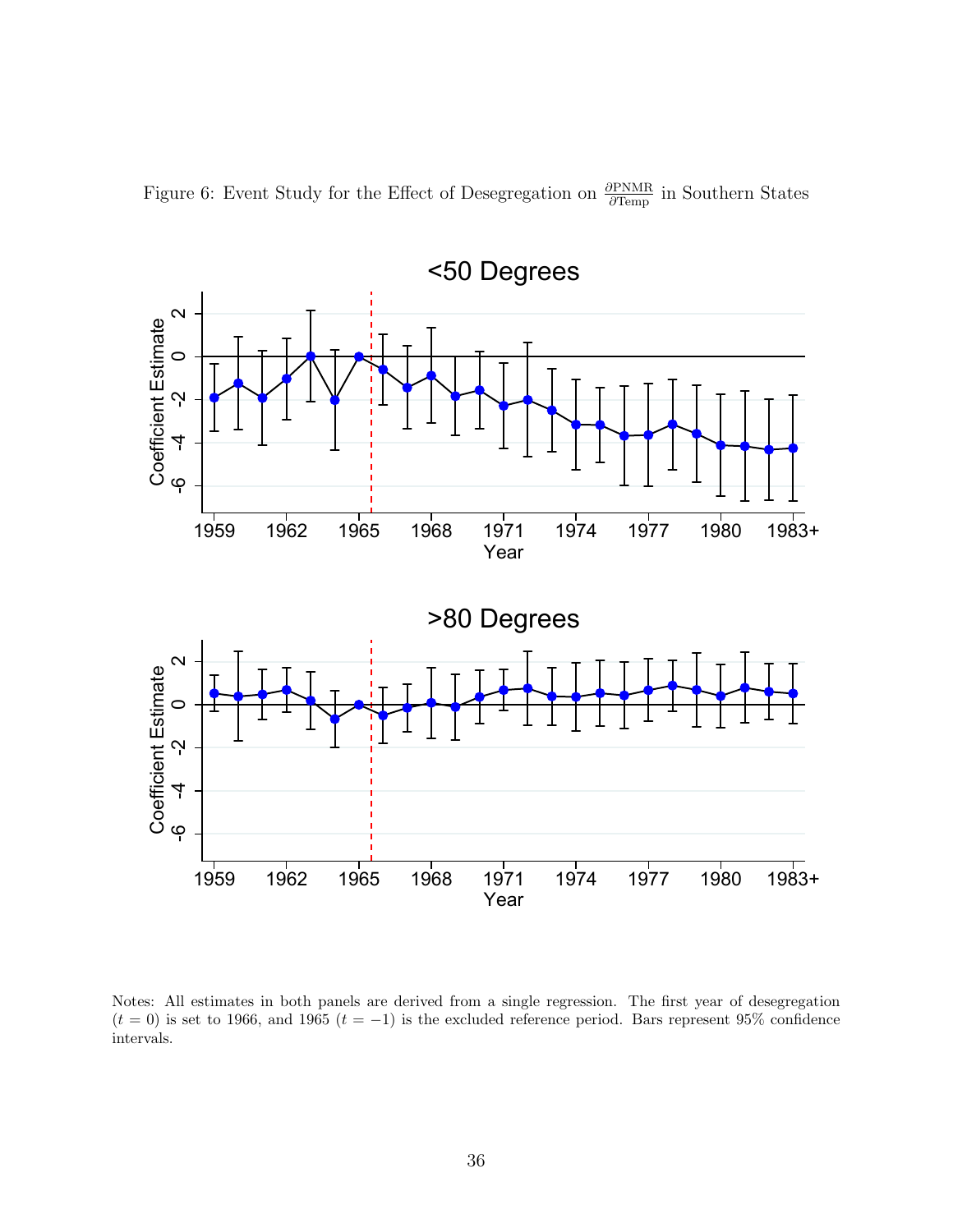Table 1: Summary Statistics

<span id="page-36-0"></span>

|                             | Panel A: CHC Analysis - All US Counties |                                                      |          |           |           |                  |       |           |
|-----------------------------|-----------------------------------------|------------------------------------------------------|----------|-----------|-----------|------------------|-------|-----------|
|                             | <b>CHC</b> Counties                     |                                                      |          |           |           | Non-CHC Counties |       |           |
|                             |                                         | 1959-1965<br>All Years                               |          | 1959-1965 |           | All Years        |       |           |
|                             | Mean                                    | S.D.                                                 | Mean     | S.D.      | Mean      | S.D.             | Mean  | S.D.      |
| AMR                         | $81.26\,$                               | (11.16)                                              | 70.97    | (13.25)   | 76.61     | (17.44)          | 67.15 | (17.42)   |
| Temperature $({}^{\circ}F)$ | 55.26                                   | (16.89)                                              | 55.37    | (16.8)    | 54.29     | (17.61)          | 54.29 | (17.49)   |
| Num. Days $<$ 40            | $6.56\,$                                | (10.24)                                              | 6.42     | (10.1)    | 7.41      | (10.67)          | 7.29  | (10.54)   |
| Num. Days 40-50             | 4.53                                    | (5.84)                                               | $4.55\,$ | (5.85)    | 4.52      | (5.63)           | 4.60  | (5.69)    |
| Num. Days 50-60             | 5.54                                    | (6.61)                                               | $5.7\,$  | (6.67)    | 4.9       | (5.68)           | 5.06  | (5.76)    |
| Num. Days 60-70             | $6.15\,$                                | (6.94)                                               | 6.18     | (6.97)    | 5.86      | (6.54)           | 5.91  | (6.59)    |
| Num. Days 70-80             | 5.83                                    | (8.18)                                               | 5.67     | (8.10)    | 6.07      | (8.26)           | 5.82  | (8.16)    |
| Num. Days $>80$             | 1.83                                    | (5.51)                                               | 1.91     | (5.65)    | 1.69      | (5.11)           | 1.76  | (5.28)    |
| AC                          | 0.13                                    | (0.07)                                               | $0.36\,$ | (0.26)    | 0.14      | (0.07)           | 0.39  | (0.28)    |
|                             |                                         | Panel B: Desegregation Analysis – Southern US States |          |           |           |                  |       |           |
|                             |                                         | Non-White                                            |          |           |           |                  | White |           |
|                             |                                         | 1959-1965                                            |          | All Years |           | 1959-1965        |       | All Years |
|                             | Mean                                    | S.D.                                                 | Mean     | S.D.      | Mean      | S.D.             | Mean  | S.D.      |
| <b>PNMR</b>                 | 163.92                                  | (74.71)                                              | 96.15    | (66.44)   | 47.16     | (17.22)          | 34.91 | (14.82)   |
| PI/Gastro PNMR              | 79.62                                   | (44.35)                                              | $34.2\,$ | (40.87)   | 13.98     | (9.22)           | 6.57  | (7.65)    |
| Temperature $({}^{\circ}F)$ | 62.57                                   | (13.84)                                              | 62.54    | (13.76)   | $62.54\,$ | (14.02)          | 62.51 | (13.96)   |
| Num. Days $< 50$            | 7.17                                    | (9.96)                                               | 6.98     | (9.77)    | 7.16      | (10.13)          | 6.99  | (9.96)    |
| Num. Days 50-60             | 5.10                                    | (5.69)                                               | 5.21     | (5.63)    | 4.94      | (5.62)           | 5.07  | (5.62)    |
| Num. Days 60-70             | 5.59                                    | (5.92)                                               | 6.09     | (6.42)    | 5.68      | (6.03)           | 6.11  | (6.51)    |
| Num. Days 70-80             | 9.52                                    | (10.17)                                              | $8.9\,$  | (9.97)    | 9.64      | (10.24)          | 9.01  | (10.09)   |
| Num. Days $>80$             | $3.05\,$                                | (6.71)                                               | $3.26\,$ | (7.13)    | 3.03      | (6.84)           | 3.26  | (7.27)    |
|                             |                                         |                                                      |          |           |           |                  |       |           |

Notes: All summary statistics represent monthly averages. AC is the air conditioning penetration rate measured at the state level. In Panel A, summary statistics are weighted by the county's 1960 population. AMR represents the ageadjusted mortality rate. There are 114 CHC counties (counties that adopted CHCs in the 1965-1974 period) and 2,972 non-CHC counties. In Panel B, summary statistics are weighted by the state's 1960 race-specific population; temperature variables are measured equivalently for non-whites and whites; differences in means for temperature variables reflect differences in weighting. PNMR represents the post-neonatal mortality rate per 100,000 live births. The measure of air conditioning is race-specific in Panel B.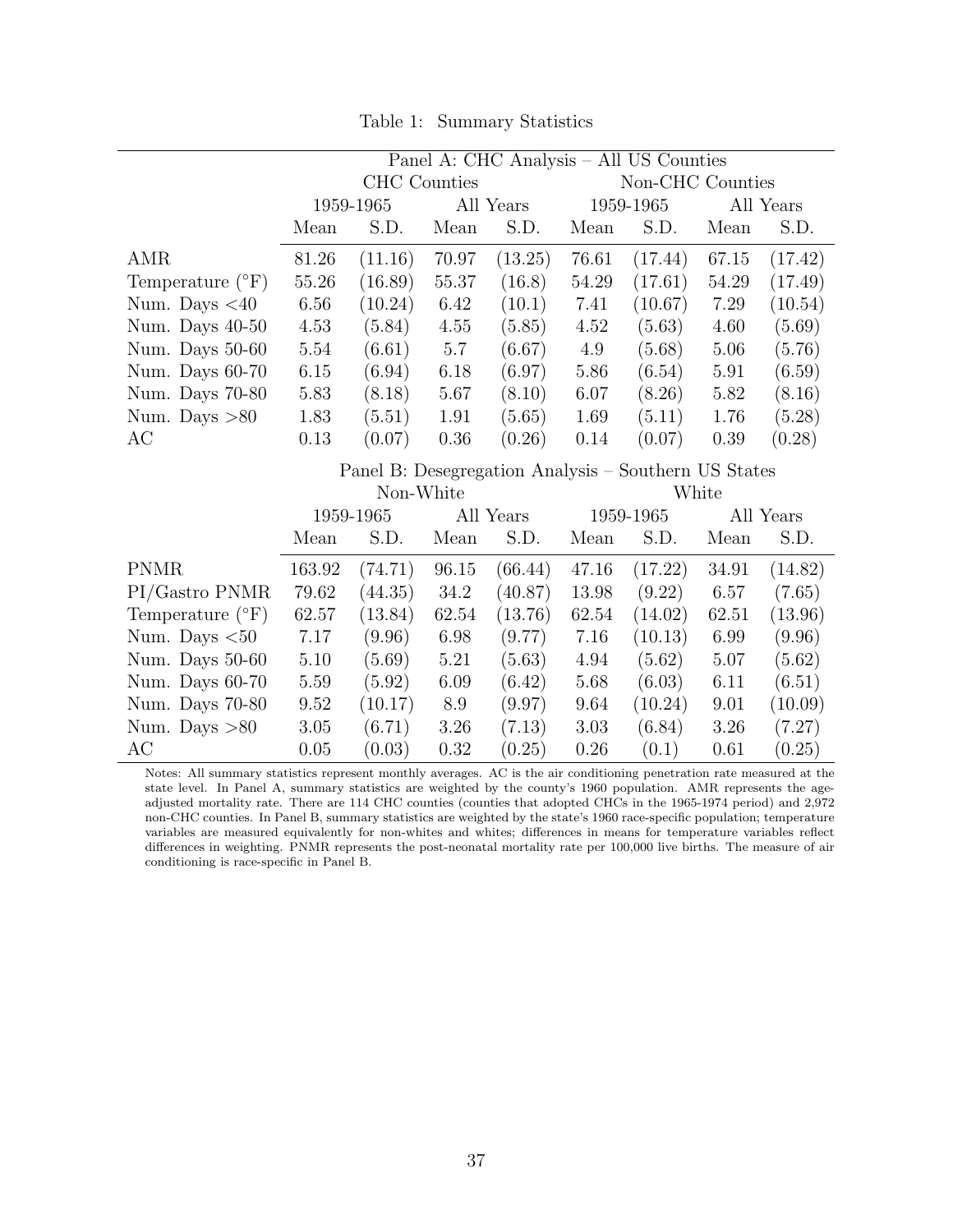<span id="page-37-0"></span>

|                                | (1)         | $\left( 2\right)$ | (3)         | (4)         | (5)         |
|--------------------------------|-------------|-------------------|-------------|-------------|-------------|
| $CHC^{t\geq 0}$                | $-1.098***$ |                   | $-1.108***$ |             |             |
|                                | (0.306)     |                   | (0.306)     |             |             |
| $CHC^{t\leq -2}$               |             |                   |             | $-0.123$    | $-0.127$    |
|                                |             |                   |             | (0.170)     | (0.170)     |
| ${\rm CHC}^{0 \leq t \leq 4}$  |             |                   |             | $-0.805***$ | $-0.820***$ |
|                                |             |                   |             | (0.159)     | (0.159)     |
| $\mathrm{CHC}^{5\leq t\leq 9}$ |             |                   |             | $-1.500***$ | $-1.512***$ |
|                                |             |                   |             | (0.264)     | (0.263)     |
| ${\rm CHC}^{t\ge 10}$          |             |                   |             | $-1.612***$ | $-1.627***$ |
|                                |             |                   |             | (0.387)     | (0.386)     |
| Temp <sup>&lt;40</sup>         |             | $0.110***$        | $0.110***$  |             | $0.110***$  |
|                                |             | (0.0154)          | (0.0154)    |             | (0.0153)    |
| Temp <sup>280</sup>            |             | $0.176***$        | $0.176***$  |             | $0.176***$  |
|                                |             | (0.0182)          | (0.0182)    |             | (0.0182)    |
| $\overline{N}$                 | 1,094,760   | 1,094,760         | 1,094,760   | 1,094,760   | 1,094,760   |

Table 2: Effects of CHC Access and Temperature on Mortality

Notes: Estimates from each column are from a single regression. The covariates and fixed effects described in Equation [\(1\)](#page-9-1) are included in all specifications. Standard errors in parentheses are two-way clustered at the county and year-month levels. \*\*\*, \*\*, \* indicate significance at the 0.1%, 1%, and 5% levels, respectively.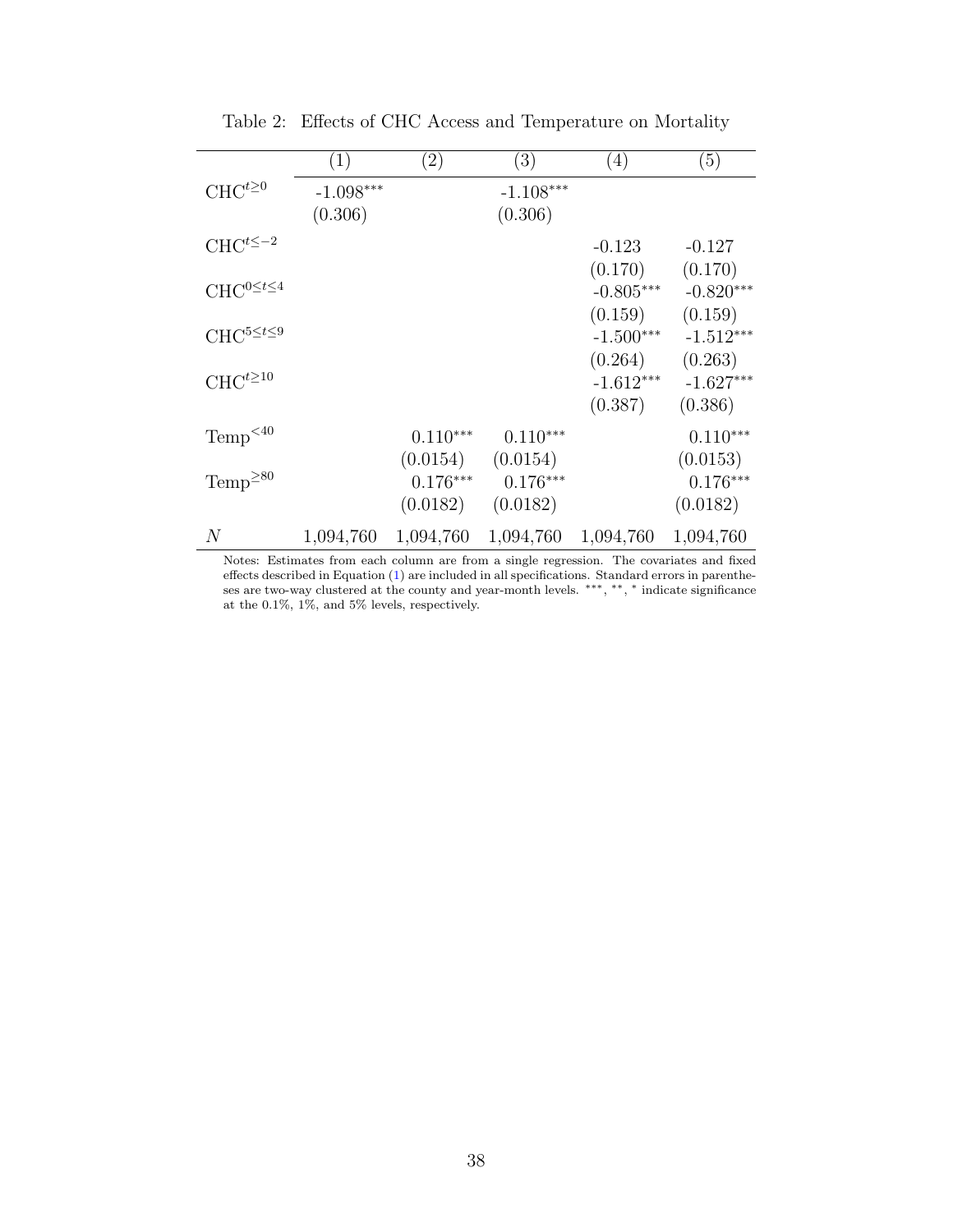<span id="page-38-1"></span>

|                                                      | (1)            | (2)                         | (3)        |
|------------------------------------------------------|----------------|-----------------------------|------------|
|                                                      |                | Panel A: Simple DiD         |            |
| $CHC^{t\geq 0} \times Temp^{<40}$                    | $-0.00294$     | $-0.00346$                  | $-0.00420$ |
|                                                      | (0.0114)       | (0.0115)                    | (0.0157)   |
| $CHC^{t\geq 0} \times Temp^{\geq 80}$                | $-0.0484*$     | $-0.0518**$                 | $-0.0477$  |
|                                                      | (0.0201)       | (0.0197)                    | (0.0286)   |
|                                                      |                | Panel B: Binned Event Study |            |
| $CHC^{t\leq -2} \times Temp^{&40}$                   | $-0.00207$     | $-0.00186$                  | $-0.00286$ |
|                                                      | (0.0179)       | (0.0179)                    | (0.0247)   |
| $CHC^{0 \leq t \leq 4} \times Temp^{&40}$            | 0.00452        | 0.00436                     | 0.00329    |
|                                                      | (0.0157)       | (0.0158)                    | (0.0217)   |
| $CHC^{5 \leq t \leq 9} \times Temp^{<40}$            | $-0.00916$     | $-0.00938$                  | $-0.0115$  |
|                                                      | (0.0185)       | (0.0185)                    | (0.0259)   |
| $CHC^{t\geq 10} \times Temp^{< 40}$                  | $-0.0102$      | $-0.0108$                   | $-0.0126$  |
|                                                      | (0.0235)       | (0.0234)                    | (0.0315)   |
| $CHC^{t\leq -2} \times Temp^{\geq 80}$               | $-0.0116$      | $-0.00987$                  | $-0.00703$ |
|                                                      | (0.0234)       | (0.0233)                    | (0.0453)   |
| $CHC^{0\leq t\leq 4}\times \text{Temp}^{\geq 80}$    | $-0.0506*$     | $-0.0514*$                  | $-0.0463$  |
|                                                      | (0.0231)       | (0.0231)                    | (0.0369)   |
| $CHC^{5 \leq t \leq 9} \times \text{Temp}^{\geq 80}$ | $-0.0627**$    | $-0.0633**$                 | $-0.0520$  |
|                                                      | (0.0220)       | (0.0218)                    | (0.0344)   |
| $CHC^{t\geq 10} \times Temp^{\geq 80}$               | $-0.0597*$     | $-0.0628*$                  | $-0.0579$  |
|                                                      | (0.0249)       | (0.0249)                    | (0.0384)   |
| $\overline{N}$                                       | 1,094,760      | 1,094,760                   | 1,094,760  |
| Temp $\times$ Treated                                | $\overline{X}$ | $\overline{X}$              |            |
| Temp $\times \delta_u$                               | X              | X                           | X          |
| Temp $\times$ AC                                     |                | X                           | X          |
| Temp $\times \delta_c$                               |                |                             | X          |

<span id="page-38-0"></span>Table 3: Effects of CHC Access on the Temperature-Mortality Relationship

Notes: Within each panel, each column reports coefficient estimates from a single regression. The main effects for temperature and CHC access are included in all specifications. The interacted temperature controls represent controls for all temperature variables included in the model; for example, in Panel C models including "Temp $\times$  Treated" include both  $\mathrm{Temp}^{<40}\times \mathrm{Treated}$ and  $Temp^{>80} \times Treated$ . Standard errors are two-way clustered at the county and year-by-month level. For reference, the baseline estimates for CHC counties in the pre-CHC period (1959-1964) for the effect of a <40 and >80 day are 0.241 (s.e.=0.081) and 0.339 (s.e.=0.070), respectively. \*\*\*, \*\*, \* indicate significance at the 0.1%, 1%, and 5% levels, respectively.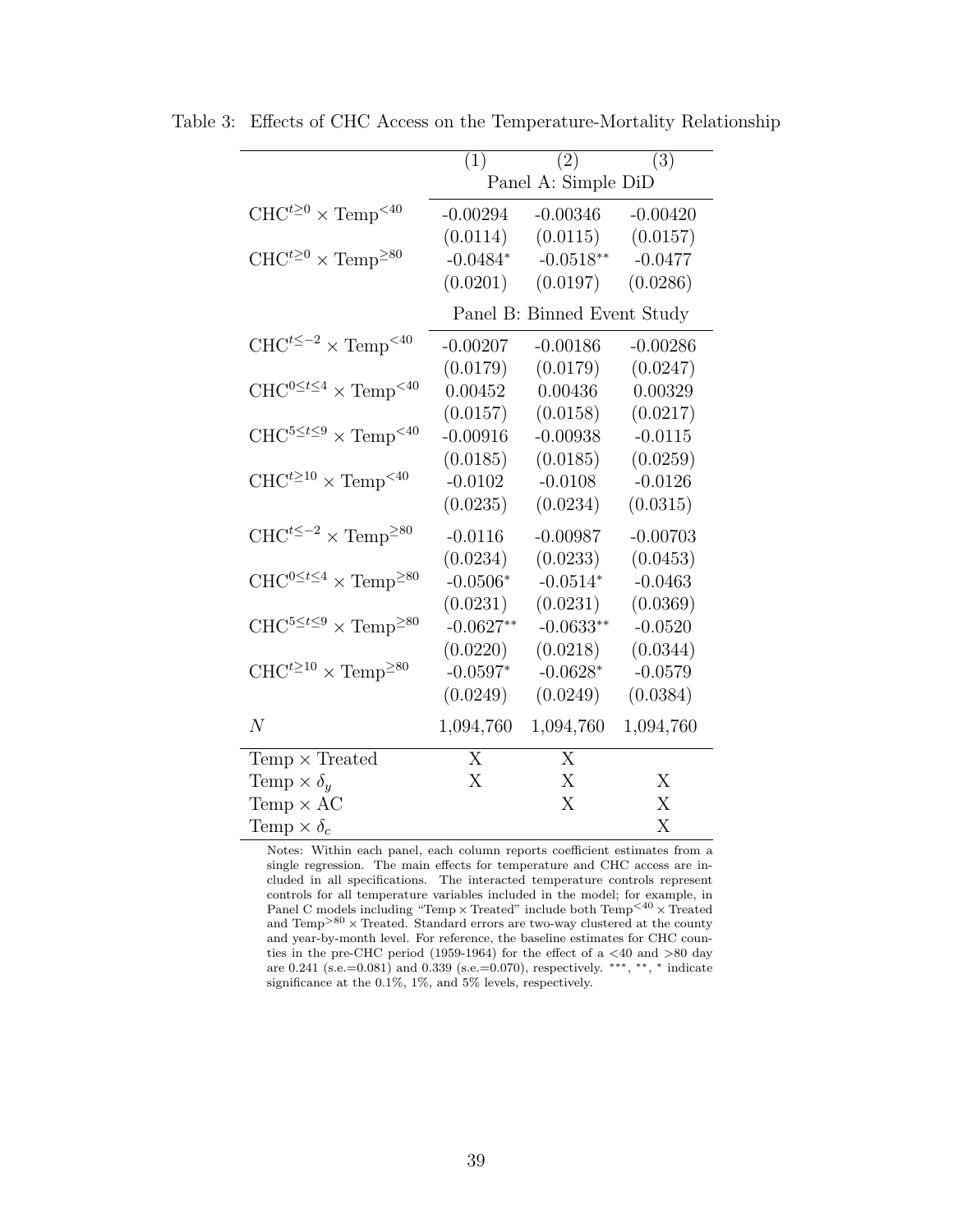|                                                                    | (1)         | (2)                  | (3)                  | (4)      | (5)                                            |
|--------------------------------------------------------------------|-------------|----------------------|----------------------|----------|------------------------------------------------|
| $NW \times Deseg^{t\geq 0}$                                        | $-66.03***$ |                      | $-66.03***$          |          |                                                |
| $\ensuremath{\text{NW}}\times\ensuremath{\text{Deseg}}^{t\leq -2}$ | (7.622)     |                      | (7.623)              | 8.443    | 8.445                                          |
|                                                                    |             |                      |                      | (7.565)  | (7.566)                                        |
| $NW \times Deseg^{0 \leq t \leq 4}$                                |             |                      |                      | $-13.24$ | $-13.23$<br>$(8.143)$ $(8.144)$                |
| $NW \times Deseg^{5 \leq t \leq 9}$                                |             |                      |                      |          | $-53.43***$ $-53.42***$                        |
| $NW \times Deseg^{t \geq 10}$                                      |             |                      |                      |          | $(9.806)$ $(9.808)$<br>$-73.12***$ $-73.12***$ |
|                                                                    |             |                      |                      |          | $(11.02)$ $(11.02)$                            |
| Temp <sub>50</sub>                                                 |             | $0.850**$            | $0.850**$            |          | $0.850**$                                      |
| $Temp^{>80}$                                                       |             | (0.230)<br>$0.508**$ | (0.230)<br>$0.508**$ |          | (0.230)<br>$0.508**$                           |
|                                                                    |             | (0.135)              | (0.135)              |          | (0.135)                                        |
| $\,N$                                                              | 7,200       | 7,200                | 7,200                | 7,200    | 7,200                                          |

<span id="page-39-0"></span>Table 4: Effects of Desegregation and Temperature on Post-Neonatal Mortality in Southern States

Notes: Estimates from each column are from a single regression. The covariates and fixed effects described in Equation [\(1\)](#page-9-1) are included in all specifications. The first year of desegregation  $(t = 0)$  is set to 1966. Standard errors in parentheses are two-way clustered at the state and year-month levels. ∗∗∗, ∗∗, <sup>∗</sup> indicate significance at the 0.1%, 1%, and 5% levels, respectively.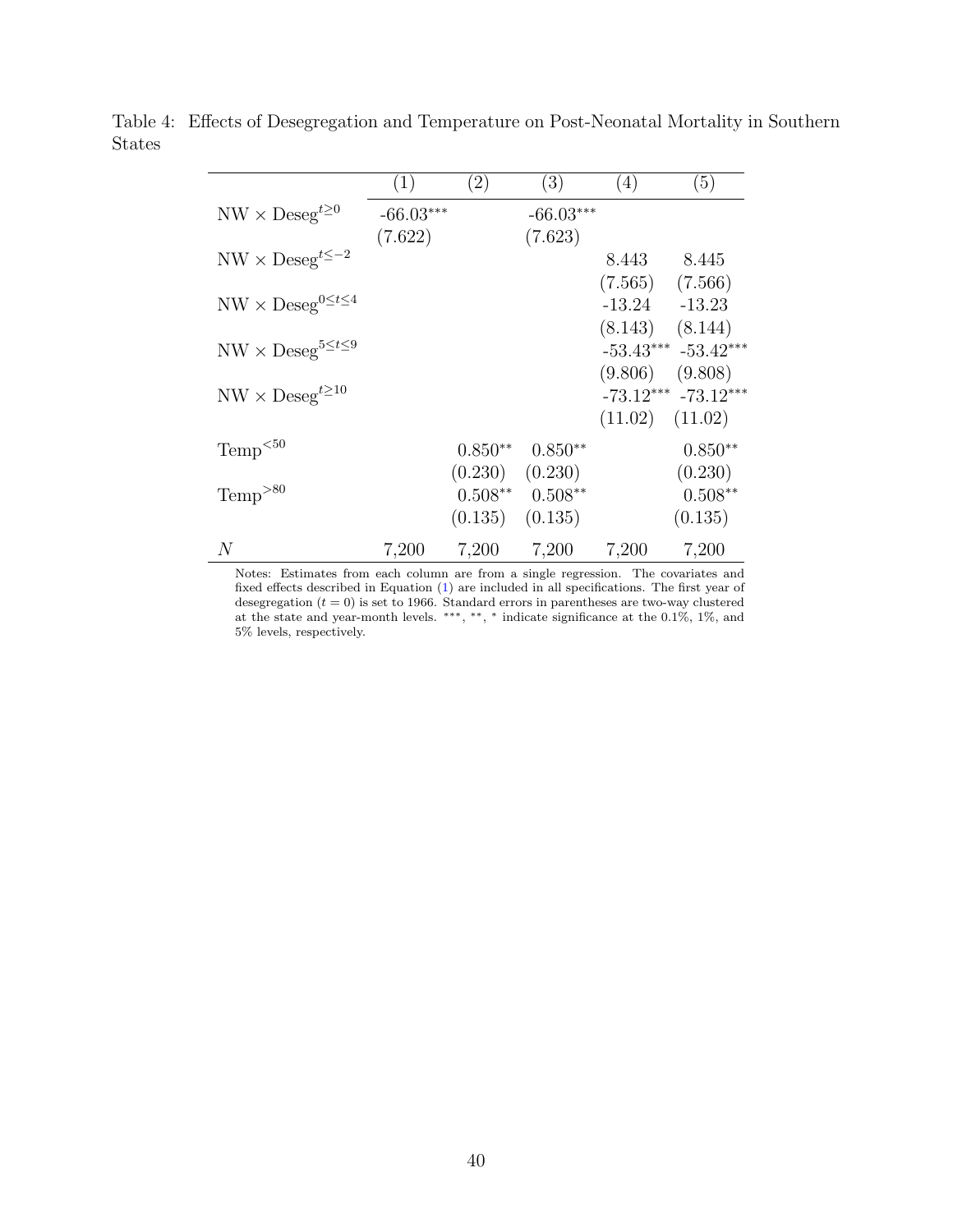|                                                                      | $(1)^{-}$  | $\overline{(2)}$    | (3)                         |
|----------------------------------------------------------------------|------------|---------------------|-----------------------------|
|                                                                      |            | Panel A: Simple DiD |                             |
| $NW \times Deseg^{t\geq 0} \times Temp^{< 50}$                       | $-2.308**$ | $-2.648**$          | $-2.714**$                  |
|                                                                      | (0.569)    | (0.710)             | (0.827)                     |
| $NW \times Deseg^{t \geq 0} \times Temp^{>80}$                       |            | $0.207$ $0.172$     | 0.0717                      |
|                                                                      |            | $(0.325)$ $(0.329)$ | (0.355)                     |
|                                                                      |            |                     | Panel B: Binned Event Study |
| $\text{NW}\times\text{Deseg}^{t\leq -2}\times\text{Temp}^{<50}$      | $-1.203$   | $-1.560$            | $-1.720*$                   |
|                                                                      | (0.736)    | (0.737)             | (0.735)                     |
| $\text{NW}\times\text{Deseg}^{0\leq t\leq 4}\times\text{Temp}^{<50}$ | $-1.579$   | $-1.264$            | $-1.183$                    |
|                                                                      | (0.716)    | (0.748)             | (0.765)                     |
| $NW \times Deseg^{5 \leq t \leq 9} \times Temp^{<50}$                | $-2.936**$ | $-2.565*$           | $-2.466*$                   |
|                                                                      | (0.765)    | (0.804)             | (0.815)                     |
| $NW \times Deseg^{t \geq 10} \times Temp^{< 50}$                     | $-4.256**$ | $-4.305***$         | $-4.384***$                 |
|                                                                      | (0.957)    | (0.896)             | (0.880)                     |
| $\text{NW}\times\text{Deseg}^{t\leq -2}\times\text{Temp}^{>80}$      | 0.358      | 0.201               | 0.209                       |
|                                                                      | (0.384)    | (0.478)             | (0.496)                     |
| $NW \times Deseg^{0 \leq t \leq 4} \times Temp^{>80}$                | $-0.0891$  | 0.0547              | 0.0461                      |
|                                                                      | (0.562)    | (0.566)             | (0.558)                     |
| $NW \times Deseg^{5 \leq t \leq 9} \times Temp^{>80}$                | 0.686      | 0.839               | 0.817                       |
|                                                                      | (0.522)    | (0.524)             | (0.504)                     |
| $NW \times Deseg^{t \geq 10} \times Temp^{>80}$                      | 0.746      | 0.616               | 0.573                       |
|                                                                      | (0.550)    | (0.628)             | (0.633)                     |
| $\overline{N}$                                                       | 7,200      | 7,200               | 7,200                       |
| Temp $\times$ NW                                                     | X          | $\mathbf{X}$        | X                           |
| Temp $\times \delta_u$                                               | X          | X                   | X                           |
| Temp $\times$ AC                                                     |            | X                   | X                           |
| Temp $\times \delta_s \times NW$                                     |            |                     | Х                           |

<span id="page-40-0"></span>Table 5: Effects of Desegregation on the Temperature-Mortality Relationship in Southern States

Notes: The main effects for temperature are included in all specifications, though the coefficients are not presented because their interpretation is obscured by the inclusion of year-specific and geography-specific temperature effects. The interacted temperature controls represent controls for all temperature variables included in the model; for example, models including "Temp × Non-White" include both Temp<sup> $50$ </sup> × NW and Temp<sup> $>80$ </sup> × NW. The first year of desegregation (t = 0) is set to 1966. Standard errors are two-way clustered at the state and year-by-month level. For reference, the baseline estimates for non-whites in the pre-desegregation period (1959-1965) for the effect of a  $<$  50 and  $>$  80 day are 2.57 (s.e.=0.71) and 0.74  $(s.e.=0.41)$ , respectively. \*\*\*, \*\*, \* indicate significance at the 0.1%, 1%, and 5% levels, respectively.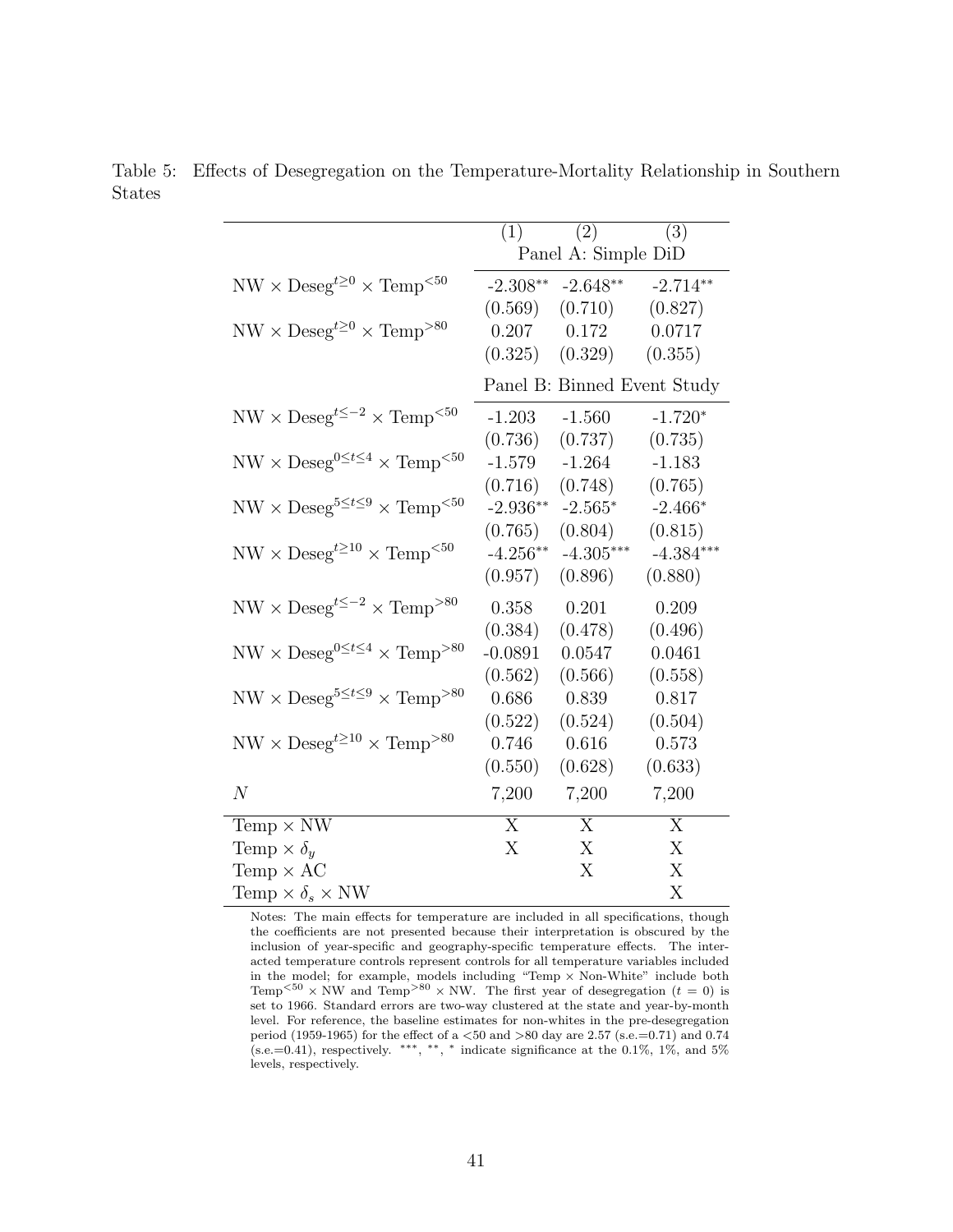## Appendix

<span id="page-41-0"></span>

Figure A1: Trends in Non-White and White Post-Neonatal Mortality (per 100,000 births) in Southern States

Notes: PNMR is the post-neonatal mortality rate which is the number of deaths of those aged 1 month to 1 year per 100,000 live births in the period. PI/Gastro indicates deaths related to pneumonia/influenza and/or gastroenteritis. 1966 is treated as the first year of desegregation throughout.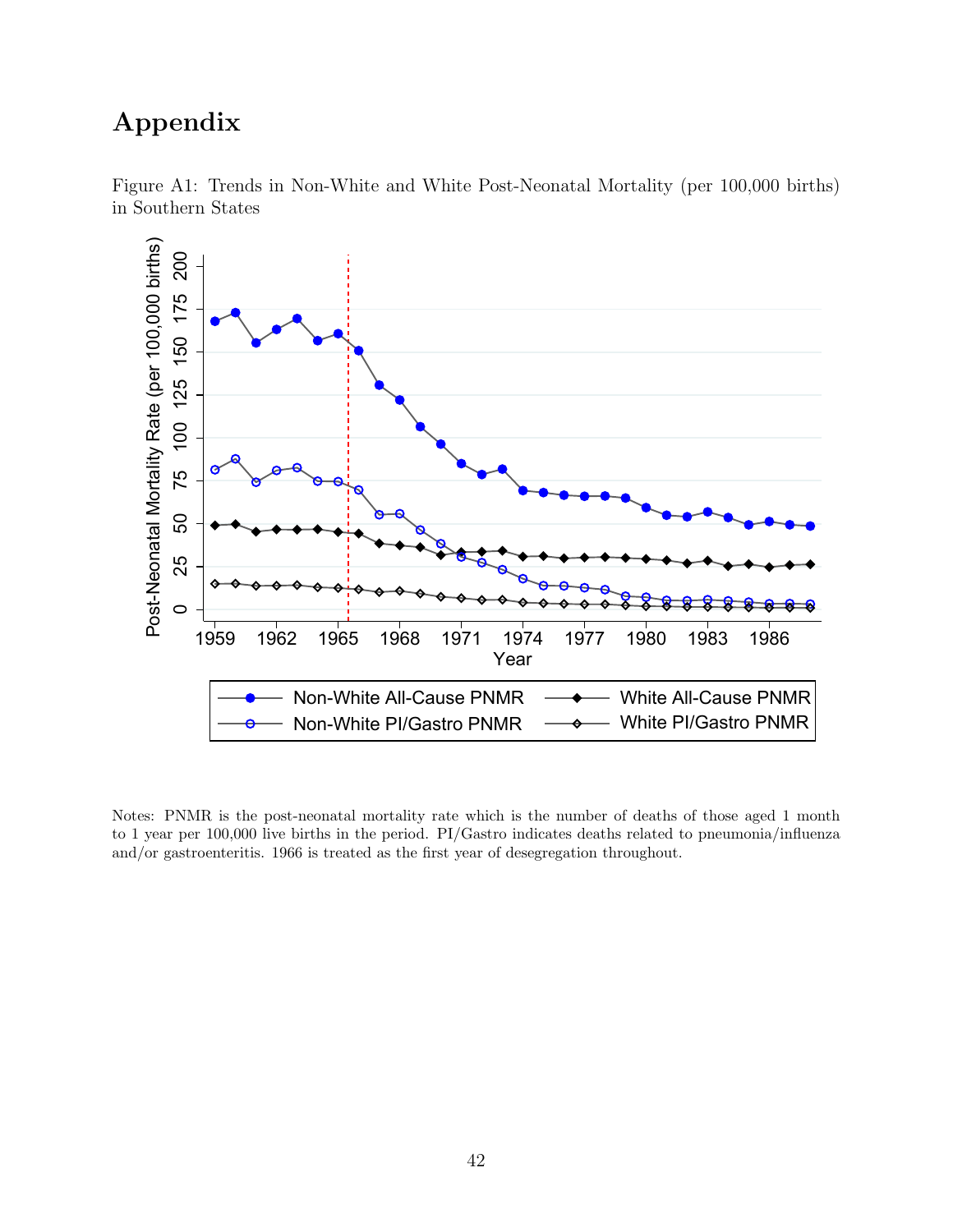<span id="page-42-0"></span>

|                        | $Temp^{>80}$       | Temp <sup>&lt;40</sup> | <b>CHC</b>  | <b>CHC</b>  | <b>CHC</b>  |
|------------------------|--------------------|------------------------|-------------|-------------|-------------|
| <b>CHC</b>             | 0.0192<br>(0.0279) | 0.0229<br>(0.0392)     |             |             |             |
| Temp <sup>&lt;40</sup> |                    |                        | 0.0000466   |             | 0.0000328   |
|                        |                    |                        | (0.0000793) |             | (0.0000978) |
| $Temp^{>80}$           |                    |                        |             | 0.0000626   | 0.0000472   |
|                        |                    |                        |             | (0.0000897) | (0.000114)  |
| N                      | 1,094,760          | 1,094,760              | 1,094,760   | 1,094,760   | 1,094,760   |

Table A1: Association between CHCs and Temperature Shocks

Notes: Column labels denote the outcome variable of each regression. All models include county and year-month fixed effects. Standard errors are clustered at the county level. ∗∗∗, ∗∗, <sup>∗</sup> indicate significance at the 0.1%, 1%, and 5% levels, respectively.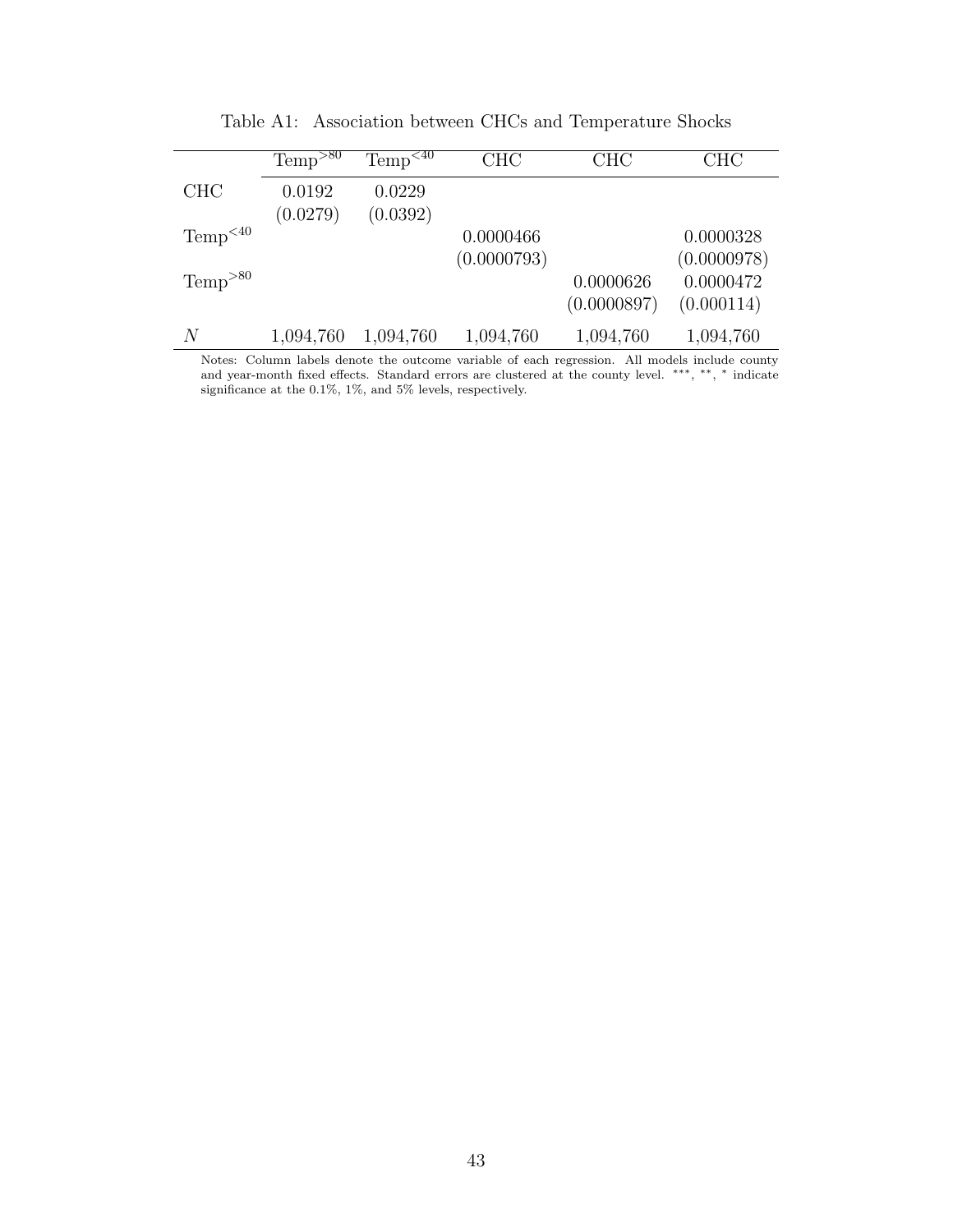<span id="page-43-0"></span>

|                                                             | (1)         | (2)                         |
|-------------------------------------------------------------|-------------|-----------------------------|
|                                                             |             | Panel A: Simple DiD         |
| $CHC^{t\geq 0} \times Temp^{<40}$                           | 0.00573     | $-0.0177$                   |
|                                                             | (0.0175)    | (0.0152)                    |
| $CHC^{t\geq0}\times \text{Temp}^{\geq80}$                   | $-0.0657**$ | $-0.0536*$                  |
|                                                             | (0.0230)    | (0.0221)                    |
|                                                             |             | Panel B: Binned Event Study |
| $CHC^{t\leq -2} \times Temp^{&40}$                          | $-0.0192$   | 0.00493                     |
|                                                             | (0.0367)    | (0.0338)                    |
| $CHC^{0 \leq t \leq 4} \times Temp^{&40}$                   | 0.00431     | 0.00388                     |
|                                                             | (0.0330)    | (0.0295)                    |
| $CHC^{5 \leq t \leq 9} \times Temp^{<40}$                   | $-0.0172$   | $-0.0131$                   |
|                                                             | (0.0375)    | (0.0341)                    |
| $CHC^{t\geq 10} \times Temp^{<40}$                          | $-0.0200$   | $-0.0281$                   |
|                                                             | (0.0418)    | (0.0394)                    |
| $CHC^{t\leq -2} \times Temp^{\geq 80}$                      | $-0.00403$  | 0.00443                     |
|                                                             | (0.0336)    | (0.0309)                    |
| $CHC^{0 \leq t \leq 4} \times Temp^{\geq 80}$               | $-0.0631*$  | $-0.0389$                   |
|                                                             | (0.0315)    | (0.0272)                    |
| $\text{CHC}^{5 \leq t \leq 9} \times \text{Temp}^{\geq 80}$ | $-0.0689$   | $-0.0487$                   |
|                                                             | (0.0356)    | (0.0299)                    |
| $CHC^{t\geq 10} \times \text{Temp}^{\geq 80}$               | $-0.0724*$  | $-0.0556$                   |
|                                                             | (0.0357)    | (0.0303)                    |
| N                                                           | 1,094,760   | 1,094,760                   |
| 40-50, 50-60, 70-80 Temp. Vars. & Ints.                     | X           | X                           |
| $Temp \times Treated$ Controls                              | X           | X                           |
| Temp $\times \delta_y$ Controls                             | Х           | Х                           |
| Temp $\times$ AC Controls                                   |             | X                           |

Table A2: CHC Interaction Model – All Temperature Bins

Notes: In addition to the  $\langle 40°$ F and  $\rangle 80°$ F temperature bins included in the main specifications, temperature variables for days with mean temperatures 40-50◦F, 50-60◦F, and 70-80◦F are included as well. All relevant interactions are also included for each temperature bin (i.e., the CHC interactions in all specifications and the additional interactions depending on the column). The 60-70°F range is the omitted group. No specification with Temp  $\times \delta_c$  controls is estimated; while it was computationally possible to estimate such a model with two temperature bins, doing so with five temperature bins is infeasible as this would require estimating over 15,000 parameters. Standard errors are two-way clustered at the county and year-by-month level. ∗∗∗, ∗∗, <sup>∗</sup> indicate significance at the 0.1%, 1%, and 5% levels, respectively.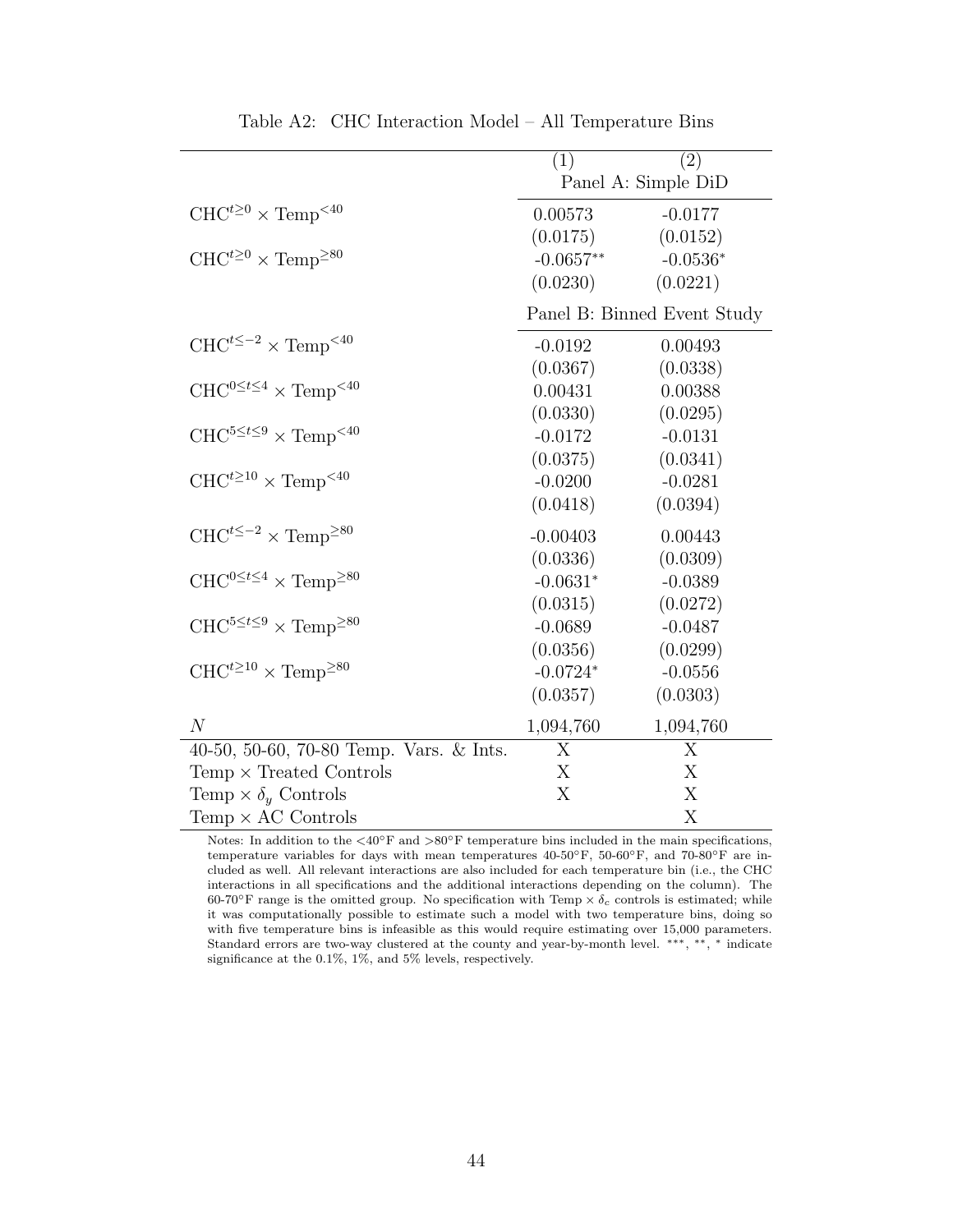|                                                      | (1)            | (2)            | (3)        | (4)                         | (5)         | (6)          |
|------------------------------------------------------|----------------|----------------|------------|-----------------------------|-------------|--------------|
|                                                      |                |                |            | Panel A: Simple DiD         |             |              |
| $CHC^{t\geq0}\times \text{Temp}^{<40}$               | $-0.000620$    | 0.0174         | 0.0220     | $-0.00315$                  | $-0.00372$  | $-0.000765$  |
|                                                      | (0.0135)       | (0.0167)       | (0.0247)   | (0.0116)                    | (0.0115)    | (0.0124)     |
| $CHC^{t\geq0}\times \text{Temp}^{\geq80}$            | $-0.0343$      | $-0.0330$      | $-0.0239$  | $-0.0598**$                 | $-0.0584**$ | $-0.0568**$  |
|                                                      | (0.0187)       | (0.0225)       | (0.0310)   | (0.0199)                    | (0.0199)    | (0.0206)     |
|                                                      |                |                |            | Panel B: Binned Event Study |             |              |
| $CHC^{t\leq -2} \times Temp^{<40}$                   | $-0.0171$      | $-0.0377*$     | $-0.0192$  | $-0.000947$                 | $-0.00155$  | 0.00251      |
|                                                      | (0.0239)       | (0.0169)       | (0.0239)   | (0.0169)                    | (0.0169)    | (0.0185)     |
| $CHC^{0 \leq t \leq 4} \times Temp^{<40}$            | $-0.00876$     | $-0.0282$      | $-0.0103$  | 0.00221                     | 0.00197     | 0.00847      |
|                                                      | (0.0204)       | (0.0163)       | (0.0293)   | (0.0151)                    | (0.0151)    | (0.0159)     |
| $CHC^{5 \leq t \leq 9} \times Temp^{<40}$            | $-0.0208$      | $-0.00772$     | 0.0127     | $-0.0118$                   | $-0.0128$   | $-0.00659$   |
|                                                      | (0.0243)       | (0.0203)       | (0.0332)   | (0.0173)                    | (0.0173)    | (0.0193)     |
| $CHC^{t\geq 10} \times Temp^{<40}$                   | $-0.0238$      | $-0.0119$      | 0.00703    | $-0.0106$                   | $-0.0121$   | $-0.00582$   |
|                                                      | (0.0302)       | (0.0221)       | (0.0284)   | (0.0224)                    | (0.0223)    | (0.0248)     |
| $CHC^{t\leq -2} \times Temp^{\geq 80}$               | $-0.0285$      | $-0.0257$      | $-0.0216$  | $-0.0192$                   | $-0.0196$   | $-0.0252$    |
|                                                      | (0.0262)       | (0.0395)       | (0.0513)   | (0.0230)                    | (0.0230)    | (0.0232)     |
| $CHC^{0 \leq t \leq 4} \times Temp^{\geq 80}$        | $-0.0548*$     | $-0.0567$      | $-0.0382$  | $-0.0532*$                  | $-0.0528*$  | $-0.0528*$   |
|                                                      | (0.0225)       | (0.0401)       | (0.0537)   | (0.0220)                    | (0.0219)    | (0.0220)     |
| $CHC^{5 \leq t \leq 9} \times \text{Temp}^{\geq 80}$ | $-0.0630**$    | $-0.0594$      | $-0.0474$  | $-0.0711**$                 | $-0.0705**$ | $-0.0752***$ |
|                                                      | (0.0233)       | (0.0382)       | (0.0542)   | (0.0216)                    | (0.0215)    | (0.0217)     |
| $CHC^{t\geq 10} \times \text{Temp}^{\geq 80}$        | $-0.0576*$     | $-0.0670$      | $-0.0580$  | $-0.0633**$                 | $-0.0623**$ | $-0.0677**$  |
|                                                      | (0.0247)       | (0.0357)       | (0.0539)   | (0.0232)                    | (0.0232)    | (0.0236)     |
| N                                                    | 210,600        | 117,720        | 56,160     | 1,093,680                   | 1,078,920   | 894,240      |
| <b>Standard P-Score</b>                              | $\overline{X}$ | $\overline{X}$ | X          |                             |             |              |
| Climate P-Score                                      |                |                |            | X                           | X           | X            |
| P-Score Range                                        | [0.05, 0.95]   | [0.1, 0.9]     | [0.2, 0.8] | [0.05, 0.95]                | [0.1, 0.9]  | [0.2, 0.8]   |

<span id="page-44-0"></span>Table A3: CHC Interaction Model – Trimmed Samples

Notes: This table replicates the findings from Column 2 of table Table [3,](#page-38-1) with samples limited to counties within the <sup>g</sup>ivenpropensity score range. ∗∗∗, ∗∗, <sup>∗</sup> indicate significance at the 0.1%, 1%, and 5% levels, respectively.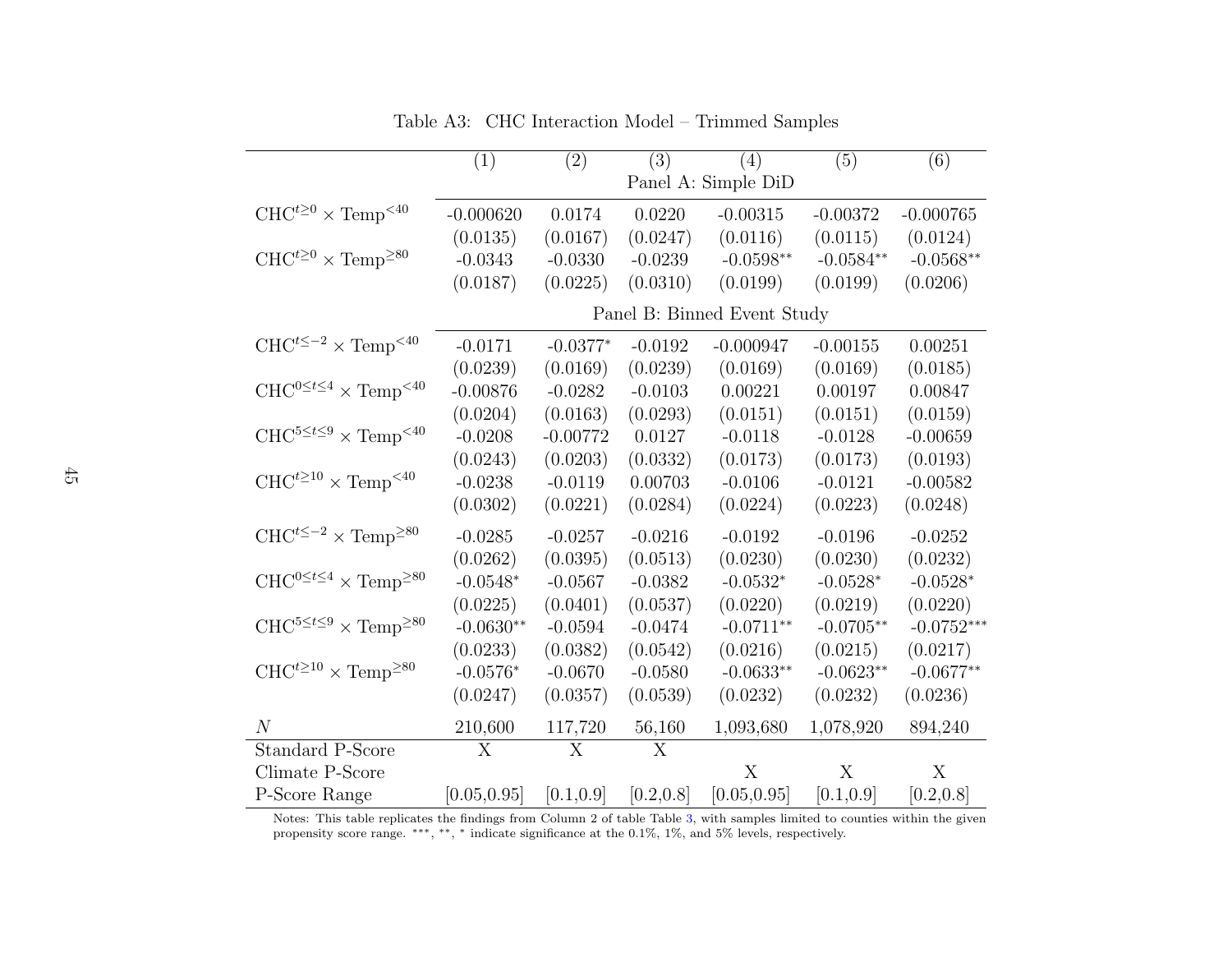|                                                                                                       | $\overline{(1)}$ | (2)                 | (3)                         |
|-------------------------------------------------------------------------------------------------------|------------------|---------------------|-----------------------------|
|                                                                                                       |                  |                     | Panel B: Binned Event Study |
| $NW \times Deseg^{t\geq 0} \times Temp^{&50}$                                                         | $-2.308*$        | $-2.648*$           | $-2.714*$                   |
|                                                                                                       | [0.013]          | [0.016]             | [0.0194]                    |
| $\ensuremath{\text{NW}}\times\ensuremath{\text{Deseg}}^{t\geq 0}\times\ensuremath{\text{Temp}}^{>80}$ | 0.207            | 0.172               | 0.0717                      |
|                                                                                                       |                  | $[0.608]$ $[0.640]$ | [0.765]                     |
|                                                                                                       |                  |                     | Panel B: Binned Event Study |
| $NW \times Deseg^{t\leq -2} \times Temp^{&50}$                                                        | $-1.203$         | $-1.560$            | $-1.720$                    |
|                                                                                                       | [0.248]          | [0.228]             | [0.193]                     |
| $\text{NW}\times\text{Deseg}^{0\leq t\leq 4}\times\text{Temp}^{<50}$                                  | $-1.579$         | $-1.264$            | $-1.183$                    |
|                                                                                                       | [0.125]          | [0.136]             | [0.126]                     |
| $NW \times Deseg^{5 \leq t \leq 9} \times Temp^{<50}$                                                 | $-2.936*$        | $-2.565*$           | $-2.466*$                   |
|                                                                                                       | [0.041]          | [0.047]             | [0.034]                     |
| $\text{NW}\times\text{Deseg}^{t\geq 10}\times\text{Temp}^{<50}$                                       | $-4.256*$        | $-4.305*$           | $-4.384*$                   |
|                                                                                                       | [0.018]          | [0.017]             | [0.027]                     |
| $NW \times Deseg^{t\leq -2} \times Temp^{>80}$                                                        | 0.358            | 0.201               | 0.209                       |
|                                                                                                       | [0.431]          | [0.451]             | [0.351]                     |
| $\text{NW}\times\text{Deseg}^{0\leq t\leq 4}\times\text{Temp}^{>80}$                                  | $-0.0891$        | 0.0547              | 0.0461                      |
|                                                                                                       | [0.941]          | [0.981]             | [0.950]                     |
| $NW \times Deseg^{5 \leq t \leq 9} \times Temp^{>80}$                                                 | 0.686            | 0.839               | 0.817                       |
|                                                                                                       | [0.326]          | [0.278]             | [0.324]                     |
| $NW \times Deseg^{t \geq 10} \times Temp^{>80}$                                                       | 0.746            | 0.616               | 0.573                       |
|                                                                                                       | [0.368]          | [0.374]             | [0.371]                     |
| $\overline{N}$                                                                                        | 7,200            | 7,200               | 7,200                       |
| Temp $\times$ NW                                                                                      | $\overline{X}$   | X                   | X                           |
| Temp $\times \delta_y$                                                                                | X                | X                   | X                           |
| Temp $\times$ AC                                                                                      |                  | X                   | X                           |
| Temp $\times \delta_s \times NW$                                                                      |                  |                     | X                           |

Table A4: Desegregation Interaction Model – Wild Cluster Bootstrapped P-Values

Notes: This table replicates Table [5,](#page-40-0) but with two-way wild cluster bootstrapped p-values in brackets clustered at the state and year-month levels. \*\*\*, \*\*, \* indicate significance at the 0.1%, 1%, and 5% levels, respectively.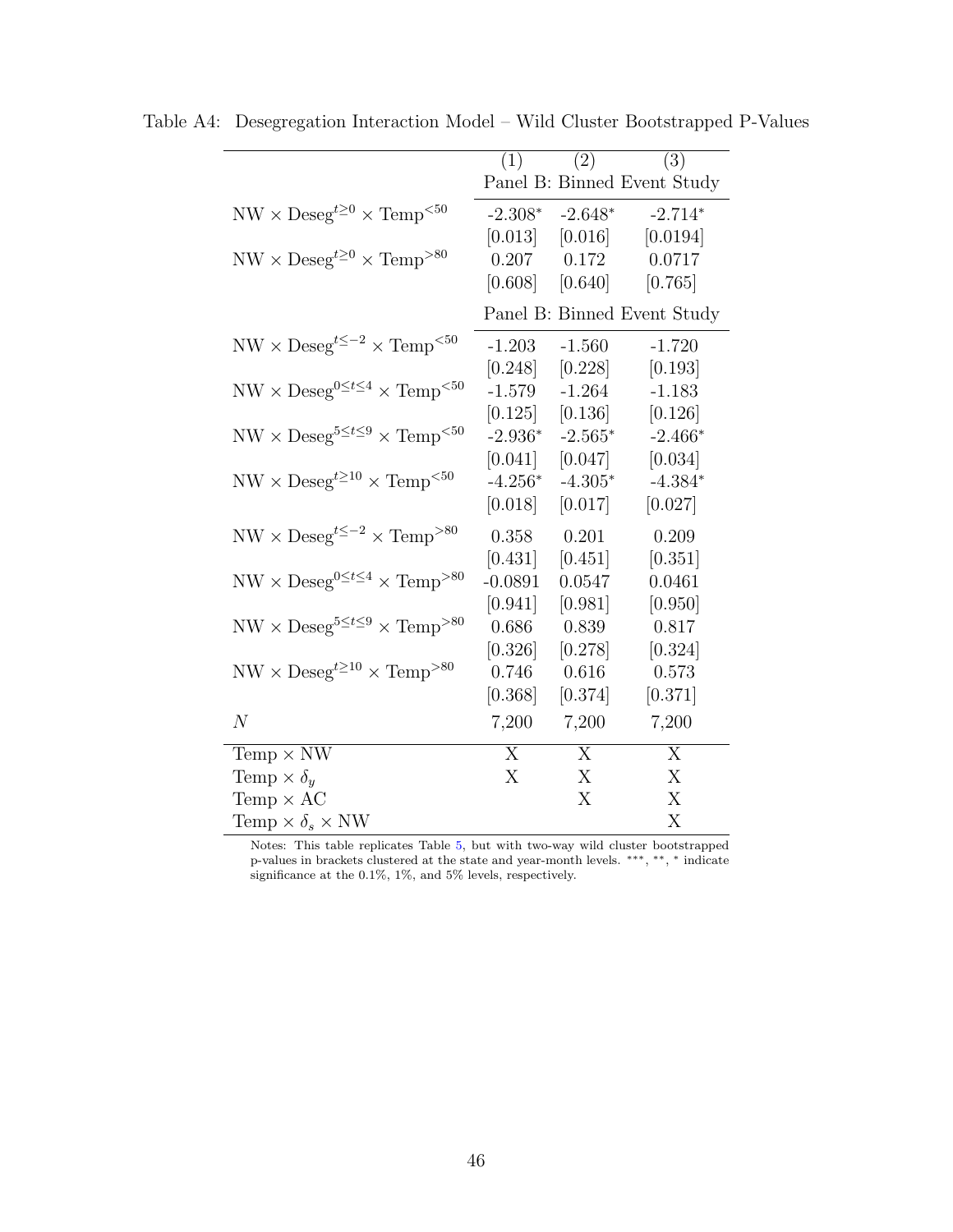|                                                                    | (1)                  | $\overline{(2)}$<br>Panel A: Simple DiD | (3)                         |
|--------------------------------------------------------------------|----------------------|-----------------------------------------|-----------------------------|
| $NW \times Deseg^{t\geq 0} \times Temp^{<50} \times South$         | $-1.798**$           | $-1.831**$                              | $-1.853**$                  |
| $NW \times Deseg^{t\geq 0} \times Temp^{>80} \times South$         | (0.539)<br>0.911     | (0.547)<br>0.856                        | (0.575)<br>0.814            |
|                                                                    | (0.561)              | (0.601)                                 | (0.679)                     |
|                                                                    |                      |                                         | Panel B: Binned Event Study |
| $NW \times Deseg^{t\leq -2} \times Temp^{< 50} \times South$       | $-1.283$             | $-1.285$                                | $-1.309$                    |
| $NW \times Deseg^{0 \leq t \leq 4} \times Temp^{<50} \times South$ | (0.666)<br>$-1.432*$ | (0.666)<br>$-1.430*$                    | (0.669)<br>$-1.455*$        |
|                                                                    | (0.629)              | (0.627)                                 | (0.645)                     |
| $NW \times Deseg^{5 \leq t \leq 9} \times Temp^{<50} \times South$ | $-2.456**$           | $-2.454**$                              | $-2.485**$                  |
|                                                                    | (0.703)              | (0.703)                                 | (0.720)                     |
| $NW \times Deseg^{t \geq 10} \times Temp^{< 50} \times South$      |                      | $-3.704***$ $-3.703***$                 | $-3.742***$                 |
|                                                                    | (0.895)              | (0.894)                                 | (0.934)                     |
| $NW \times Deseg^{t\leq -2} \times Temp^{>80} \times South$        | $-0.127$             | $-0.183$                                | $-0.233$                    |
|                                                                    | (0.541)              | (0.559)                                 | (0.608)                     |
| $NW \times Deseg^{0 \leq t \leq 4} \times Temp^{>80} \times South$ | $-0.0191$            | 0.0413                                  | 0.177                       |
|                                                                    | (0.619)              | (0.613)                                 | (0.641)                     |
| $NW \times Deseg^{5 \leq t \leq 9} \times Temp^{>80} \times South$ | 1.046                | 1.138                                   | 1.295                       |
|                                                                    | (0.638)              | (0.636)                                 | (0.682)                     |
| $NW \times Deseg^{t \geq 10} \times Temp^{>80} \times South$       | 1.019                | 1.099                                   | 1.213                       |
|                                                                    | (0.688)              | (0.682)                                 | (0.716)                     |
| N                                                                  | 35,280               | 35,280                                  | 35,280                      |
| Deseg $\times$ Temp $\times$ NW                                    | $\overline{X}$       | $\overline{X}$                          | X                           |
| Temp $\times$ NW $\times$ South                                    | X                    | X                                       |                             |
| Temp $\times$ South                                                | X                    | X                                       |                             |
| Temp $\times$ NW                                                   | X                    | X                                       | X                           |
| Temp $\times \delta_u$                                             | X                    | X                                       | X                           |
| Temp $\times \delta_y \times$ South                                | X                    | X                                       | X                           |
| Temp $\times$ AC                                                   |                      | X                                       | $\mathbf X$                 |
| Temp $\times \delta_s \times \text{NW}$                            |                      |                                         | $\boldsymbol{\mathrm{X}}$   |

<span id="page-46-0"></span>Table A5: Effects of Desegregation on the Temperature-Mortality Relationship – Quadruple Differences Model

Notes: The main effects for temperature are included in all specifications, though the coefficients are not presented because their interpretation is obscured by the inclusion of year-specific and geography-specific temperature effects. The interacted temperature controls represent controls for all temperature variables included in the model; for example, models including "Temp  $\times$ Non-White" include both  $Temp<sup>50</sup> \times NW$  and  $Temp<sup>80</sup> \times NW$ . The first year of desegregation  $(t = 0)$  is set to 1966. Standard errors are two-way clustered at the state and year-by-month level. For reference, the baseline estimates for non-whites in the pre-desegregation period (1959- 1965) for the effect of a  $\langle 50 \text{ and } \rangle 80$  day are 2.57 (s.e.=0.71) and 0.74 (s.e.=0.41), respectively. ∗∗∗, ∗∗, <sup>∗</sup> indicate significance at the 0.1%, 1%, and 5% levels, respectively.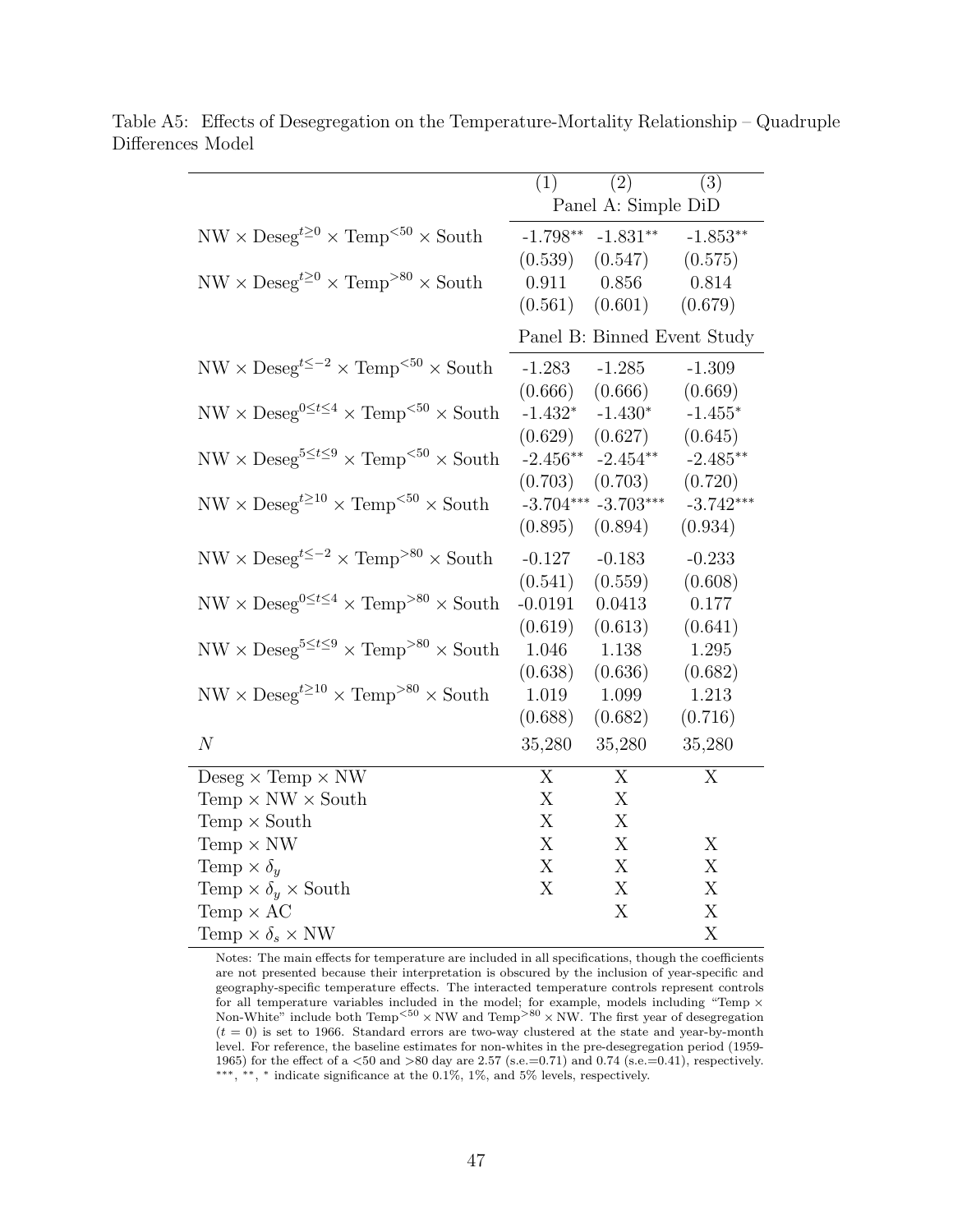|                                                | (1)        | (2)                           | (3)        |
|------------------------------------------------|------------|-------------------------------|------------|
|                                                |            | Panel A: Infants              |            |
| $NW \times Deseg^{t\geq 0} \times Temp^{&50}$  |            | $-2.771***$ $-3.174**$        | $-3.219**$ |
|                                                |            | $(0.627)$ $(0.823)$ $(0.955)$ |            |
| $NW \times Deseg^{t \geq 0} \times Temp^{>80}$ |            | $-0.319 -0.753$               | $-1.099$   |
|                                                | (0.575)    | (0.576)                       | (0.540)    |
|                                                |            | Panel B: All Ages             |            |
| $NW \times Deseg^{t\geq 0} \times Temp^{<50}$  | $-0.233**$ | $-0.293**$                    | $-0.308**$ |
|                                                |            | $(0.0561)$ $(0.0653)$         | (0.0780)   |
| $NW \times Deseg^{t \geq 0} \times Temp^{>80}$ |            | $0.119*$ 0.0577               | 0.0116     |
|                                                |            | $(0.0457)$ $(0.0453)$         | (0.0607)   |
| N                                              | 7,200      | 7,200                         | 7,200      |
| Temp $\times$ NW                               | X          | $\mathbf{X}$                  | X          |
| Temp $\times \delta_u$                         | X          | X                             | X          |
| Temp $\times$ AC                               |            | X                             | X          |
| Temp $\times \delta_s \times \text{NW}$        |            |                               | X          |

<span id="page-47-0"></span>Table A6: Desegregation Interaction Model – Infant and All-Age Mortality

Notes: This table presents desegregation results using the infant mortality rate, and the all-age adjusted mortality rate. Recall that our main specification uses post-neonatal mortality following [\(Almond et al.,](#page-27-4) [2006\)](#page-27-4). For reference, the baseline infant mortality estimates for non-whites in the pre-desegregation period (1959-1965) for the effect of a  $<50$  and  $>80$  day are 2.92 (s.e.=0.97) and 1.29 (s.e.=0.81). The baseline all-age mortality estimates for non-whites in the predesegregation period (1959-1965) for the effect of a  $<50$  and  $>80$  day are 0.76  $(s.e.=0.29)$  and 0.29  $(s.e.=0.10)$ . \*\*\*, \*\*, \* indicate significance at the 0.1%, 1%, and 5% levels, respectively.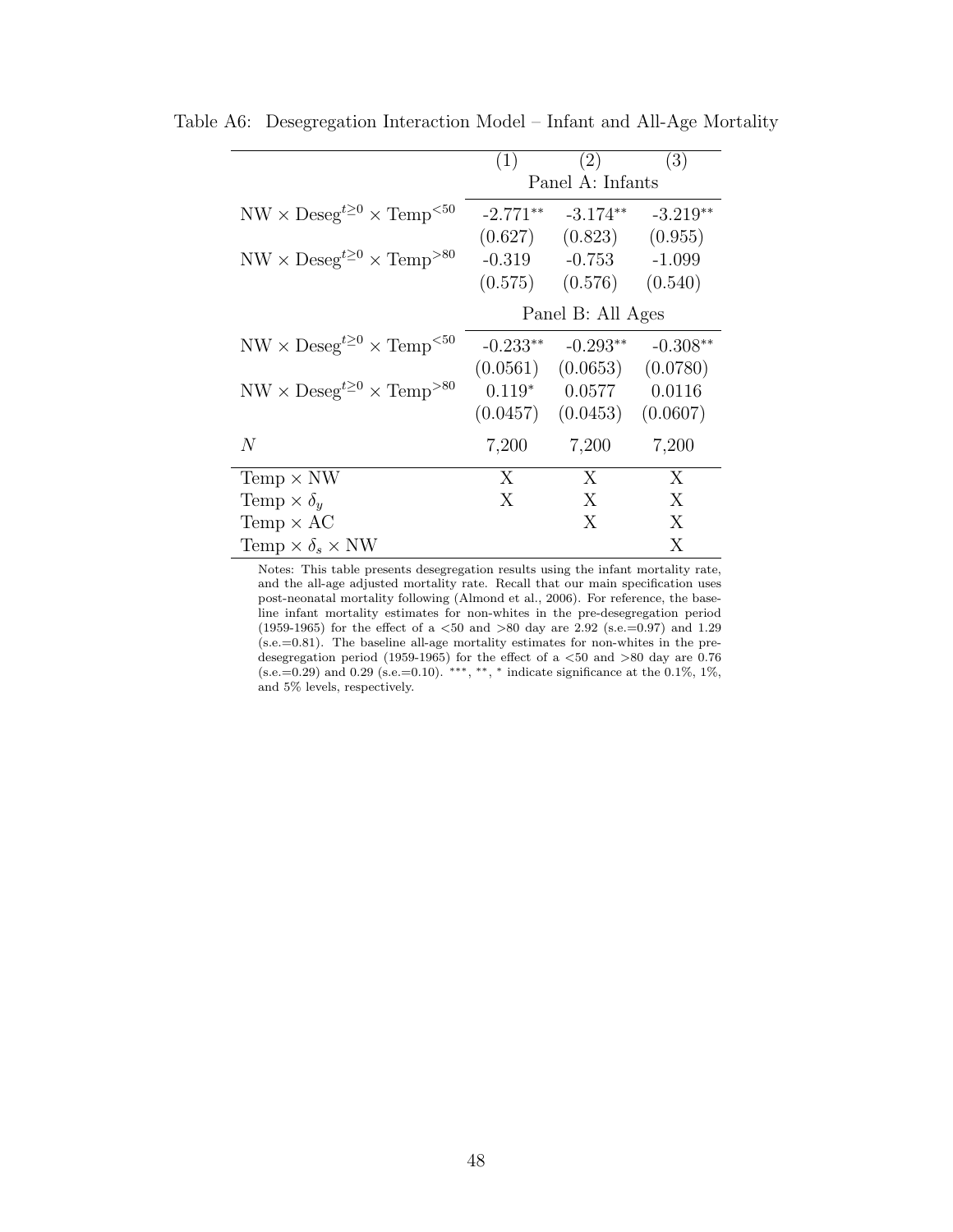## Online Appendix

## Data Details

### Community Health Centers and Covariates

Data on the timing and location of CHC establishments, as well as data on all covariates used in [Bailey and Goodman-Bacon](#page-27-3) [\(2015\)](#page-27-3), were graciously shared by Martha Bailey and Andrew Goodman-Bacon. These data were painstakingly collected through a variety of archival sources including the National Archives Community Action Program, hand-entered Public Health Service Reports, and other primary sources. For all CHCs established in 1965-1974, these data indicate the county in which services are provided, and the year in which the county received its first CHC services grant (as opposed to planning grants). For the purposes of this paper, it is only important that this data provide accurate information on the year and location in which CHC services were first offered; we refer readers to [Bailey](#page-27-3) [and Goodman-Bacon](#page-27-3) [\(2015\)](#page-27-3) for more detail on the data collection.

#### Mortality Rates

Mortality data are derived from the 1959-1988 National Vital Statistics System (NVSS) mortality files maintained by the National Center for Health Statistics (NCHS). For years through 1988, these files are publicly available with county identifiers. We use the a crosswalk between NCHS county codes and FIPS county codes to deal with changes in county coding over time (ICPSR 36603). The NVSS files contain individual-level information on all deaths in the US. Deaths are matched to weather and CHC data based on the year, month, and county of occurrence.

The primary outcome of interest is the age-adjusted mortality rate per 100,000 population. Annual county-level population data by 5-year age groups for the period 1969-2016 are obtained from the Surveillance, Epidemiology, and End Results Program (SEER). Because these data are only available for the period 1969 and beyond, we also use data from the U.S. Census Bureau on county-level population in 1950 and 1960; population data are linearly interpolated for the missing years between 1950 and 1969.

The main outcome of interest is the age-adjusted mortality rate (AMR). Age-adjusted mortality rates hold fixed the age distribution of the population of a given county such that changes in the AMR reflect changes in the risk of death rather than changes in the age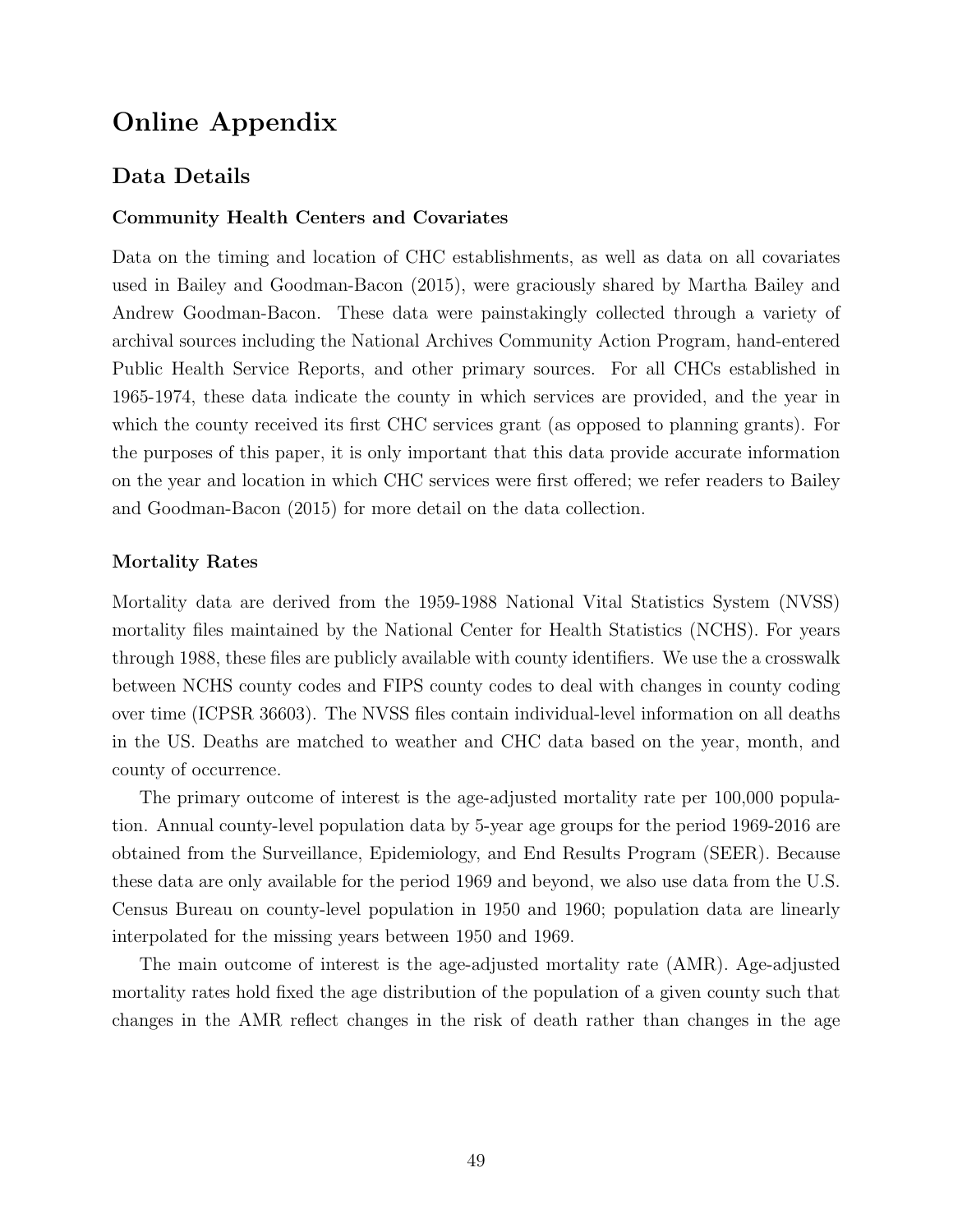structure.[33](#page-49-0)

#### Weather

The assignment of local weather conditions to population groups is central to our empirical investigation. Our main data source on weather is derived from the PRISM Climate Group (aggregated by [Schlenker and Roberts,](#page-29-11) [2009\)](#page-29-11). This contains daily data on temperature and precipitation for points on a 2.5-by-2.5 mile grid for the U.S. over the period 1959-1988. We aggregate the data to the county level by taking a weighted average of daily temperature and precipitation for all grid points within a county, where the values from each grid point are weighted by the inverse of the squared distance from the grid point to the county's population centroid. Our main temperature variable of interest is the daily mean temperature (the mean of the minimum and maximum temperature). Daily mean temperatures are grouped into  $10^{\circ}$ F-wide bins, ranging from  $\langle 40^{\circ}$ F to  $> 80^{\circ}$ F. The numbers of days in each temperature bin are summed for each county-month in the sample. For analyses at the state level (i.e., the desegregation analysis), we start with data at the county-day level and take the average daily temperature across all counties in the state (weighted by county population). We then sum the state-day data to the state-month level. The independent variables of interest are therefore counts of days for which a given county (or state) had a mean temperature in each bin in a given month and year. Precipitation is measured as the monthly sum.

#### AC Data

We follow [Barreca et al.](#page-27-5) [\(2016\)](#page-27-5) in constructing our measure of AC penetration at the stateyear level. Data on AC penetration are derived from the from the 1960, 1970, and 1980 Censuses. State-year AC penetration rates are interpolated between census years and extrapolated to the ends of the sample. Note that AC penetration rates are also extrapolated across months within the year to avoid discontinuous jumps at the beginning of each year.

<span id="page-49-0"></span><sup>&</sup>lt;sup>33</sup>The AMR for county c at time t is calculated as a weighted average of age-specific mortality rates (ASMR) for county c at time t and 5-year age group a.  $ASMR_{cta} = 100,000 \times \frac{Deaths_{cta}}{Pop_{cta}}$ ;  $AMR_{ct} =$  $\sum_{a=1}^{18} s_{ca} \times ASMR_{cta}$ , where  $s_{ca}$  is the 1960 share of the population in 5-year age group a. Age-adjusting refers to holding the population age share  $s_{ca}$  fixed.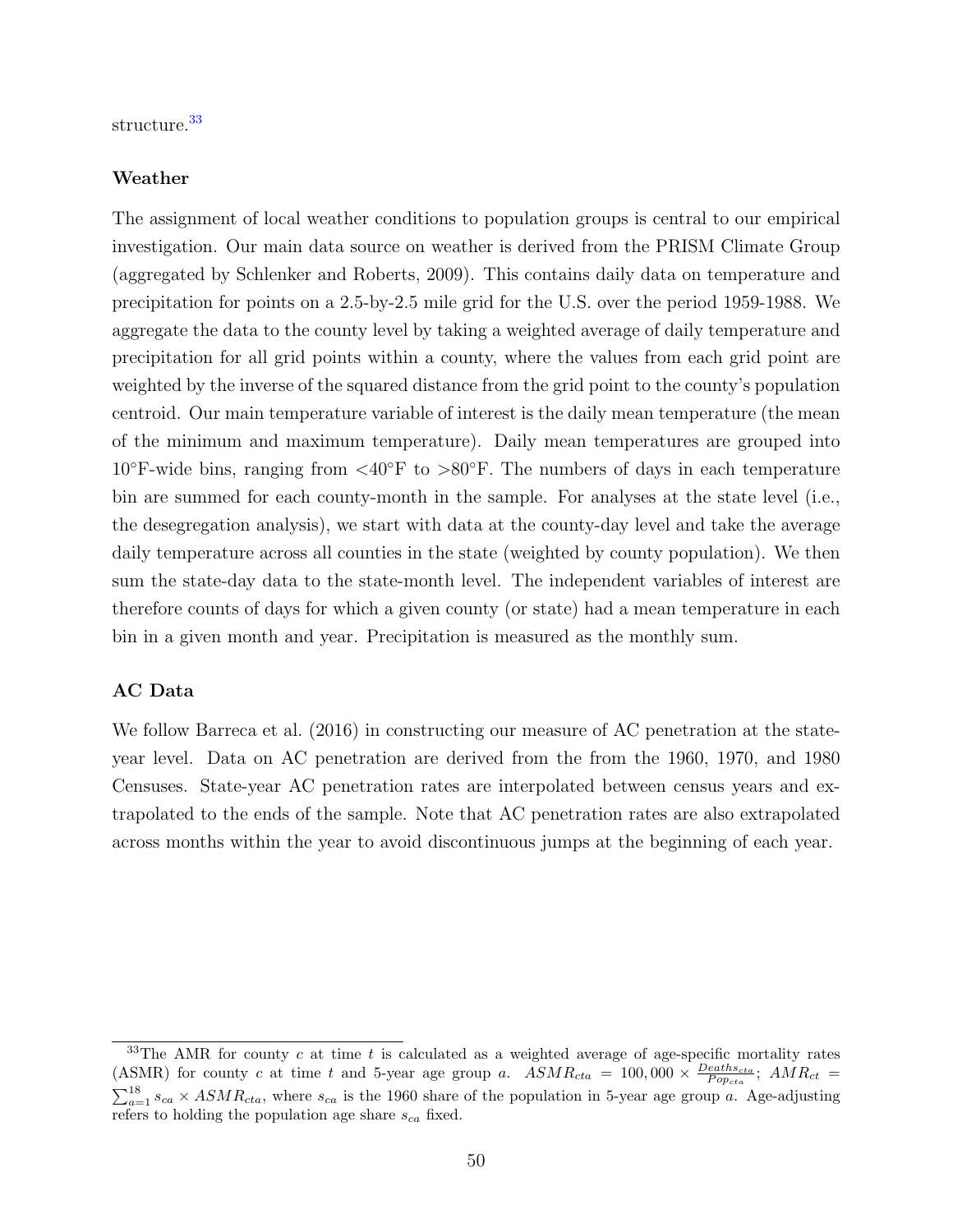## Empirical Strategy Details

#### Generalized CHC Interaction Model

Please see the following for a generalized empirical model for identifying the interaction between CHC access and temperature. This model allows for J event-study indicators and G temperature bins.

<span id="page-50-0"></span>
$$
\text{AMR}_{cym} = \sum_{j=1}^{J} \sum_{g=1}^{G} \phi^{jg} (\text{CHC}_{cy}^{j} \times \text{Temp}_{cym}^{g}) + \sum_{j=1}^{J} \gamma^{j} \text{CHC}_{cy}^{j} + \sum_{g=1}^{G} \pi^{g} \text{Temp}_{cym}^{g}
$$
(5)  
+ 
$$
\sum_{g=1}^{G} \theta^{g} (\text{Temp}_{cym}^{g} \times \text{Treated}_{c}) + \sum_{g=1}^{G} \kappa^{g} (\text{Temp}_{cym}^{g} \times \text{AC}_{sy}) + \sum_{g=1}^{G} (\text{Temp}_{cym}^{g} \times \delta_{y})
$$

$$
+ \mu \text{LowPrec}_{cym} + \rho \text{HighPrec}_{cym} + \beta \text{X}_{cy} + \delta_{sy} + \delta_{cm} + \delta_{uy} + \delta_{ym} + \varepsilon_{cym}
$$

In practice, our primary specification includes the four event-study indicators (CHC $_{cy}^{t\leq -2}$ ,  $CHC_{cy}^{0\leq t\leq 4}$ ,  $CHC_{cy}^{5\leq t\leq 9}$ ,  $CHC_{cy}^{t\geq 10}$  used in [Bailey and Goodman-Bacon](#page-27-3) [\(2015\)](#page-27-3) and two temperature variables (Temp<sup> $\leq 40$ </sup> and Temp<sup> $>80$ </sup>) representing both cold and hot temperatures. In this specification,  $J = 4$  and  $G = 2$ , and the estimates of the eight  $\phi^{jg}$  coefficients are of primary interest. The interpretation of one of the  $\phi^{jg}$  coefficients is similar to that of a standard event-study coefficient. For example, the interpretation of the coefficient on the interaction CHC<sup>0</sup><sup>≤t ≤4</sup> × Temp<sup>>80</sup> is as follows: the difference in the effect of one additional day >80◦F on the age-adjusted mortality rate between the year prior to CHC establishment and the period 0-4 years after. The coefficients on the pre-treatment interactions (e.g.,  $CHC_{cy}^{t\leq -2} \times Temp_{cym}^{>80}$  are expected to be near zero if no differential pre-treatment trends exist in the temperature-mortality relationship. In addition to the binned event study approach, we also estimate a full annual event study, with indicators for each year relative to treatment from  $t - 9$  to  $t + 15$   $(J = 24)$ .

#### Generalized Desegregation Interaction Model

The following describes a generalized empirical model for identifying the interaction between Southern hospital desegregation and temperature. This model allows for J event-study indicators and G temperature bins.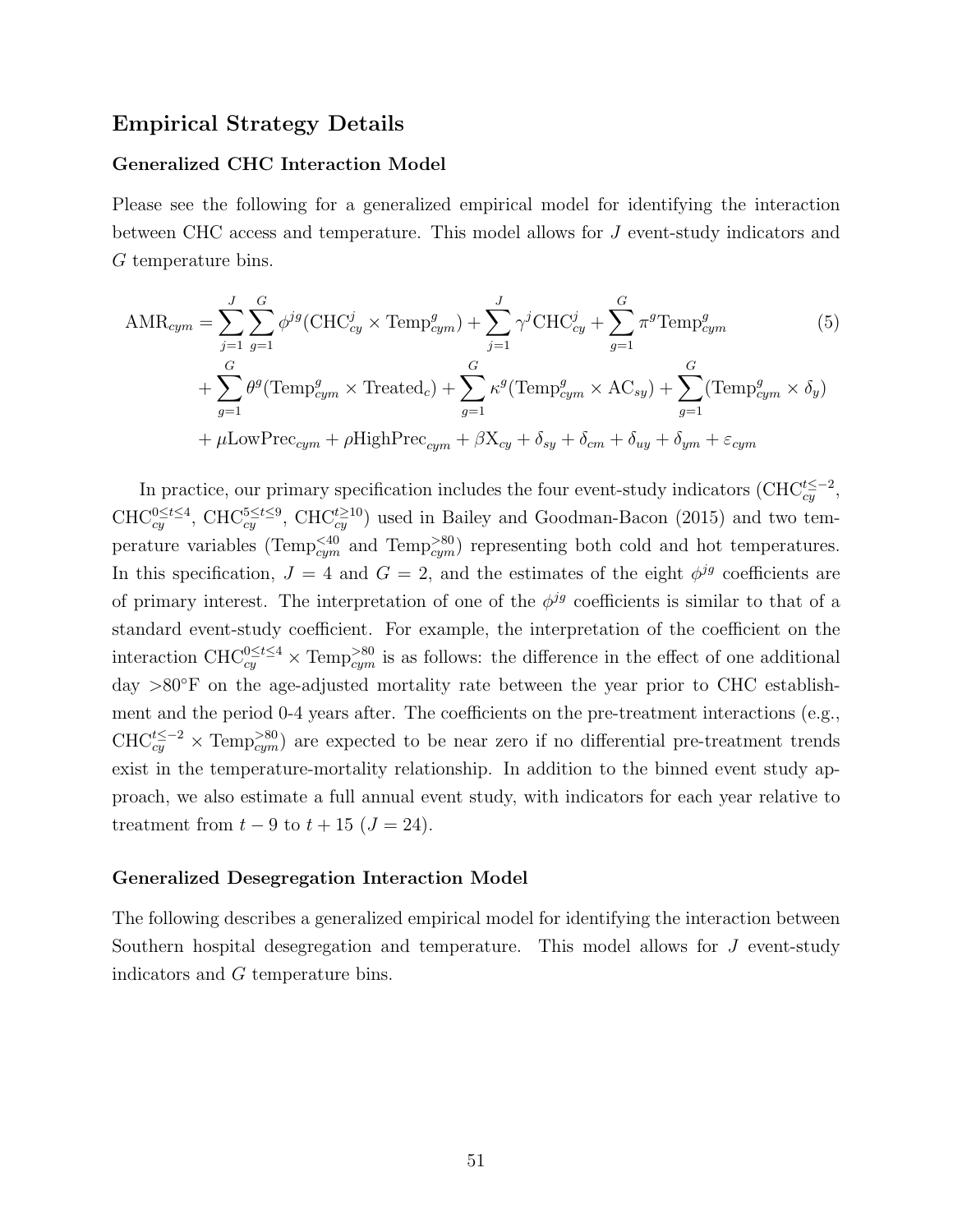<span id="page-51-0"></span>
$$
\text{PNMR}_{rsym} = \sum_{j=1}^{J} \sum_{g=1}^{G} \phi^{jg} (\text{NW}_r \times \text{Deseg}_y^j \times \text{Temp}_{smy}^g) + \sum_{j=1}^{J} \gamma^j (\text{NW}_r \times \text{Deseg}_y^j) \tag{6}
$$
\n
$$
+ \sum_{g=1}^{G} \pi^g \text{Temp}_{smy}^g + \sum_{g=1}^{G} \theta^g (\text{Temp}_{smy}^g \times \text{NW}_r) + \sum_{g=1}^{G} \kappa^g (\text{Temp}_{smy}^g \times \text{AC}_{rsy})
$$
\n
$$
+ \sum_{g=1}^{G} (\text{Temp}_{smy}^g \times \delta_y) + \mu \text{LowPrec}_{smy} + \rho \text{HighPrec}_{smy} + \delta_{sy} + \delta_{rsm} + \varepsilon_{rsmy}
$$

Our main specification is similar to the model for CHCs, with four event-study bins and two temperature variables (here we use  $\text{Temp}_{smy}^{<50}$  to represent cold temperatures due to the warmer climate in Southern states). Again, the estimates of the eight  $\phi^{jg}$  coefficients are of primary interest. In addition to the binned event study approach, we also estimate a full annual event study, with indicators for each year relative to treatment (defined as occurring in 1966) from  $t - 7$  (i.e., 1959) to  $t + 18$  (i.e., 1983 and beyond).

### Desegregation Quadruple Differences Model

The following describes a quadruple differences model for identifying the interaction between Southern hospital desegregation and temperature. Relative to the specification described in Equation [\(4\)](#page-22-0), the model described below includes all states (as opposed to only Southern states), and additionally differences out any changes in temperature-mortality relationship that coincide with the timing of desegregation, but are common across Southern and non-Southern states. In practice, the model includes an indicator for Southern states  $(S_s)$  interacted with several components of the model.

<span id="page-51-1"></span>
$$
\text{PNMR}_{rsym} = \phi(\text{NW}_r \times \text{Deseg}_y^{t \ge 0} \times \text{Temp}_{sym} \times \text{S}_s) + \phi(\text{NW}_r \times \text{Deseg}_y^{t \ge 0} \times \text{Temp}_{sym}) \qquad (7)
$$
\n
$$
+ \gamma(\text{NW}_r \times \text{Deseg}_y^{t \ge 0} \times \text{S}_s) + \gamma(\text{NW}_r \times \text{Deseg}_y^{t \ge 0}) + \pi_1 \text{Temp}_{sym} + \pi_1(\text{Temp}_{sym} \times \text{S}_s)
$$
\n
$$
+ \pi_2(\text{Temp}_{sym} \times \text{NW}_r) + \pi_2(\text{Temp}_{sym} \times \text{NW}_r \times \text{S}_s) + \text{Temp}_{sym} \times \delta_y + \text{Temp}_{sym} \times \delta_y \times \text{S}_s
$$
\n
$$
+ \kappa(\text{Temp}_{smy} \times \text{AC}_{rsy}) + \mu \text{LowPrec}_{smy} + \rho \text{HighPrec}_{smy} + \delta_{rsm} + \delta_{sy} + \varepsilon_{rsym}
$$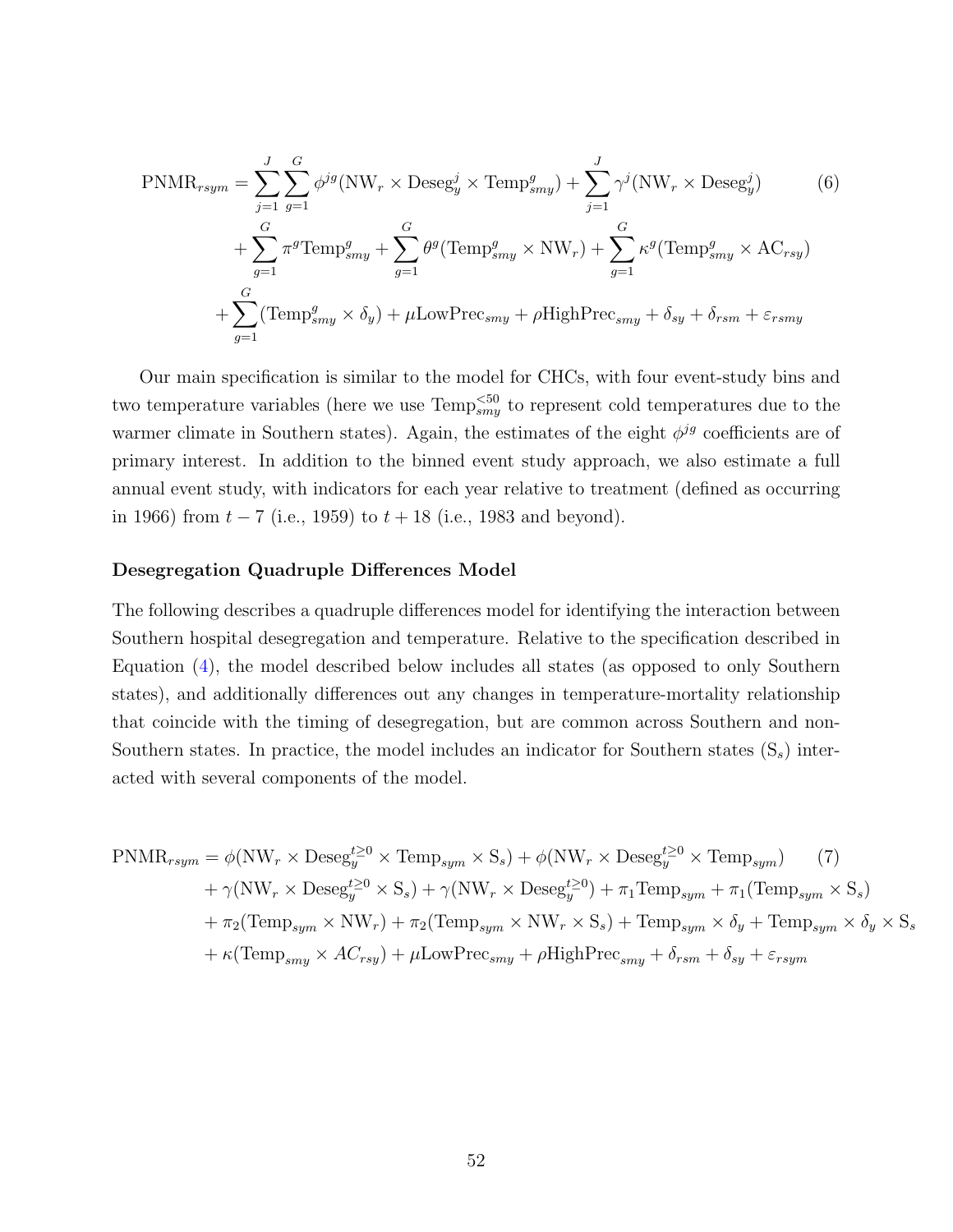## Details on Robustness Checks

### All Bin Model (Part 1)

The empirical specifications presented in the body of the paper included only two temperature bins (  $\langle 40^\circ \text{F} \rangle$  and  $\langle 80^\circ \text{F} \rangle$ ). This is preferred due to the smaller number of parameters that need to be estimated and for simplicity in interpretation. That being said, using only the two extreme temperature bins means that the reference group is all days between  $40°F$ and 80 $\degree$ F. Figure [2](#page-31-0) shows that estimates for the effect of  $\angle 40\degree$ F days on mortality are much larger when intermediate temperature bins are included. It is natural to ask whether the interaction effects are larger when all of these bins (and relevant interactions and controls) are included as well. Table [A2](#page-43-0) displays results for a model with five temperature bins ranging from  $\langle 40^\circ \text{F} \text{ to } \rangle 80^\circ \text{F}$ , omitting the 60-70°F bin as the reference group. The estimates are less precise in comparison to our main specification. The results are qualitatively similar to our main estimates, though it is notable that the estimates for the  $\langle 40^\circ F \rangle$  interaction effects, while statistically insignificant, are negative and non-trivial in magnitude. The point estimate on  $CHC^{t\geq 10} \times Temp^{<40}$  implies mitigation of 11.0%. This is again measured relative to the cold-mortality relationship in CHC counties in the pre-CHC period (Coef.  $= 0.230$ ).

### Trimmed Samples (Part 1)

Our main specification uses all US counties. While our framework allows for time-invariant differences across counties, it may nonetheless be a concern that CHC and non-CHC counties are not balanced on observables. To construct treatment and control groups that are more comparable, we follow [Crump et al.](#page-28-13) [\(2009\)](#page-28-13) and trim the sample based on the propensity of implementing a CHC. We construct two alternative propensity scores by estimating a logit regression of a treatment indicator on various fixed county characteristics. The first is a "Standard" P-Scores based on economic and demographic characteristics, and the second is a "Climate" P-Scores based only on climatic variables. The "Standard" P-Scores is calculated using the following variables (measured in 1960 unless otherwise noted): population density, population density squared, 1950-1960 % population growth, % nonwhite, % aged 0-4, % aged 21+, % aged 65+, % urban, % rural, 1959 % with income under \$3,000, 1959 % with income over \$10,000,  $\%$  less than four years schooling,  $\%$  12 or more years schooling,  $\%$ in labor force, unemployment rate, percent male in labor force, housing units per 1,000 population,  $\%$  renting,  $\%$  households with plumbing,  $\%$  households with TV,  $\%$  households with telephone,  $\%$  households with automobile, median number of rooms, hospitals per 1,000 population, MDs per 1,000 population, and 1957 local government expenditure per 1,000 population. The "Climate" P-Scores is calculated using the following variables: mean